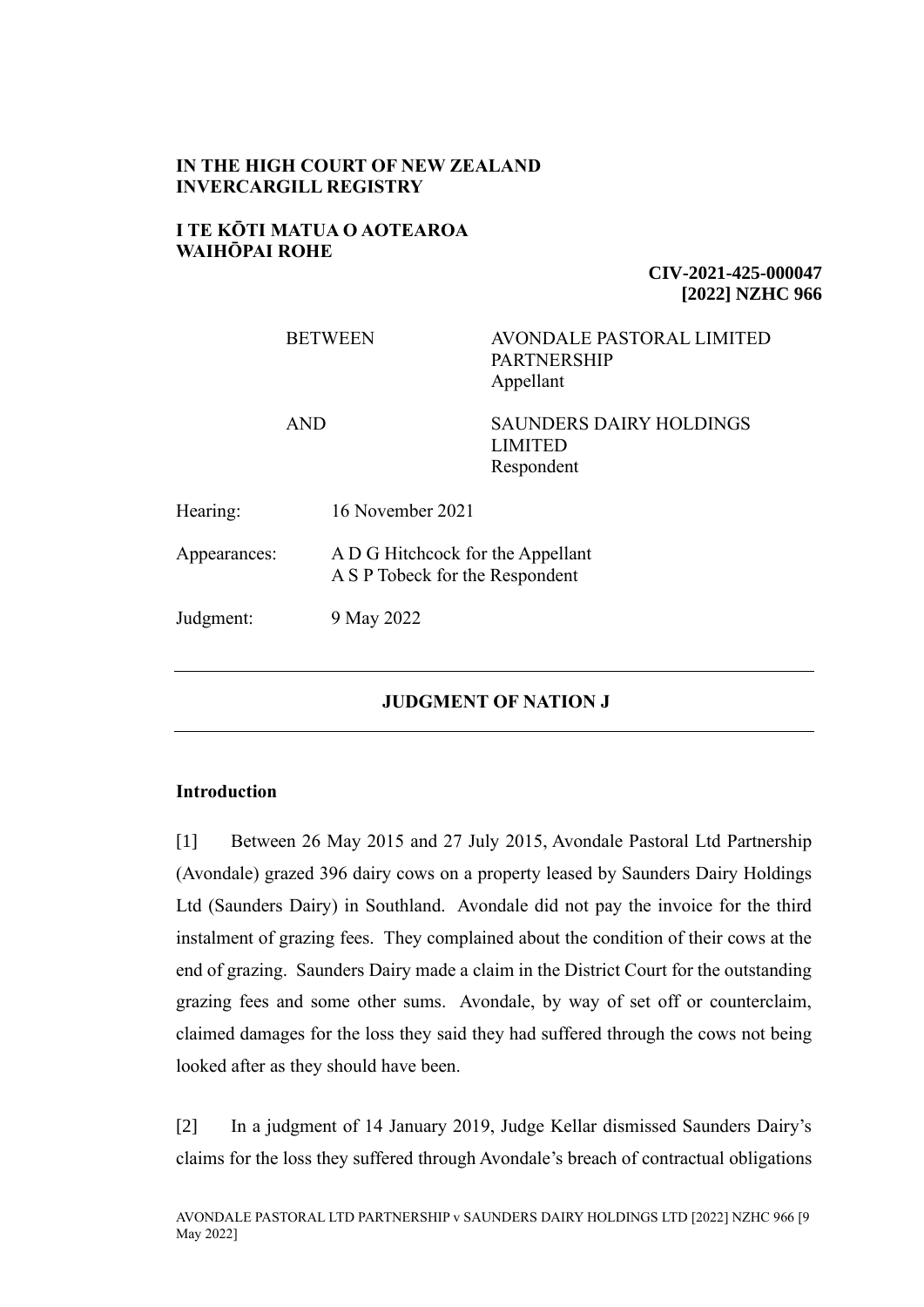to graze  $400$  cows for a slightly longer period than occurred.<sup>1</sup> He dismissed Avondale's claim for loss which Avondale said they had suffered through Saunders Dairy's failure to feed the cows sufficiently and take reasonable and proper care of the stock.

[3] Following an application to recall that judgment, in a further judgment of 14 April 2021, Saunders Dairy obtained judgment against Avondale for the amount of its third invoice,  $$48,156.14$ , together with interest and costs.<sup>2</sup>

[4] Avondale appealed the judgment dismissing their claim against Saunders Dairy.

# **Background**

[5] The sole director and shareholder of Saunders Dairy is Mr Dean (known as Jock) Saunders. The land on which the cows were grazed (the Saunders property) was leased by Saunders Dairy from Mr Saunders' father.

[6] Mr Stuart Telfer, together with his wife Tristan (known as Max) Collins, were contract milkers for Avondale. They managed three farms with some 5,000 cows.

[7] In May 2015, Avondale and Saunders Dairy agreed that Avondale would graze 400 cows on the Saunders property and would pay \$32 per cow per week, and the cows would be fed 15 kg of dry matter per cow per day.

[8] On 25 May 2015, 357 cows belonging to Avondale arrived on the Saunders property. Another 39 cows were delivered to the Saunders property on 10 June 2015. They were from a different company (Thames Dairy) but also managed by Mr Telfer and Ms Collins.

[9] There was no written agreement recording the terms on which the cows were to be grazed.

<sup>&</sup>lt;sup>1</sup> *Saunders Dairy Holdings Ltd v Avondale Pastoral Ltd Partnership* [2019] NZDC 324.

<sup>2</sup> *Saunders Dairy Holdings Ltd v Avondale Pastoral Ltd Partnership* [2021] NZDC 7034.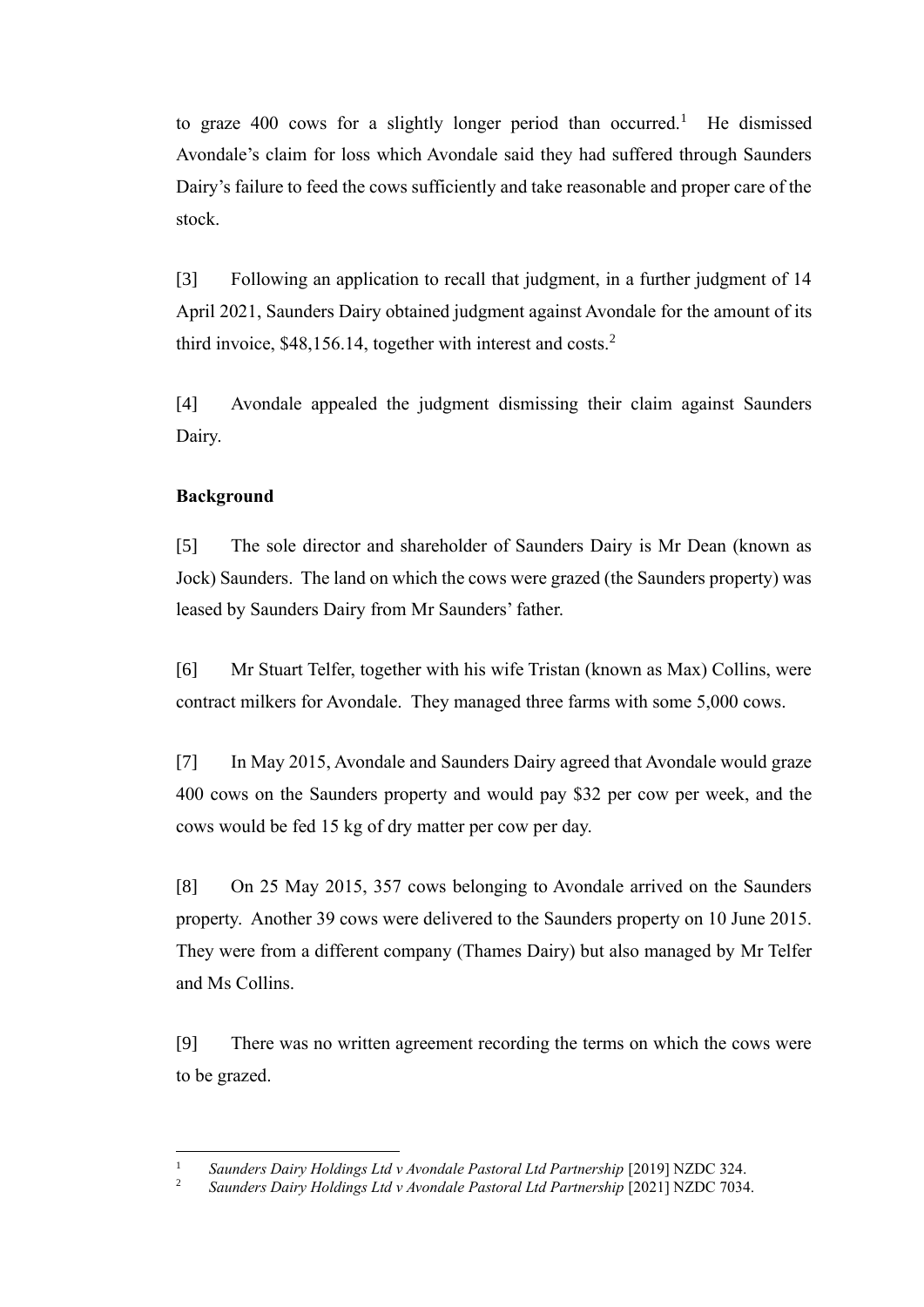[10] Most of the Avondale and Thames Dairy cows left the Saunders property and returned to their home properties on 27 July 2015. Avondale claimed a number returned in poor condition.

[11] On 13 April 2017, Saunders Dairy filed an amended statement of claim for \$52,954.18 and exemplary or general damages in the sum of \$50,000. On 26 April 2017, Avondale filed a statement of defence to that amended statement of claim and, by way of set off and counterclaim, a claim for \$241,655.55. That claim was reduced at the hearing to \$129,996. This sum included alleged losses from missing or euthanised stock, and the loss of production from the culled cows and those returned in poor condition.

### **District Court judgment**

[12] In the judgment of 14 January  $2019<sup>3</sup>$ , the Judge held the contract required Avondale to use their best endeavours to both send 400 cows to the property and ensure the cows remained on the property for nine weeks. To recognise the exigencies of farming, they were not required to send exactly 400 cows for exactly nine weeks. The Judge accordingly found Avondale was not in breach for failing to provide 400 cows for nine weeks.<sup>4</sup>

[13] The parties agreed Saunders Dairy would offer the cows the equivalent of 15 kg of dry matter per cow per day.<sup>5</sup>

[14] The Judge referred to evidence from various witnesses as to the dry matter they calculated or said had been fed to the cows.

[15] The Judge said, based on Mr Saunders' and a farm consultant's evidence, there was enough feed on hand, in various forms, to comply with the terms of the contract.<sup>6</sup>

[16] The Judge held there was an implied term of the grazing contract that Saunders Dairy would take reasonable care of the cows. The Judge did not consider his

 $3$  Above n 1.

 $4$  At [7].

At [23].

At [37].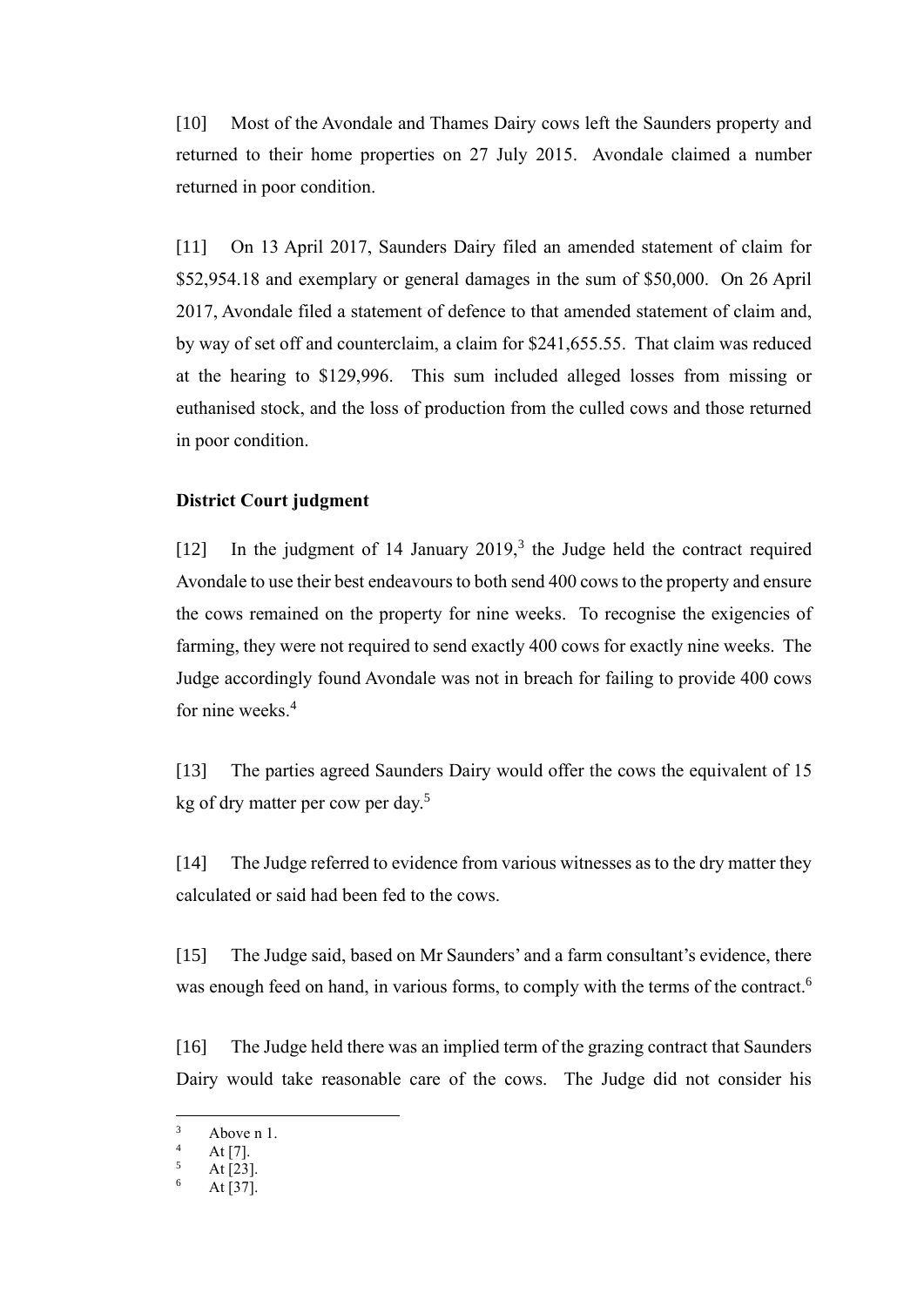determination of the issues turned on where the burden of proof lay but said "to the extent that it is helpful to make a finding about where the burden lies I am satisfied that it lies on the grazier to disprove negligence on its part".<sup>7</sup> The Judge said it was for Avondale to prove what taking reasonable care of the cows meant.

- [17] The Judge said the questions before him were as to:<sup>8</sup>
	- (a) what condition the cows were in when they arrived on the property;
	- (b) did Saunders Dairy offer the cows 15 kg of dry matter per cow per day;
	- (c) did Saunders Dairy fail to take reasonable and proper care of the cows beyond the provision of feed;
	- (d) what condition were the cows in when they were returned to Avondale; and
	- (e) if they were in poor condition, what was the cause or causes of their condition.

[18] The Judge referred to the scant evidence available as to the condition of the cows at the start of the grazing contract.<sup>9</sup>

[19] The Judge said Mr Telfer visited the property on 12 June 2015 and said the cows were not getting any skinnier than when they arrived on the property but they were not getting any fatter.<sup>10</sup> He had visited the property on two other occasions, 24 June and 4 July. His farm manager gave the cows an injection on 15 July. No issue was raised as to the condition of the cows as a result of those visits to the property. Avondale had not checked the condition of the cows at any time between 15 July and the date on which the cows returned to the property.

<sup>7</sup> At [27], citing *McDermott v Davis* (1922) GLR 586 (SC); *Humphrey v Phipps* [1974] 1 NZLR 650 (SC); *Newton v Andrews* HC Whanganui CP 11/94, 1 December 1994.

<sup>8</sup> *Saunders Dairy Holdings Ltd v Avondale Pastoral Ltd*, above n 1, at [29].

 $^{9}$  At [30].

At  $[34]$ .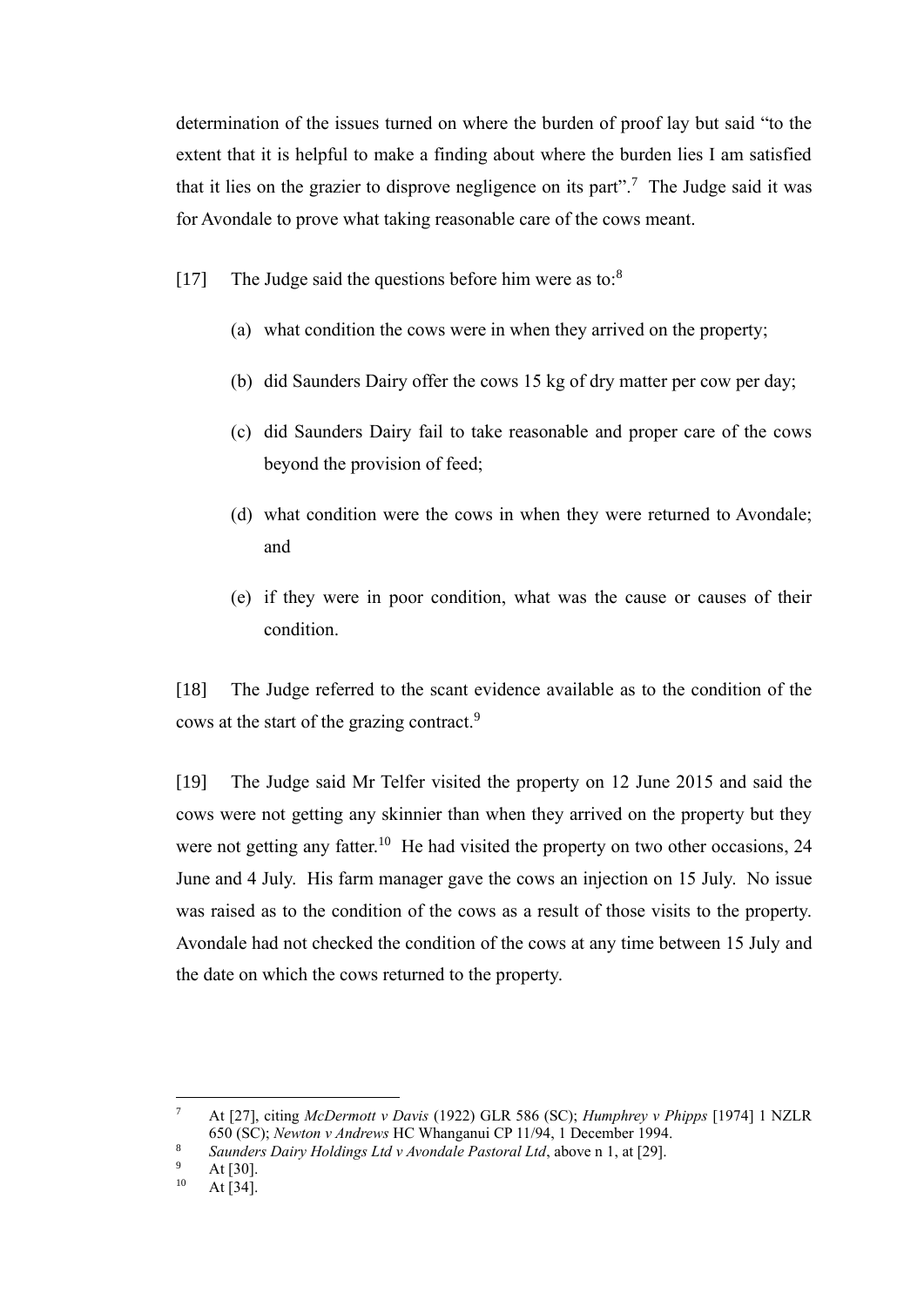[20] The Judge said a significant number of cows returned to the Avondale property in poor condition.<sup>11</sup> He referred to evidence from Sally Taylor, a veterinary surgeon, that the majority of the cows had a body condition score (BCS) of less than five. He said another witness, Warren Arlidge, whose involvement with Avondale had begun on 1 May 2016, analysed various documents and concluded that, unless there were other clinical symptoms, the only conclusion one could reach to explain the condition of the cows was that they were severely malnourished.

[21] The Judge referred to evidence given by two veterinarians as to there being some potential for the ability of a grazier to improve the BCS of cows while they are being fed on a winter crop but difficulties associated with that when the cow was due to calve.<sup>12</sup>

[22] The Judge concluded the cows were offered 15 kg of dry matter per cow per day. He was not able to exclude the possibility that the poor condition of the cows was due to their condition at the start of grazing or underlying disease or environmental problems not the fault of Saunders Dairy. Saunders Dairy therefore established they took reasonable care of the cows.<sup>13</sup>

[23] In the recall judgment on 14 April 2021, the Judge granted judgment against Avondale to the sum of \$48,156.14, being the amount of the unpaid invoice.

## **Approach on appeal**

[24] Appeals from the District Court are generally addressed by way of rehearing.<sup>14</sup> This means the appellate court must reach its own view of both the facts and the law.<sup>15</sup> The appellant bears the onus of satisfying the appeal court it should differ from the decision under appeal.<sup>16</sup> If the appellate court's opinion is different from the conclusion of the court below, then the appeal must be allowed.<sup>17</sup>

 $11$  At [38].

 $12$  At [39].

At [42]−[43].

<sup>&</sup>lt;sup>14</sup> District Court Act 2016, s 124; High Court Rules 2016, r 20.18.

<sup>15</sup> *Austin, Nichols & Co Inc v Stichting Lodestar* [2007] NZSC 103, [2008] 2 NZLR 141 at [5].

 $16$  At [4].

At  $[16]$ .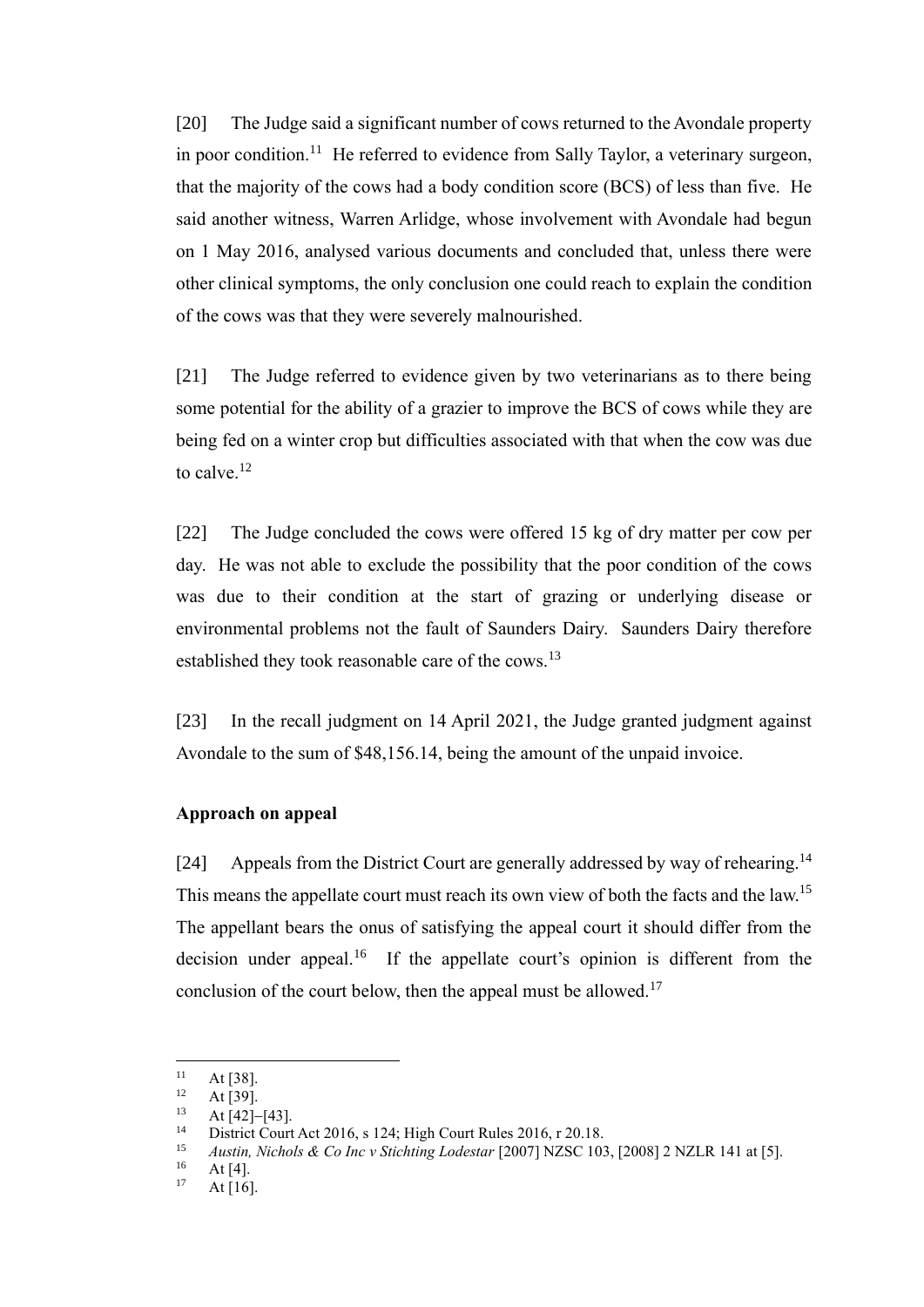#### **Submissions for the appellant**

[25] For Avondale, Mr Hitchcock said the overall essence of the appeal was that the Judge failed to properly appreciate the evidence of the amount of feed supplied to the animals. Further, he failed to properly assess the potential other causes for loss of condition and then made an effective finding that Saunders Dairy had not caused the cows loss of condition, which was not available on the evidence.

[26] As to the law, Avondale submitted the agister or grazier has an obligation to establish affirmatively that claimed losses cannot be attributed to its fault or negligence. He contended the Judge incorrectly considered that Saunders Dairy only needed to raise the possibility that the cows' loss of condition was caused by something other than Saunders Dairy's actions.

[27] Avondale then detailed what it submitted was the uncontradicted evidence "of the dreadful condition the stock were in at the end of winter grazing with Saunders".

[28] Avondale referred in detail to the evidence, contending the Judge's finding that the cows had been fed 15 kg of dry matter each per day was not available on the evidence.

[29] Avondale next submitted the Judge had been wrong in concluding there was insufficient evidence to establish the condition of the cows at the start of the grazing contract or to show that any loss of condition was attributable to a failure to provide sufficient feed to the cows.

[30] In summary, Avondale contended the Judge "applied a wrong onus and/or failed to appreciate the impact of the evidence put forward by both parties and, in particular, a significant body of unchallenged evidence from Avondale". Avondale submitted the evidence clearly established, on the balance of probabilities, that Saunders'failure to properly care for and adequately feed the cows was the most likely cause of what they asserted was their "dreadful" condition when returned to Avondale.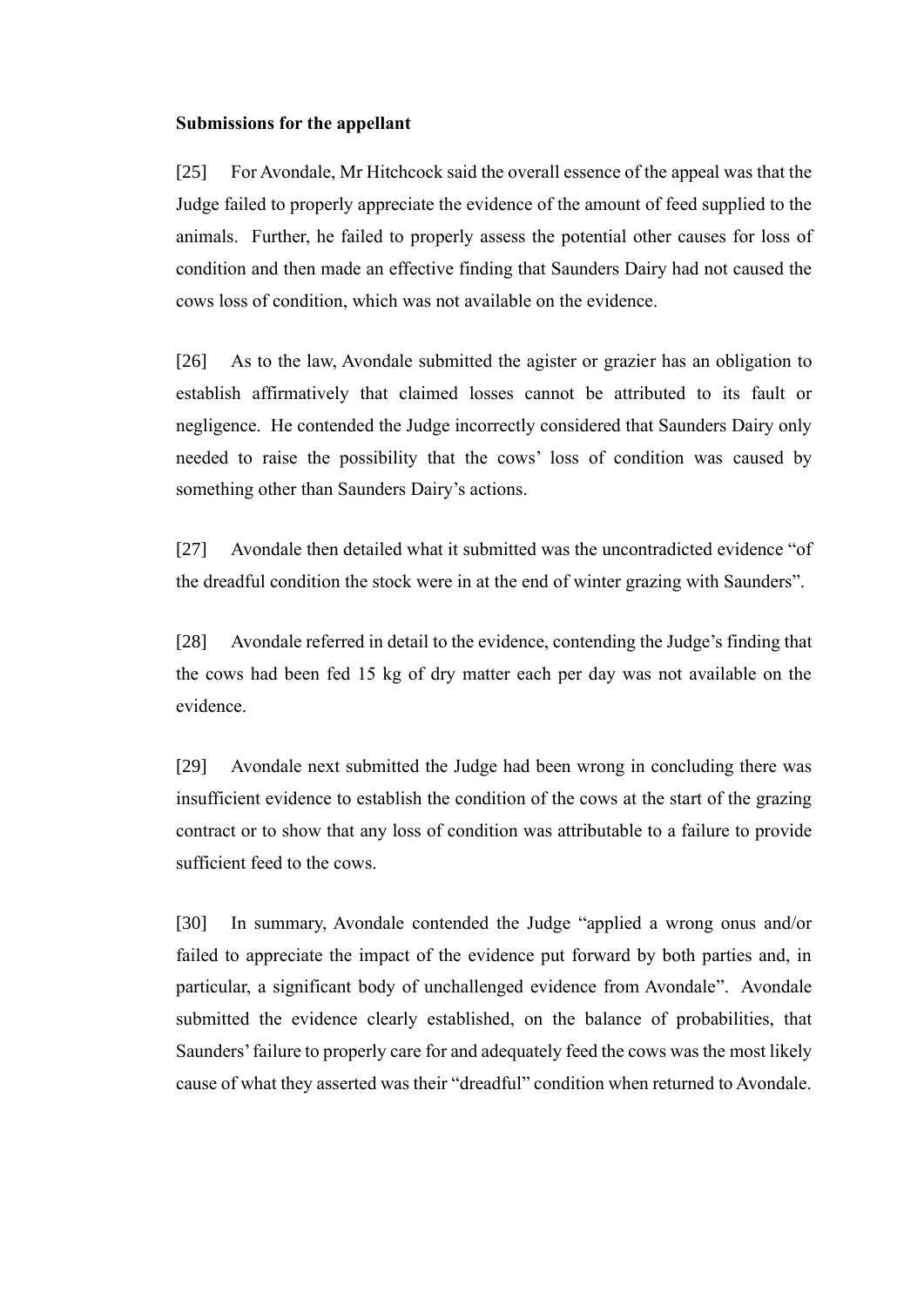# **Submissions for the respondent**

[31] For Saunders Dairy, Mr Tobeck first submitted there was no jurisdiction for the Court to consider this appeal because it had been filed out of time. He referred to r 11.4 of the District Court Rules 2014 and r 20.4 of the High Court Rules 2016. He said he had not found any case on point which dealt with the situation where a judgment had been recalled but the later judgment did no more than provide an addendum or supplementary judgment to the initial judgment.

[32] Mr Tobeck submitted it was open on the evidence for the Court to find that the cows were fed 15 kg of dry matter per cow per day. He submitted there was "insufficient evidence in this case to ascertain what the specific terms of the agreement were and what the obligations of each party to the contract had in terms of animal health".

[33] With reference to the judgment in *Big Top Hereford Pty Ltd v Thomas*, counsel submitted this agreement was neither a bailment nor a lease because both Saunders Dairy and Avondale had access to the land to attend to the cows.<sup>18</sup> Saunders Dairy accepted they had the role of feeding the cows. They submitted it was Avondale's role to attend to the health of the cows.

[34] Saunders Dairy submitted Avondale had the onus of proving there had been the claimed loss of condition of the cows and that Saunders Dairy was negligent in their care of the cows. Saunders Dairy submitted there was a lack of evidence as to the condition of the cows at the commencement of the grazing arrangement.

# **Discussion**

*The preliminary issue – Was there jurisdiction for the High Court to hear the appeal if it was filed out of time?*

- [35] The chronology, apparent from the District Court file, indicates:
	- (a) hearing on 3, 4 and 5 September 2018;

<sup>18</sup> *Big Top Hereford Pty Ltd v Thomas* [2006] NSWSC 1159, (2006) 12 BPR 23,843.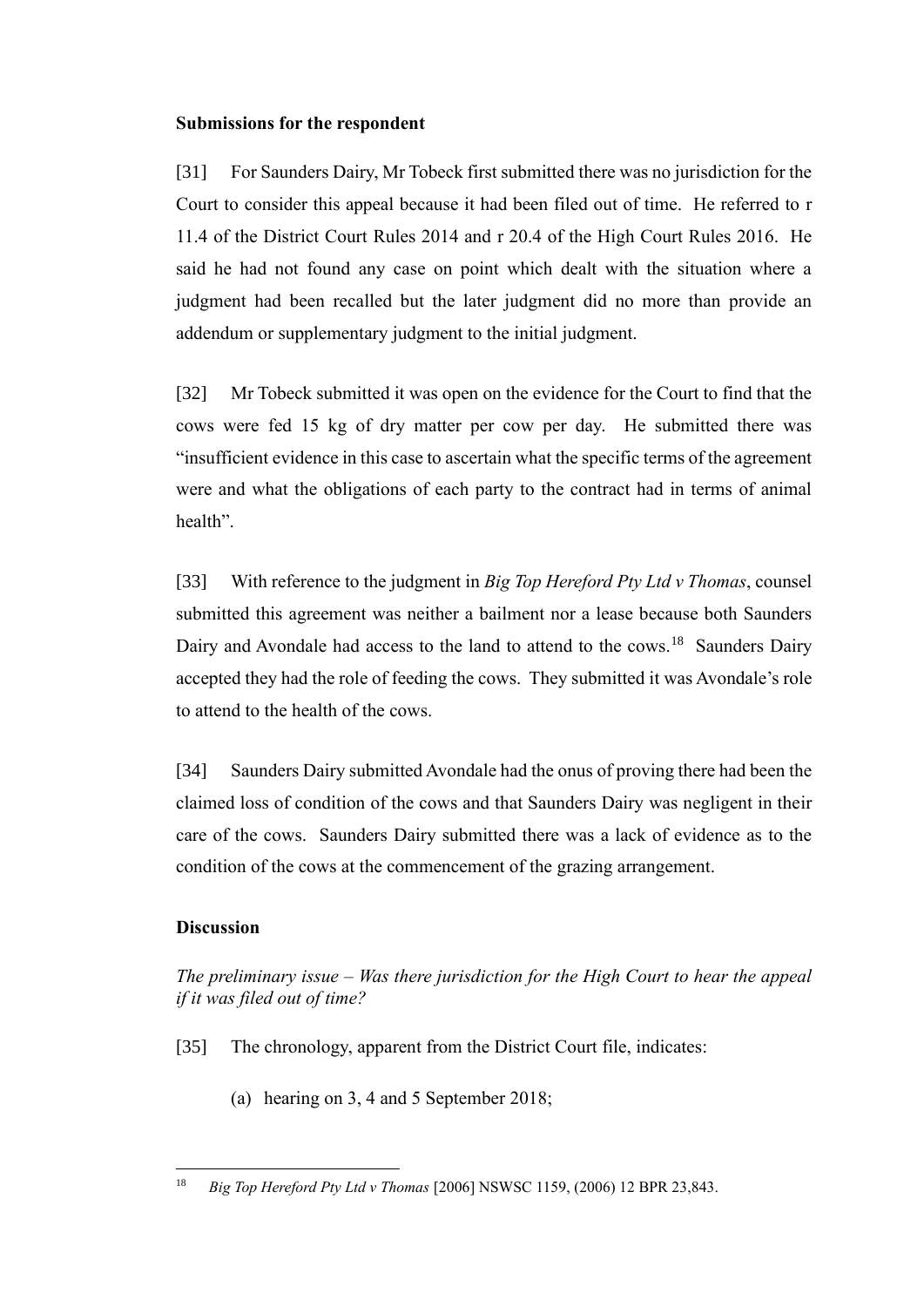- (b) Saunders Dairy's closing submissions filed 28 September 2018;
- (c) Avondale's closing submissions filed 12 October 2018;
- (d) reserved judgment released 14 January 2019;
- (e) application by Saunders Dairy for recall of judgment to deal with Saunders Dairy's claim for amount due on third invoice filed 20 May 2019;
- (f) hearing on application to recall judgment on 13 October 2020;
- (g) judgment granting application to recall judgment and awarding judgment in favour of Saunders Dairy against Avondale in the sum of \$48,156.14 on 14 April 2021; and
- (h) notice of appeal filed on 12 May 2021.

[36] On 17 June 2021, counsel filed a joint memorandum in the High Court for the initial case management conference on the appeal. Counsel agreed points on appeal were not required. The time for hearing was estimated to be a half day. The memorandum records:

Counsel for the respondent has raised an issue that the appeal is out of time because the initial decision which was subsequently recalled was given on 14 January 2019. Counsel for the appellant takes the view that the recalled decision ceases to exist when it is recalled and it is the substituted decision of 14 April 2021 that is appealed and that the appeal has been filed and served within time.

[37] The appeal was heard in the High Court on 16 November 2021, both as to the jurisdiction issue and the substance of the appeal.

[38] Rule 20.4 of the High Court Rules states:

#### **20.4 Time for appeal if there is right of appeal**

- (1) This rule applies if a party has a right of appeal to the court.
- (2) An appeal must be brought—
	- (a) within the specified period if the enactment that confers the right of appeal specifies a period within which the appeal must be brought; or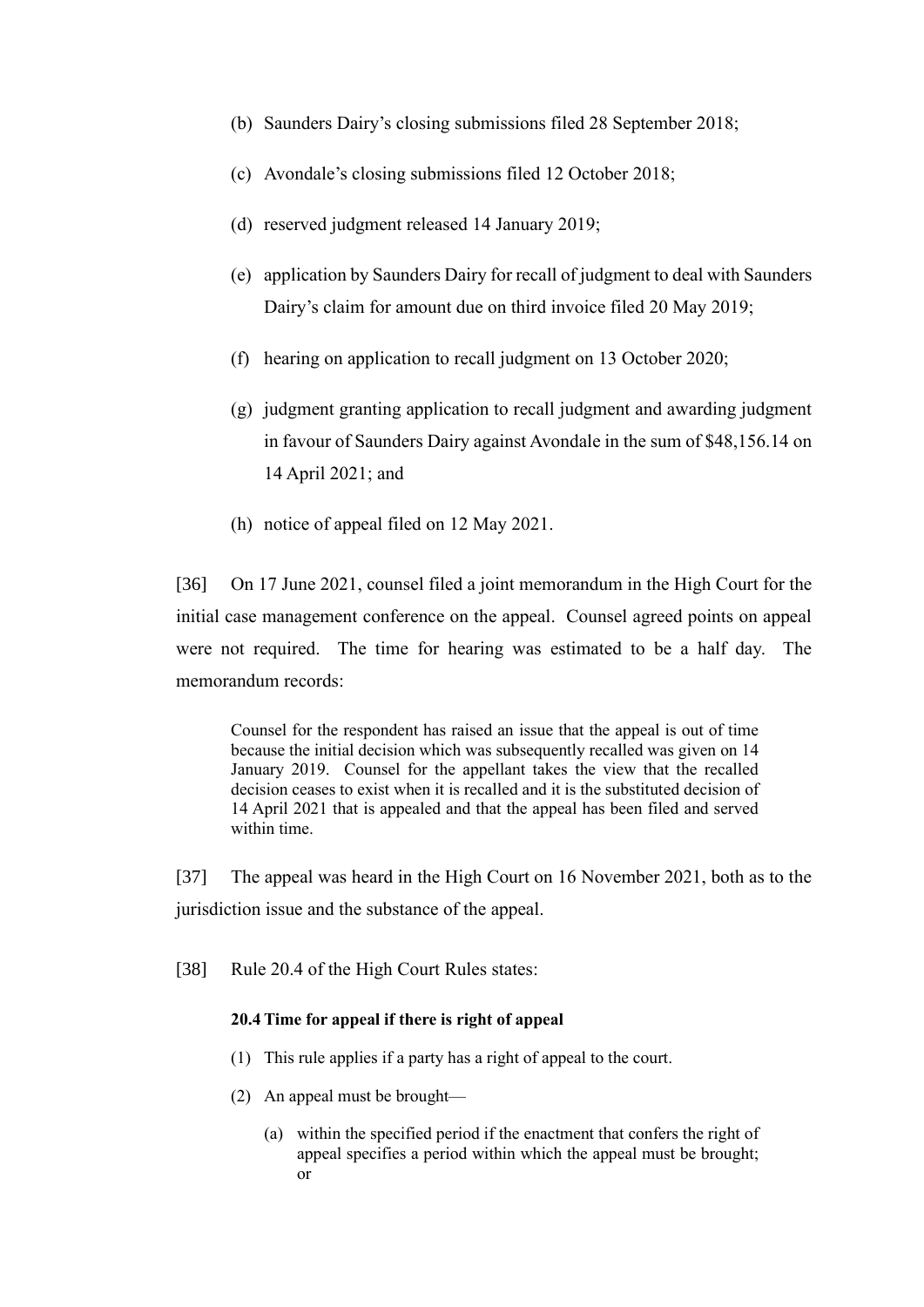- (b) in every other case, within 20 working days after the decision appealed against is given.
- (3) By special leave, the court may extend the time prescribed for appealing if the enactment that confers the right of appeal—
	- (a) permits the extension; or
	- (b) does not limit the time prescribed for bringing the appeal.
- (4) An application for an extension—
	- (a) must be made by an interlocutory application on notice to every other party affected by the appeal; and
	- (b) may be made before or after the expiry of the time for appealing.

[39] The Court may extend the time for appeal only if the statute conferring the appeal right does not limit the time for appeal or permits an extension to be granted.<sup>19</sup>

[40] Both parties here had a general right of appeal to the High Court under s 124 of the District Court Act 2016.

[41] Rule 11.12 of the District Court Rules relevantly states:

#### **11.12 When judgment takes effect**

- (1) A judgment takes effect when it is given.
- …

[42] A judgment against Avondale dismissing its set-off/counterclaim against Saunders Dairy was given on 14 January 2019. The appeal against that judgment was not filed until 12 May 2021, so it was well beyond 20 working days after the first judgment was given.

[43] Rule 20.4(4) of the High Court Rules permitted Saunders Dairy to apply for an order from this Court extending the time prescribed for appealing but that had to be made on an interlocutory application on notice to Avondale. The application could

<sup>19</sup> Robert Osborne (ed) *McGechan on Procedure* (online ed, Thomson Reuters) at [HR20.4.02] with reference to *Inglis Enterprises Ltd v Race Relations Conciliator* (1994) 7 PRNZ 404 (HC) and *Ta'ase v Victoria University of Wellington* (1999) 14 PRNZ 407.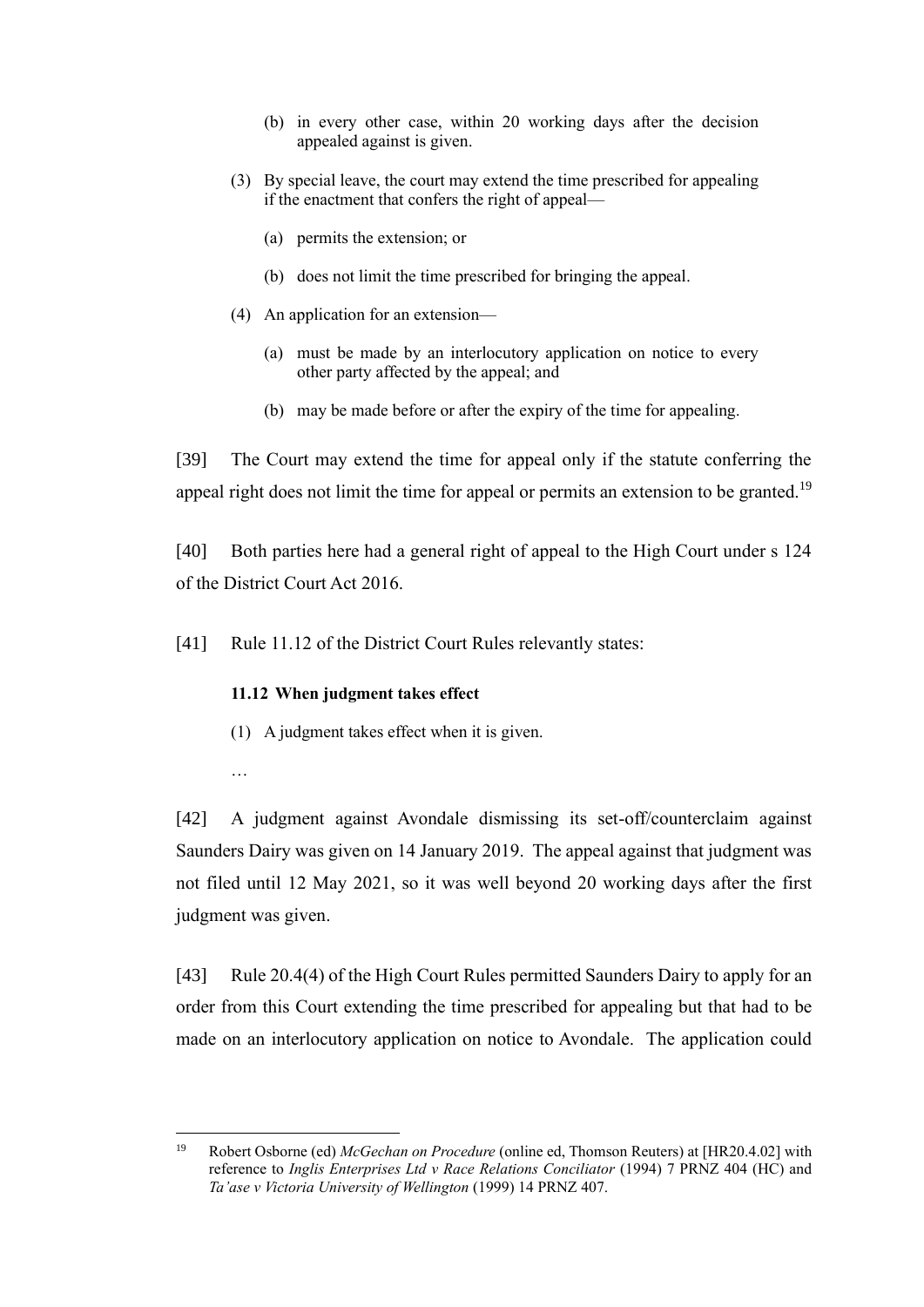have been filed after the expiry of the 20 working day period for appealing. No such application was filed for Avondale.

[44] Nevertheless, the delay in Avondale filing their appeal was understandable. It was only with the successful application for a recall of the judgment and the Judge issuing a further judgment on 14 April 2021 that Avondale found itself with a judgment debt to Saunders Dairy for \$48,156.14 with interest, costs and disbursements. It was only with the issue of that judgment that Avondale knew the first judgment would not be recalled and replaced by a new judgment. The notice of appeal was filed within 20 working days of the release of that second judgment.

[45] There was no suggestion after the notice of appeal was filed that the delay had prejudiced Saunders Dairy. The appeal would be proceeding based on the Court's record as to what happened at the original hearing. There was no suggestion that an application would be made to present fresh evidence. Although Saunders Dairy had raised an issue over the time for filing an appeal, they did not ask for that issue to be determined before the hearing of the appeal. Both parties prepared for the appeal to be heard on its merits and presented detailed submissions on that basis at the hearing.

[46] Had an application been made in advance of the appeal hearing for an extension of time for filing an appeal, it would have been granted.

[47] Against that background, the issue is whether a failure to comply with the rules already referred to has resulted in the High Court having no jurisdiction to hear this appeal.

[48] I consider relevant legislation and the rules permit this Court to apply the rules in a way which allows the Court to do justice between the parties and deal with the merits that are at issue on this appeal.

[49] Rule 20.19 of the High Court Rules says, after hearing an appeal, the Court may make any decision it thinks should have been made or any order it considers just.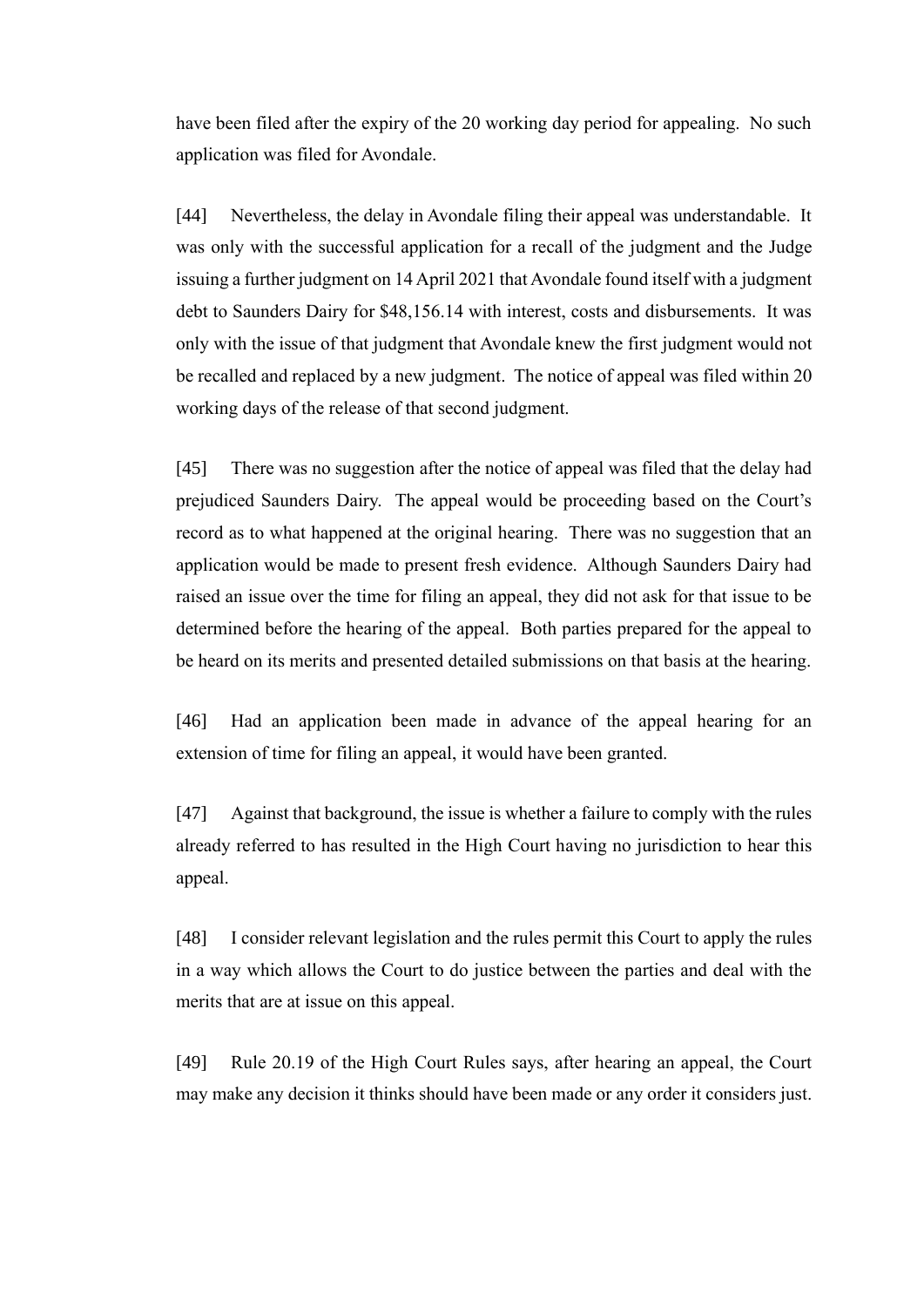[50] The Court of Appeal has shown itself willing to treat an application for "special leave" as an application for extension of time where an extension of time was not sought. 20

[51] In *Slater v Blomfield*, Mr Slater filed an application in the High Court for leave to appeal against an interlocutory decision of a District Court Judge.<sup>21</sup> The application was filed in the High Court well beyond the 20 working days within which the High Court Rules required the application to be made. Asher J said:

[14] It is clear that Mr Slater did not file any appeal in the High Court within 20 working days after Judge Blackie's decision. What is therefore sought is effectively an extension for the time to file the appeal, a matter that I clarified in the course of the hearing. The application for leave to appeal should have in fact been an application to extend the time for filing an appeal. The application can be made after the expiry of the time for appealing. I am prepared to treat Mr Slater's application for leave to appeal as an application to extend time to file an appeal applying the discretion referred to in rr 1.5 and 1.6 of the High Court Rules. It was on the basis that the question was whether the appeal should be allowed to proceed that the parties made submissions to me, and I am satisfied that there is no prejudice to Mr Blomfield if the application is treated this way.

[52] Asher J held that r 20.4(3) allows a court to extend the time prescribed for appealing where the enactment allowing the appeal permits an extension or does not limit the time prescribed for an appeal. He saw no reason to construe "or" to mean "and".<sup>22</sup> He went on: $^{23}$ 

To impose a higher threshold would be to put a real constraint on appeals and effectively create a draconian cut off point for appellants, who might have an explanation for the delay and an appeal which on its merits deserves to be heard. Such an inflexible cut-off would be inconsistent with the objective of the Rules to achieve a "just, speedy and inexpensive determination of court proceedings". In cases like this it could be unjust and add little to speed. It would also be inconsistent with r 1.5 which provides that a failure to comply with the requirements of a High Court Rule "must" be treated as an irregularity. As I see it, r 20.4(3) gives the Court a discretionary power to take such steps as are just to cure a failure to observe the appeal time limit, although this must be done in a principled way.

<sup>&</sup>lt;sup>20</sup> *Pearce v Pearce* [2012] NZCA 378, [2012] NZFLR 863 at [12].

<sup>&</sup>lt;sup>21</sup> *Slater v Blomfield* [2014] NZHC 612, (2014) 21 PRNZ 743.

 $\frac{22}{23}$  At [17].

At [18]. Footnotes omitted.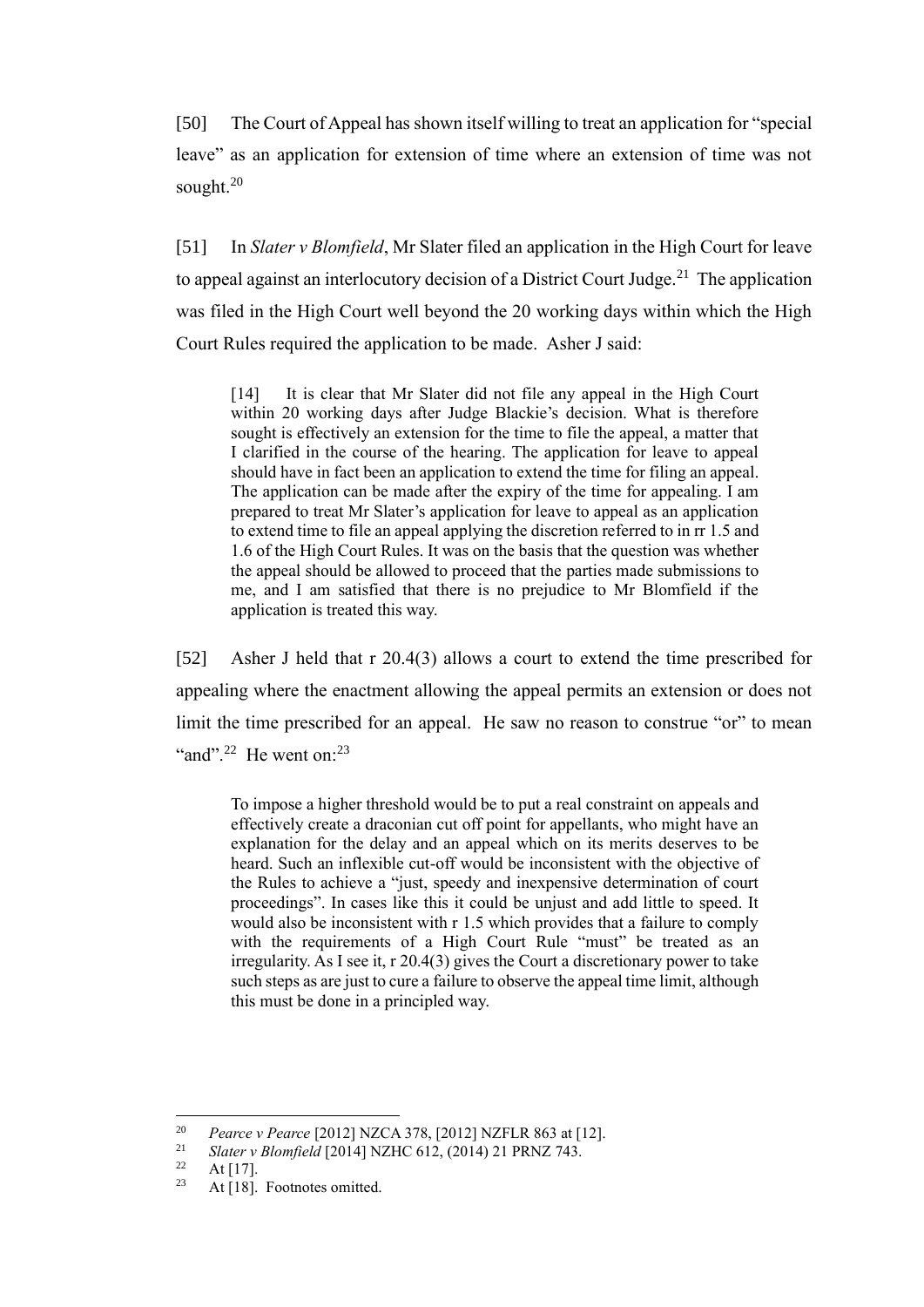[53] In *Slater v Blomfield*, Asher J helpfully, and with reference to authority, set out the overall tests courts apply when deciding whether granting an extension would "meet the overall interests of justice".<sup>24</sup> This includes considering:

- (a) the reason for the delay;
- (b) the length of the delay;
- (c) the extent of the prejudice caused by the delay;
- (d) any other features of the parties' conduct in proceedings;
- (e) the prospective merits of the appeal; and
- (f) whether the appeal raises any issue of public importance.

[54] I consider it appropriate to treat the notice of appeal filed by Avondale as also an application for an extension of time to file the appeal. Avondale did not expressly ask for the appeal to be treated as such and Saunders Dairy understandably made no submissions on the issue. They had however prepared fully for the appeal to proceed on a substantive basis with arguments as to the merits. This is a case where it is appropriate to extend the time for filing and serving the notice of appeal. Time is extended accordingly.

[55] Alternatively, I would hold that, with the Judge allowing the application to recall the earlier judgment, that earlier judgment was "given" again only when the Judge in his second judgment did not vary the earlier judgment except to the extent of giving judgment for Saunders Dairy on the claim for \$48,156.14. Avondale's notice of appeal was filed within 20 working days of that second judgment.

[56] I now consider the appeal on its merits.

<sup>24</sup> At [20], citing *Havanaco Ltd v Stewart* (2005) 17 PRNZ 622 (CA) at [5]; and *My Noodle Ltd v Queenstown-Lakes District Council* [2009] NZCA 224, (2009) 19 PRNZ 518 at [19].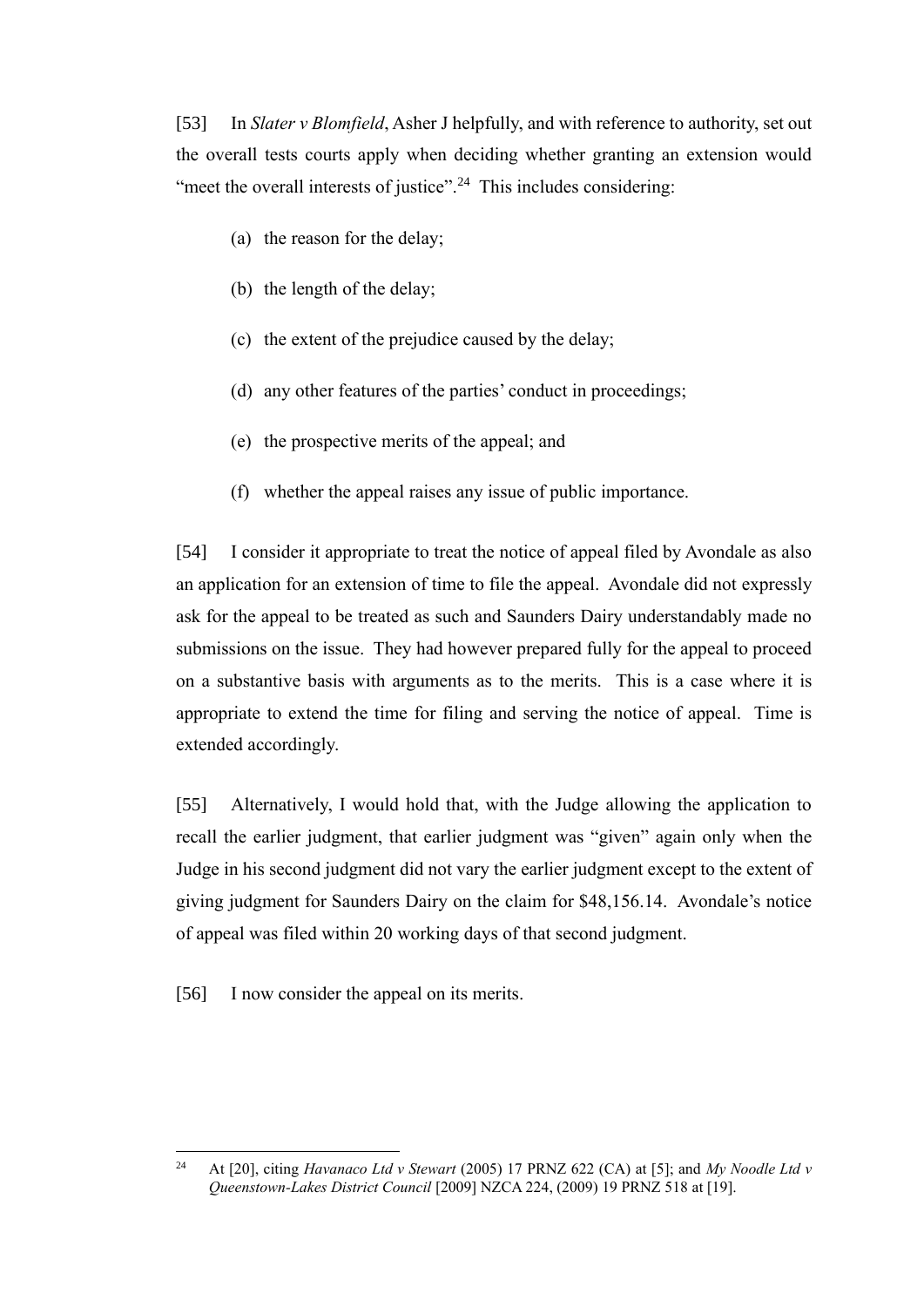### *What were Saunders Dairy's legal obligations as grazier?*

[57] I am satisfied the parties had an expectation Avondale or its staff would be able to go onto the Saunders property to check on the cows when it was reasonable to do so or when particular circumstances might require them to do so. I am also satisfied both parties understood it would be Avondale's responsibility to deal with any cows Mr Saunders observed as having particular problems.

- [58] This is consistent with the following evidence:
	- (a) Sarah Kennedy, an experienced dairy consultant who gave expert evidence for Avondale, said it was her expectation that the owners of cows would check on them when they were away for winter grazing about every week to 10 days.
	- (b) Mr Saunders contacted Ms Collins when he had observed something had happened with the cows and arranged for staff from Avondale to come and look at them.
	- (c) Mr Telfer went to the property and looked at the cows on at least two occasions. On one occasion, Mr Telfer told Mr Saunders he would be coming but it was not suggested he did this to obtain permission to go onto the property. On another occasion, he went to the property in the evening without telling Mr Saunders he was doing so or had done so.

[59] In *Humphrey v Phipps*, Beattie J referred to the common law with regard to contracts of agistment as stated in *Halsbury's Laws of England* as follows: <sup>25</sup>

… Agistment is in the nature of a contract of bailment, … and arises where one man (the agister) takes another man's cattle, horses, or other animals, to graze on his land for reward (usually at a certain rate per week) on the implied term that he will redeliver them to the owner on demand.

The agister is not an insurer of the beasts taken in by him, but he must take reasonable and proper care of them, and is liable for injury caused to them by negligence or neglect of such reasonable and proper care …

<sup>25</sup> *Humphrey v Phipps*, above n 7, at 651, citing *Halsbury's Laws of England* (3rd ed, 1952) vol 1 Animals at [1297] and [1298].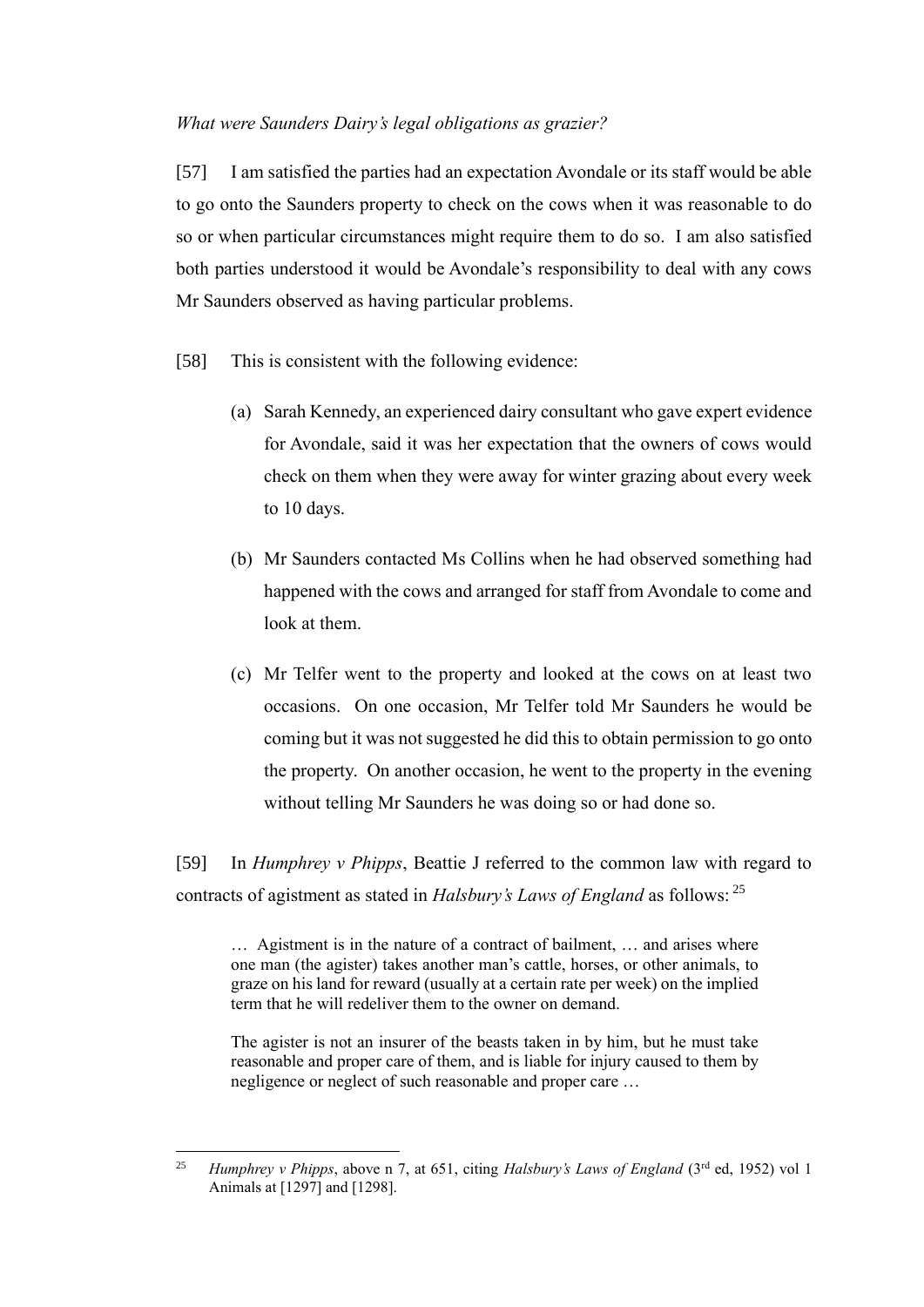[60] Beattie J then referred to *King & Hollis v Hay* which questioned how applicable that statement of law was to the situation in New Zealand.<sup>26</sup> He referred to evidence from witnesses as to what they considered to be common conditions associated with grazing contracts.

[61] Beattie J said:<sup>27</sup>

In the absence of any express arrangements between the parties to a grazing contract in New Zealand, one would expect that the owners of the land on which the cattle grazed should at least see that the cattle roamed over the area allocated for grazing, and that the owner of the cattle, or his agent, should from time to time inspect the cattle. I also consider it is the responsibility of a cattle owner to see that the grazing is suitable for his requirements, either doing this personally or through an agent. His own inspection from time to time … should reveal to an experienced cattle man how long his grazing would last. On the other hand, I consider that the farmer grazing the cattle has a duty to advise the owner if he sees anything untoward happening, such as illness or accident to the animals.

[62] There, Beattie J was dealing with beef cattle grazing on grass. Nevertheless, the expectations which Beattie J said both parties would have were consistent with the way in which Saunders Dairy and Avondale proceeded with their grazing agreement. Beattie J said, if the arrangement was to be treated as a usual bailment case where the onus of disproving negligence rests on the bailee, he was satisfied that the defendants had answered the various allegations of negligence against them. He concluded however by saying:<sup>28</sup>

For these reasons I do not find the defendants liable for injury and damage arising from negligence, or any lack of reasonable and proper care for the cattle concerned. The defendants undertook no express liability for losses of any of the animals or any deterioration in their condition. As was said in *Nadon v Pesant* (1904) QR 26 SC 384:

Although one who takes animals to pasture them should give them the care of a 'bone pere de famille,' the extent of this obligation is, nevertheless, dependent on the price paid for such pasturage, and the custom of the locality. It is unreasonable to expect that for a moderate price a man should watch the animals constantly; and if one of them disappears, it is the owner who should bear the loss − at least, unless he can prove negligence on the part of the owner of the land.

<sup>&</sup>lt;sup>26</sup> At 651–652, citing *King & Hollis v Hay* SC Wellington, 24 April 1964.

<sup>&</sup>lt;sup>27</sup> At 656.<br><sup>28</sup> At 657

At 657.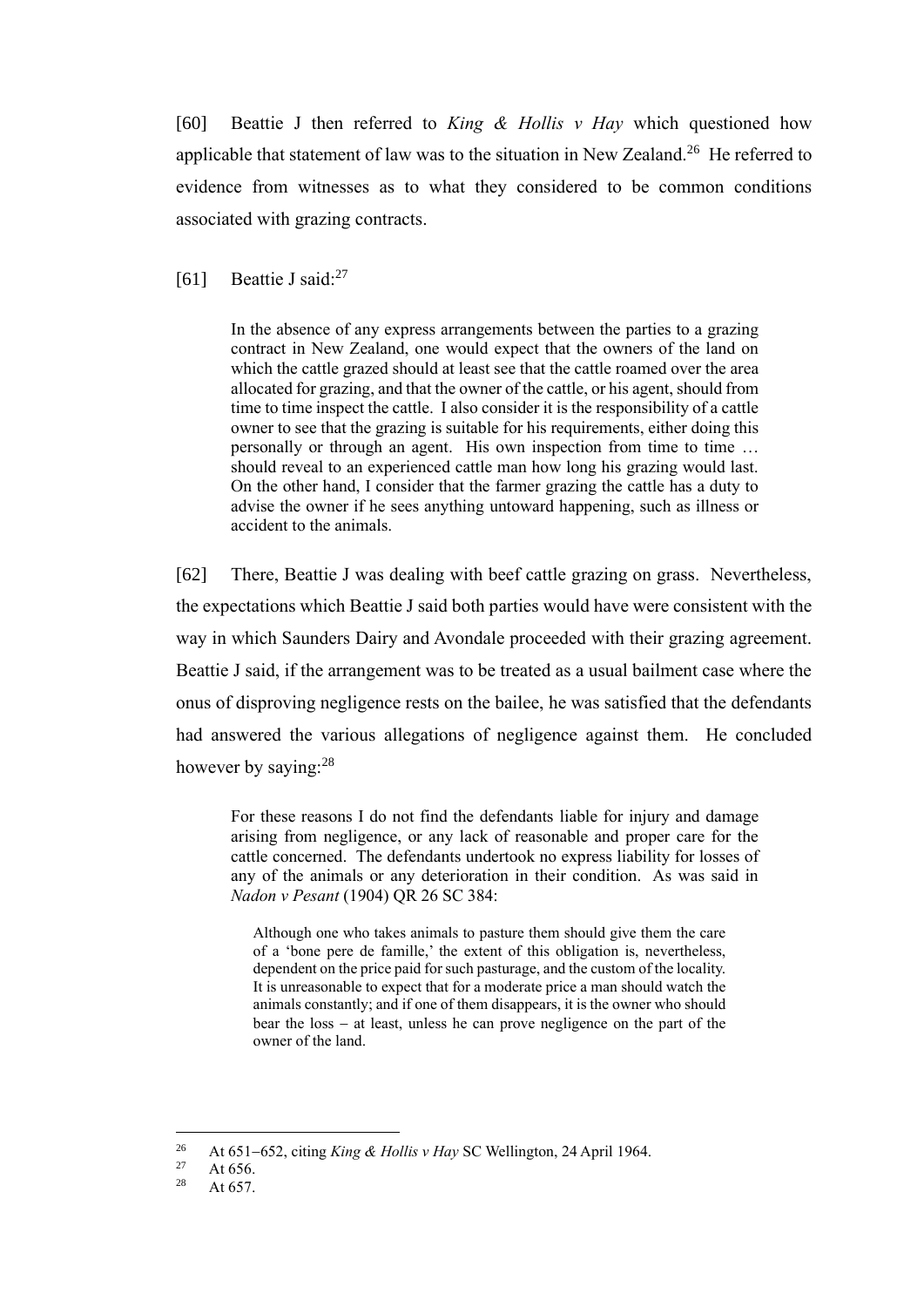[63] In *Glaister v McHaffie*, the owner of the cows contended the cows had to be improved or maintained in excellent condition.<sup>29</sup> In the District Court, the Judge said the cows needed to be kept in reasonable condition taking into account the winter season. The owner's contention as to the grazier's obligations was rejected. On appeal in the High Court, Tipping J stated: $30$ 

Although this case turns on the contract which the Court has found the parties entered into, it should be noted that the contract as found is in accord with the general law on the duties of an agister of cattle: see *Humphrey v Phipps* and Halsbury. In the absence of a specific contractual term or notorious custom there is no general liability on an agister for loss of condition. His duty is no more than to take reasonable care of the animals.

[64] Tipping J held the District Court Judge was correct in finding it was not a term of the contract that, at the end of the grazing contract, the cows would be in no worse condition than they were at the start.

[65] Here, Avondale agreed to a grazing arrangement with the stipulation that Saunders Dairy would provide the cows with 15 kg of dry matter per cow per day. Although there was no evidence that Avondale had checked the nature of the available crops before the cows went to the Saunders property, they must have had enough knowledge of what was proposed to enter into the grazing arrangement. They had the dairy consultant Ms Kennedy visit the property and check on the available crops. They continued with the contract on the basis feed would be available for the cows on the Saunders property. There was nothing in the way the parties negotiated the grazing contract or in the way they conducted themselves after the cows had gone to the property to suggest Saunders Dairy had accepted an obligation to maintain the cows in no worse condition than they were at the beginning of the contract or to improve them.

[66] Avondale submitted that contracts of agistment are in the nature of a contract of bailment where the agister:<sup>31</sup>

… takes another person's livestock to feed or graze on the agister's land for reward usually at a weekly rate on the implied term that the agister will redeliver the stock on demand.

<sup>&</sup>lt;sup>29</sup> *Glaister v McHaffie* HC Dunedin AP102/88, 16 July 1990.<br><sup>30</sup> At 15. Citations omitted

 $30$  At 15. Citations omitted.<br> $31$  With reference to *Grazing* 

<sup>31</sup> With reference to *Grazing & Export Meat Co Ltd v Anderson* [1976] 1 NZLR 187 (SC).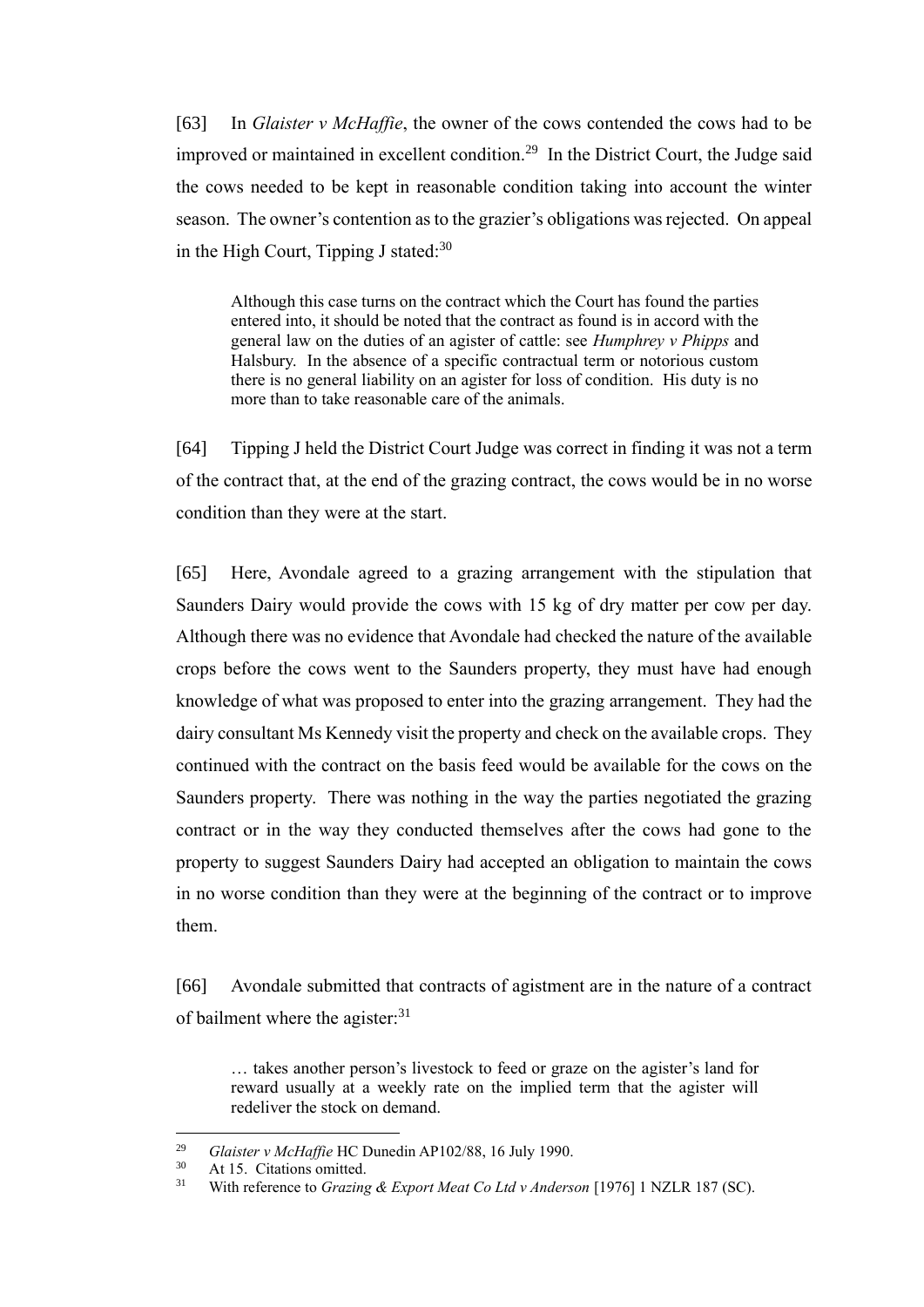# [67] Avondale submitted:<sup>32</sup>

Terms are implied into contracts of agistment that the agister should ensure the stock is grazed properly, the agister should inspect the stock from time to time and should advise the owner of the stock if anything untoward is observed. An encompassing implied term is that agister must take reasonable and proper care of the animals he takes in and will be liable for injury caused by negligence or neglect of such reasonable and proper care of the animals he takes in and will be liable for injury caused by negligence or neglect of such reasonable and proper care.

[68] I accept that terms to that effect are normally implied. However, that does not mean a term will be implied requiring stock be returned in no worse condition than they were in at the start of the contract or that the agister will be liable for *any* loss to the animals over the course of the contract.

*Who had the onus of proof as to the issues that arose in this case?*

[69] *Cross on Evidence* states:<sup>33</sup>

The general (but probably not universal) rule in civil cases is that the plaintiff must prove all the elements of liability that together constitute the cause of action.

[70] It is stated in the *Laws of New Zealand*, in civil cases "the general rule is that the legal burden of proof in respect of any allegation lies on the party making it, and not on the one who denies it".<sup>34</sup>

[71] There is however an exception to the general rule where a bailment has arisen when one person (the bailee) is voluntarily in possession of goods belonging to another person (the bailor): $35$ 

The essential element in determining whether a bailment has been established is that of possession … The element common to all types of bailment is the importation of an obligation, because the taking of possession in the circumstances involves an assumption of responsibility for the safekeeping of the goods.

<sup>32</sup> With reference to *McDermott v Ross*, above n 7.

<sup>33</sup> Mathew Downs (ed) *Cross on Evidence* (online ed, LexisNexis) at [2.3.2].

Laws of New Zealand Evidence (Reissue 1) (online ed) at [9].

<sup>35</sup> J McCartney *Laws of New Zealand* Bailment (online ed) at [1].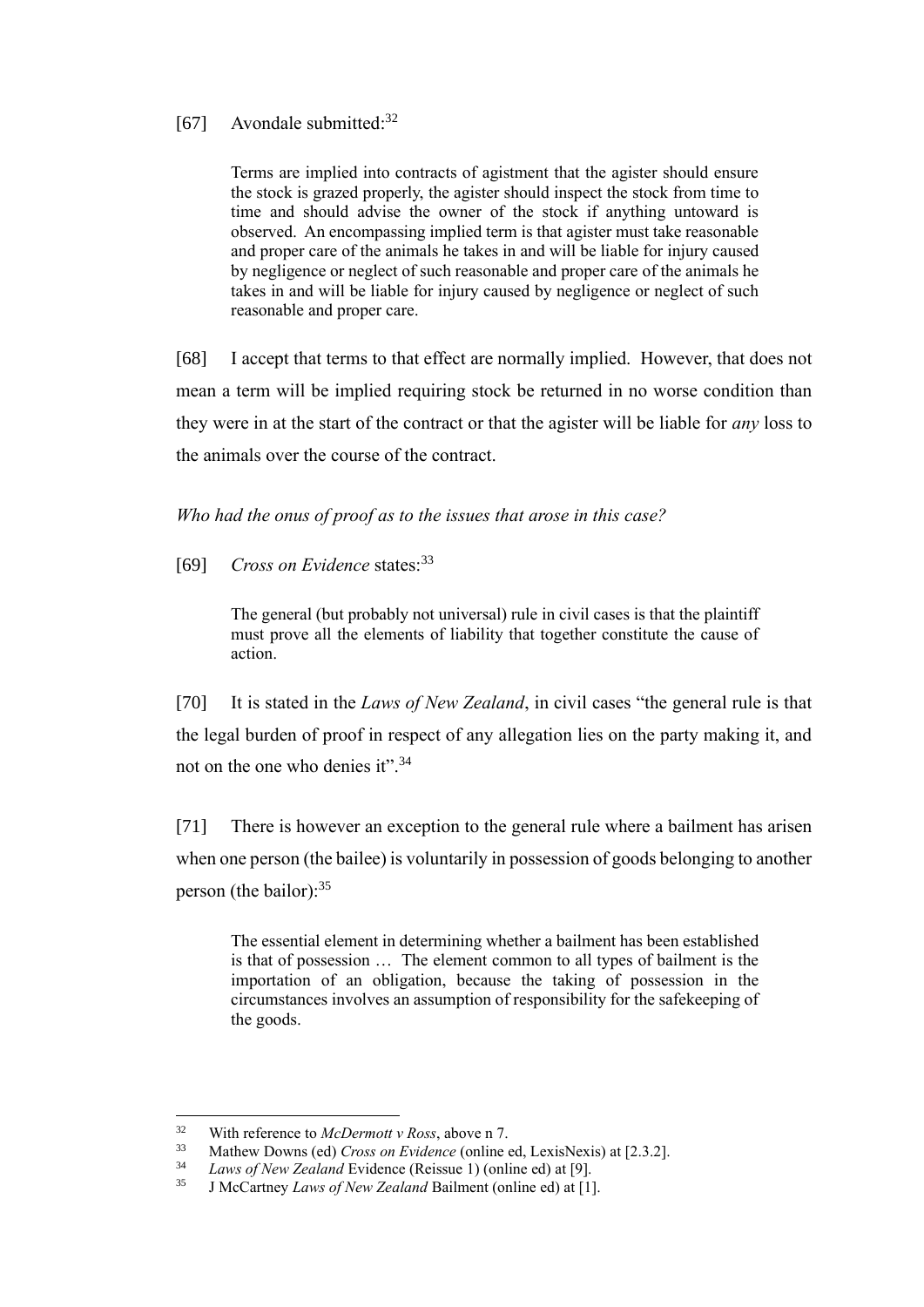# [72] As stated in the *Laws of New Zealand*: 36

When a chattel entrusted to a custodian is lost, injured or destroyed, the onus of proof is on the custodian to show that the injury did not happen in consequence of any neglect on the part of himself, or on the part of his employees acting within the course of their employment, to use such care and diligence as a prudent or careful person would exercise in relation to the property.

[73] With reference to *Big Top Hereford Pty Ltd v Thomas*, Saunders Dairy argued that the arrangement here was not in the nature of a bailment because Saunders Dairy did not have exclusive possession of the cows.<sup>37</sup>

[74] In that case, Brereton J, in the New South Wales Supreme Court, had to determine whether a particular agistment contract was a bailment. He held it was not. Instead, he found the cows were on the property pursuant to a licence. Referring to authority, he accepted that an agistment of livestock could involve a bailment if the owner of the stock had no right to enter the land on which the stock would be grazed and was not responsible for their care. If there is a bailment, he said the owner of the property on which the stock are agisted is the bailee who has possession of the cattle, and who must take reasonable and proper care of the stock. He contrasted that with a licence situation where the owner of cattle simply has permission to graze his cattle on the licensor's land and to enter the land to take care of them. He said the important distinction between bailment and licence was whether the landowner undertakes responsibility for care of the stock.<sup>38</sup>

[75] In this instance, Saunders Dairy accepted they had a responsibility to feed the cows but said Avondale was responsible for the health of the cows. In the District Court, the parties accepted it was an implied term of the grazing contract that Saunders Dairy would take reasonable and proper care of the cows and would be liable for injury caused to them by negligence or neglect of such reasonable and proper care. There are no particular circumstances to suggest Saunders Dairy did not take possession of the cows through an arrangement in the nature of a bailment.

 $\frac{36}{37}$  At [48].

 $37$  Above n 18..

At  $[36]$ .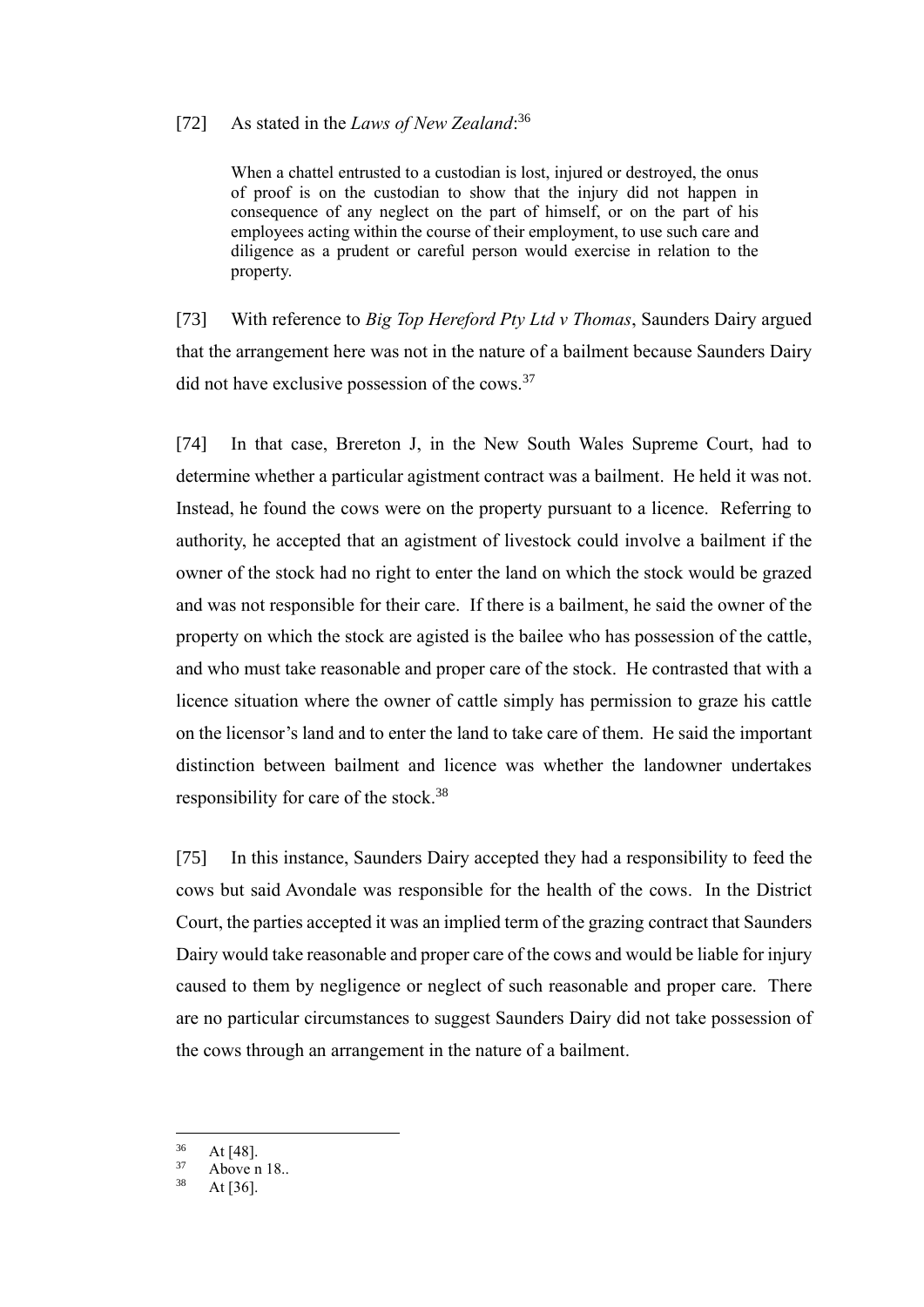[76] However, I do not consider that in New Zealand the grazier has the burden of disproving negligence or default on their part unless it has been first established, at least on a prima facie basis, there was harm to or a loss of stock for which they were responsible.

[77] As previously referred to, Beattie J in *Humphreys v Phipps* referred to the common law with regards to contracts of agistment in *Halsbury's Law of England* and *King & Hollis v Hay* where the Judge questioned how applicable these rules are to New Zealand.<sup>39</sup>

[78] Beattie J proceeded on the basis that, to him: $40$ 

The question for consideration is: assuming that there is a duty of initial inspection on the plaintiffs and no express duties were placed on the defendants either under any bailment or under the term of any contract, did the defendant … act as a reasonably prudent farmer so placed would act, in all the circumstances?

[79] As to that question, Beattie J did not say the onus of proof was on Mr Phipps as the grazier although he said, if there was such an onus, Mr Phipps had discharged  $it.41$ 

[80] In the District Court, in *Glaister v McHaffie*, the Judge had deducted from fees claimed by and owed to the grazier the value of one cow which had been lost during the agistment. Tipping J in the High Court said: $42$ 

There was no satisfactory evidence as to how the cow came to be lost. The judgment under appeal does not discuss the basis upon which the Judge decided to deduct an allowance for the value of one missing cow. [Counsel for the owner of the cows] accepted that his client could not sustain the deduction, there being no finding that Mr McHaffie had been negligent in any material way and indeed no evidence upon which such a finding could have been based. The point having been conceded there is no need for me to discuss upon whom the onus of proof may have lain …

 $39$  Above at [58]–[59].<br> $40$  Humphrey y Phinns

<sup>&</sup>lt;sup>40</sup> *Humphrey v Phipps*, above n 7, at 653.

At 656.

<sup>42</sup> *Glaister v McHaffie*, above n 29, at 15−16.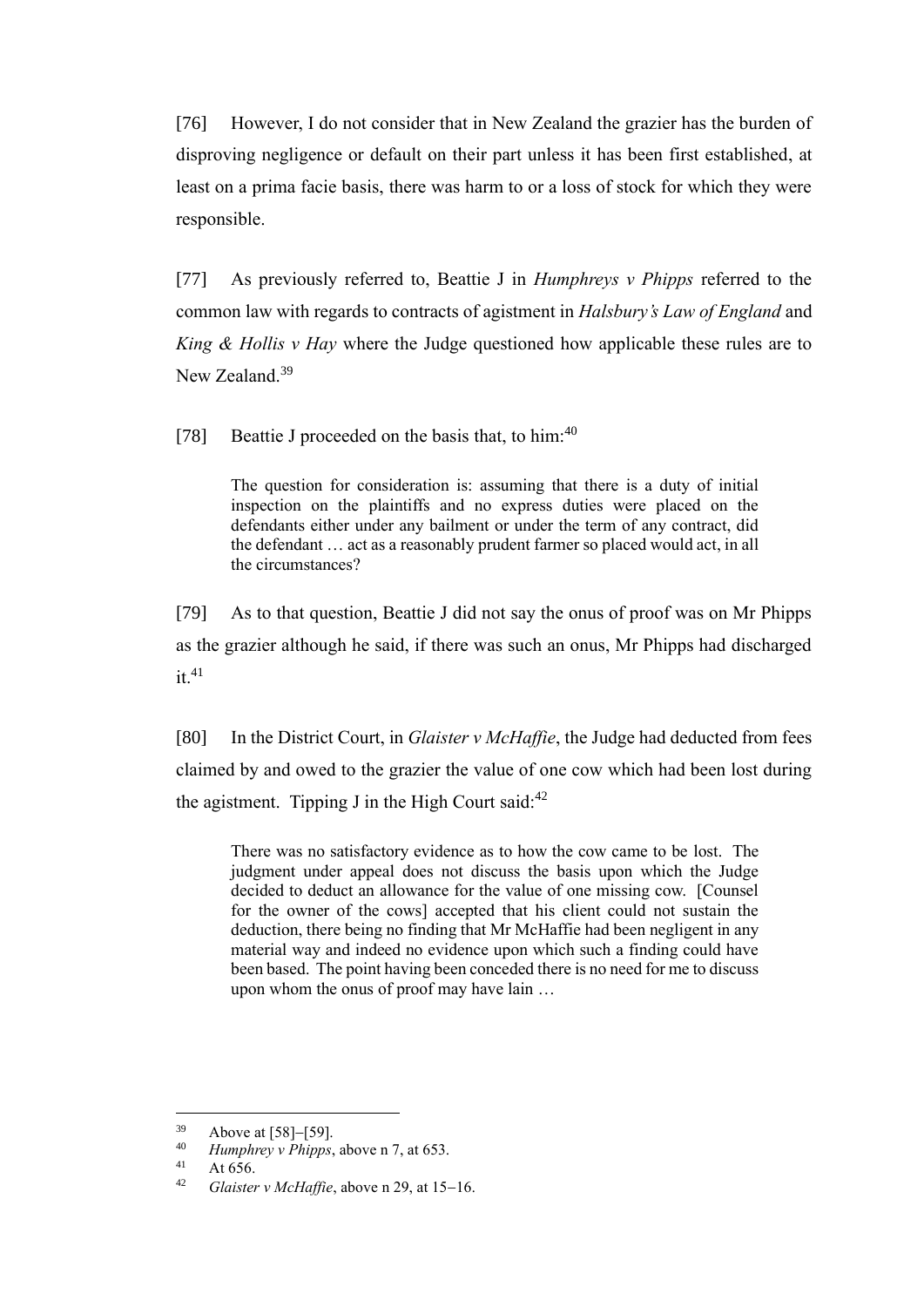[81] Tipping J nevertheless discussed the evidence as to how the cows had been looked after in that case and found it was not possible from the evidence to come to the view that the grazier was negligent.<sup>43</sup>

[82] I have found the grazier is not under an obligation to return the stock grazed on its land in the same or a better condition than they were in when they were delivered to the grazier. Requiring the grazier to prove that any loss of condition in cows while they were on the grazier's land was not due to the grazier's negligence or default would effectively require it to maintain the cows in at least the same condition as they were when they came to their property. Putting the onus of proof on a grazier in that way would be to impose obligations on the grazier which it has been accepted, subject to any specific agreement between the parties or common practice, the grazier does not have.

[83] Avondale submitted the Judge erred in the way he found there was an onus of proof on Saunders Dairy but failed to recognise that onus in his ultimate judgment. Avondale submitted that Saunders Dairy, as the grazier or agister, bore an obligation to establish affirmatively that claimed losses could not be attributed to its fault or negligence. In support of that, they referred to *Fletcher Construction Co Ltd v Webster* where Callan J approved a statement of Tindal CJ in *Davis v Garrett*: 44

But we think the real answer to the objection is, that no wrongdoer can be allowed to apportion or qualify his own wrong; and that as a loss has actually happened whilst his wrongful act was in operation and force, and which is attributable to his wrongful act, he cannot set up as an answer to the action the bare possibility of a loss, if his wrongful act had never been done. It might admit of a different construction if he would show, not only that the same loss might have happened, but that it *must* have happened if the act complained of had not been done; but there is no evidence to that extent in the present case.

[Emphasis added].

[84] I do not disagree with that statement but it applies to a situation where a loss has actually happened during the time and in circumstances where it can be said the alleged wrongdoer was responsible for the loss and default had been established.

 $43$  At 6.

<sup>44</sup> *Fletcher Construction Co Ltd v Webster* [1948] NZLR 514 at 519, citing *Davis v Garrett* (1830) 6 Bing 716 at 724.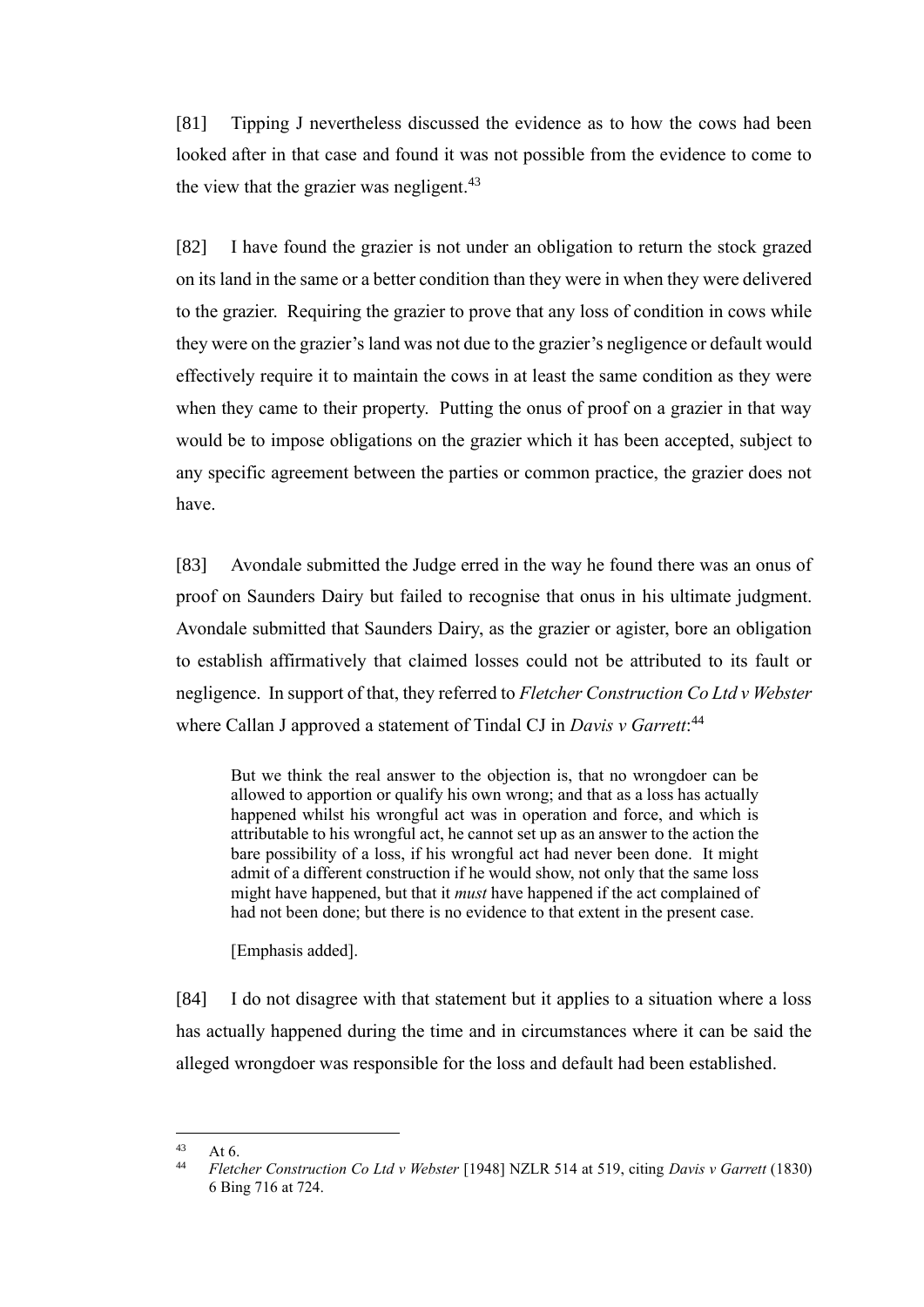[85] In *Fletcher Construction v Webster*, a worker's tools had to be stored overnight in a shed provided by his employer. There was a burglary of the shed. It was held that Fletcher Construction was negligent and the shed had not been properly secured. On appeal, Fletcher Construction asserted the loss did not result from the breach because a burglar might have been able to break into the shed even if it was properly secured. That was the context in which Callan J made his remarks.<sup>45</sup>

[86] In the circumstances of this case, Avondale had to prove its cows had lost condition, a number had died and others had failed to produce milk in the way that would normally have been expected of them as a result of the way they were looked after on the Saunders property. It was only if they had proved, at least on a prima facie basis, they had suffered losses due to Saunders Dairy's actions that the onus shifted to Saunders Dairy to prove, on the balance of probabilities, that those losses were caused by something other than their lack of reasonable care.

[87] I thus do not accept that the Judge was correct in saying in the District Court that Saunders Dairy had the onus of disproving negligence on its part. However, that does not mean there was any error in the decision he ultimately came to. He found, on all the evidence, that the grazier had discharged, what the Judge held to be, the grazier's onus of proving that any loss of condition in the cows had not resulted from Saunders Dairy's negligence.

[88] There was evidence in this case that a proportion of the cows returned to Avondale at the end of grazing were in less than ideal condition. A few were dangerously unhealthy. Avondale had to prove the cows were not in that condition when they went to the Saunders property for grazing and that any deterioration in their condition resulted from what happened to them while they were on the Saunders property. Only once that had been established did Saunders Dairy, as the grazier, have the onus of proving there was an explanation other than their fault or negligence for cows being in that condition.

<sup>&</sup>lt;sup>45</sup> In a similar way, the onus of proof shifted to the bailee only after the bailor had proved 2,000 of 8,000 sheep had been lost while in the agister's care in *Spring v Young* [1927] SASR 115. See also *Pipcella v Stagg* (1983) 32 SASR 464 where a filly agisted for reward inadvertently was put in foal during the agistment.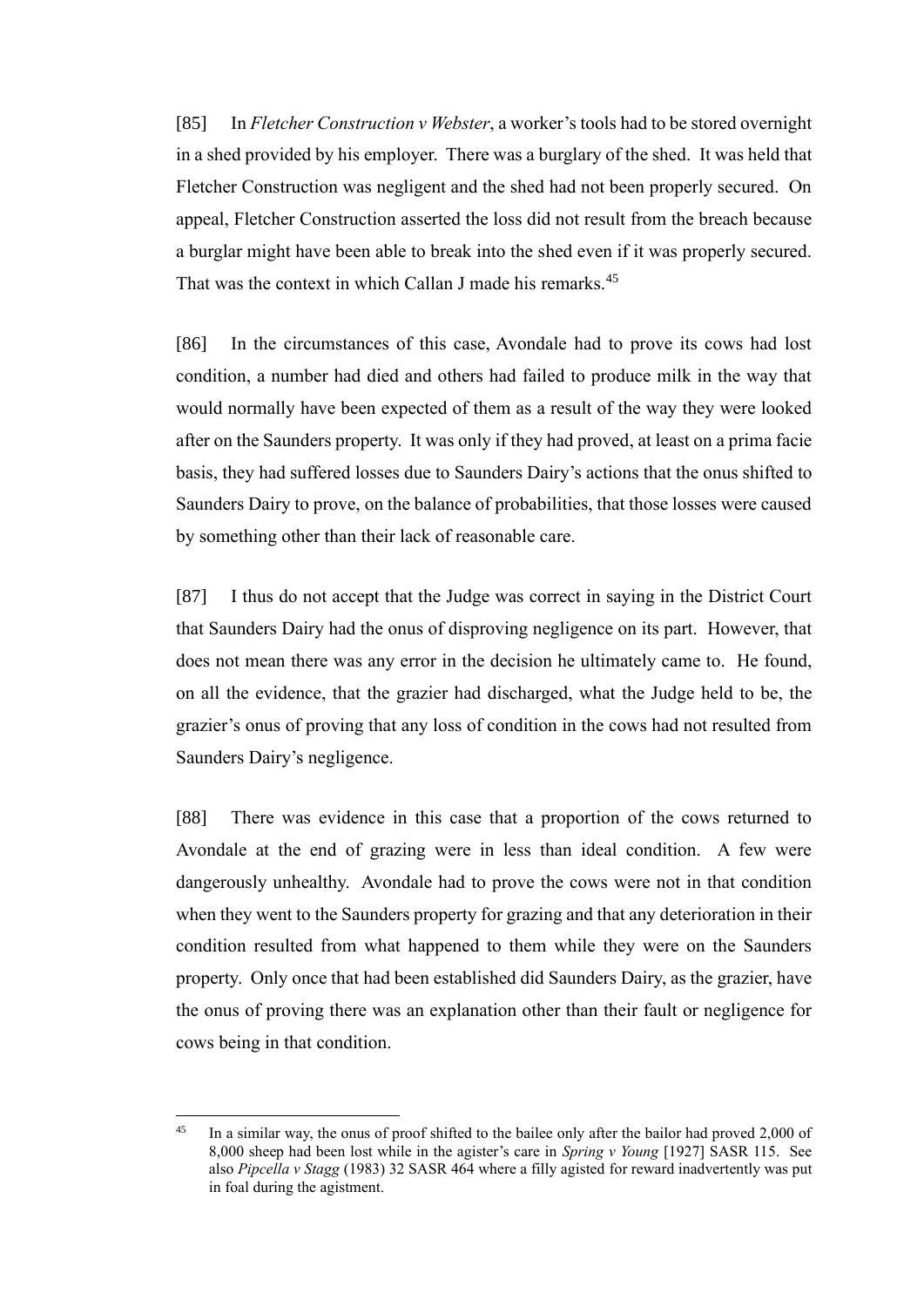*Did the Judge err in finding the evidence was insufficient to establish what condition the cows were in when they went to grazing?*

[89] In the District Court, the Judge held there was a paucity of evidence as to the condition of the cows before they went for grazing. Avondale submitted the Judge's finding in this regard was not available on the evidence.

[90] Avondale submitted it would be "beyond even a counsel of perfection" to prove the cows' BCS at the outset of winter grazing. It submitted the Judge should have inferred the Avondale cows sent to the Saunders Dairy property were in a good condition from a number of factors, including:

- (a) Avondale had a herd of 1,100 cows which milked well in the 2014-2015 season;
- (b) cows sent by Avondale to other farms came back in good condition. The cows from Saunders Dairy did not;
- (c) the cows were pregnancy tested by Avondale's veterinarians on several occasions. The vet did not raise any issues over the condition of the cows generally; and
- (d) Stephen Blyth, a representative of MyFarm who supervised the management of Avondale farm, confirmed at the end of March 2015 the cows were in reasonable condition with an average BCS of 4.5.

[91] Amongst the documents referred to in evidence and produced in the common bundle was a document titled "DairyNZ Body Condition Scoring: the reference guide for New Zealand dairy farmers" (the BCS guide). It explained that BCS is a subjective assessment of a cow's energy reserves, but a skilled assessor can accurately categorise the "fatness" of a cow. It is a score that rates the "fatness" of a cow on a scale of one to 10, where one is emaciated and 10 is obese. BSC scoring requires a hands-on feeling at eight particular points of the body. An assessor will first calibrate their eye by assessing 15 cows with a range of BCS, and then assess at least 70 randomly selected cows to calculate the average and range of BCS of the herd.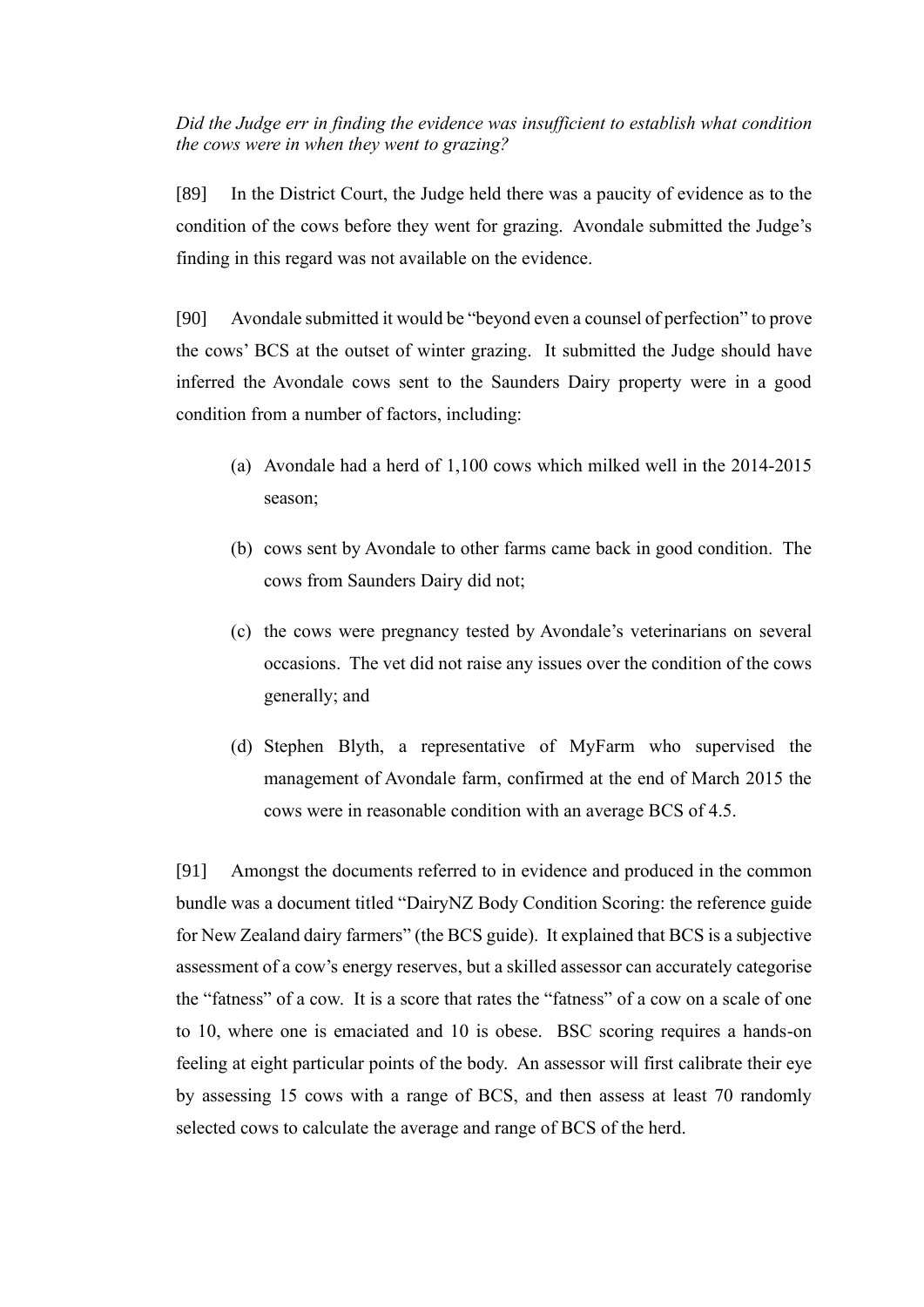### [92] The BCS guide stated:

Although cows may graze off on winter crops for 8−10 weeks, case study results suggest cows gain around 0.5 of a BCS unit during this period when well fed. Unless smoothly transitioned from pastures to crops, cows do not gain much BCS in the first 3−4 weeks due to the adjustment to a change in diet. Therefore, sufficient time must be allowed between dry off and calving to ensure that cows achieve the BCS targets. Correct management and feed allocation are the most important factors in ensuring cows achieve target BCS.

[93] Veterinarians who gave evidence agreed it is unrealistic to expect cows to be putting on condition during the first few weeks of winter grazing because of the time their stomachs need to adjust from feeding on grass to feeding on crop. Again, consistent with evidence from the vets, the guide said cows do not gain BCS in the month before calving because so much energy is required for pregnancy. The Avondale cows sent to the Saunders property were early calvers. Some cows calved while on the Saunders property.

[94] The evidence was that the Avondale cows were dried off around May 2015 but went to the Saunders property on 26 May 2015. This would have made it difficult for them to gain weight over the first few weeks of grazing.

[95] A veterinarian also gave evidence for Avondale. Ms Taylor said, although cows should be managed according to what is best for their welfare, in 2015 it was common in Southland for cows to be dried off around that date because the milk payout was high then. I infer from what she said that, from an animal welfare point of view, the cows should have been dried off earlier.

[96] The BCS guide says:

The most important time to body condition score cows is during summer and autumn. This allows individual groups of cows to be managed differently to ensure BCS targets at calving are met.

A pre-Christmas assessment determines if cows have gained BCS since planned start of mating and a management plan for the autumn can be set up.

Assessing cows in mid February to mid March determines if the management plan is working or whether some cows should be dried off early, milked oncea-day (OAD) or preferentially fed.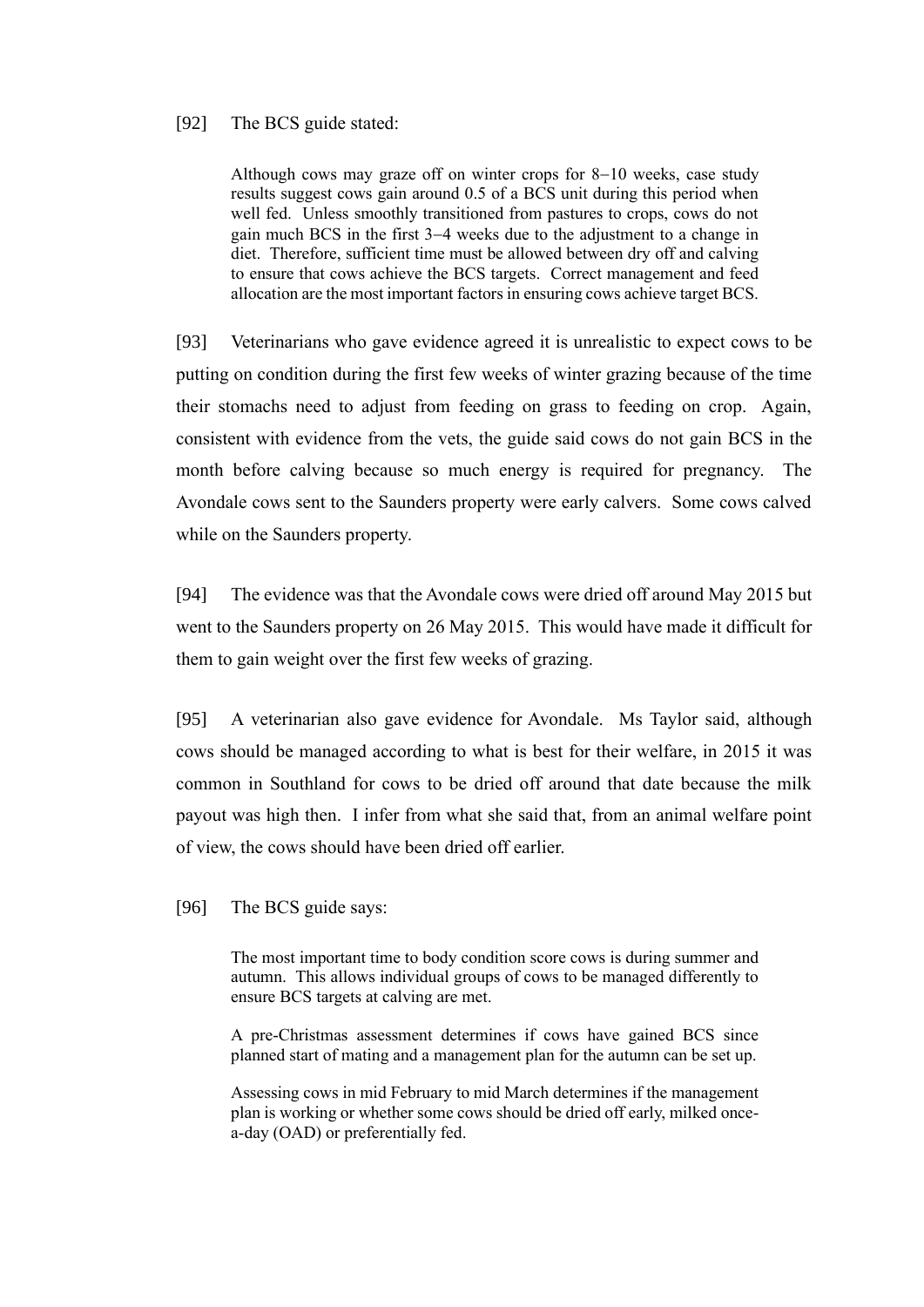[97] On 4 August 2015, Ms Taylor wrote to Ms Collins and Mr Telfer with a report following the BCS scoring of 146 cows. She said she was told the group was a mixture of cows that came back from different graziers and were due to calve from 12 August 2015 onwards. In that report, she said the target was to have mature cows at BCS 5.0 with less than 15 per cent of the herd below 5.0 and less than 15 per cent above 5.5. The scoring showed three cows (two per cent) at 3.5, 58 cows (40 per cent) at 4.0 to 4.5, and 83 cows (56 per cent) at 5.0 to 6.5. She said:

Perhaps this high level of variation highlights the value of body condition scoring pre-winter in late lactation and management of wintering groups with consideration of BCS and age as well as calving date.

[98] On the information before me, I do not agree with the submission for Avondale that it would require a "counsel of perfection" to have expected there to have been body condition scoring of the cows before they went to the Saunders property.

[99] The information in the guide was that, with appropriate body condition scoring earlier in autumn, cows could be managed to improve BCS at dry off and to help them achieve target BCS over winter. For instance, cows with a BCS below 4 could be put on once a day milking and fed dry matter such as whole crop silage plus pasture from 130 days pre-calving.

[100] It was not suggested the Avondale herd had been managed in that way. Because the herd had not been body condition scored it would not have been possible to do this.

[101] The BCS guide states:

Part-season OAD [one-a-day] is a particularly good option for farms that run multiple herds in their system. In mid to late lactation, the cows that will benefit most from achieving the BCS targets (low BCS, early calvers and rising three year olds) can be milked OAD in a separate herd, with any high BCS or high SCC [sematic cell count] cows maintained on twice a day. On average, cows milked OAD for three months in late lactation will be 0.5 BCS units fatter at dry-off than those milked twice a day, providing cows milked OAD are well fed.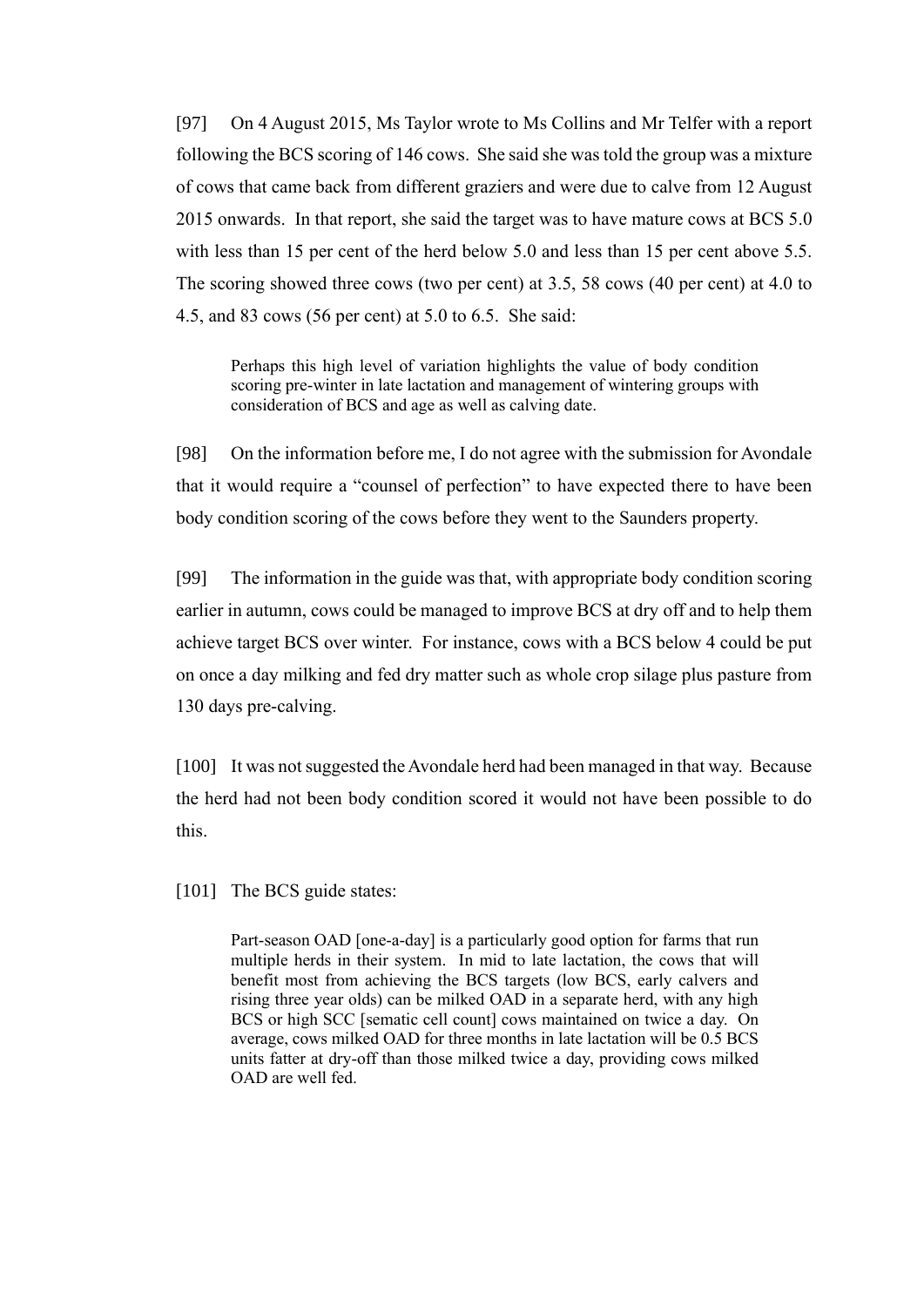[102] It was not necessary for the Judge to draw the inference that, because the Avondale cows that went to the Saunders Dairy property were early calvers, they must have been in good condition when they went there.

[103] The BCS guide says that fatter cows at calving will cycle early. The cows that went to the Saunders property were going to calve in August 2015. That would have been consistent with them being in good condition and fatter in the early summer of 2014/2015. Their early pregnancy was not necessarily an indication of their condition at the end of the 2014−2015 milking season and at the time they had been dried off to go to grazing.

[104] The normal vet at the time for Avondale was Samantha Lewis. She said she scanned the Avondale herd on 22 January 2015 to check the pregnancy rates and again on 6 March 2015. She said she had no concerns about the herd. She did not body condition score the cows at the time. I do not consider the fact she said she had no concerns about the herd at that time provided reliable evidence as to the condition of all the cows that went to the Saunders property in May 2015. Her pregnancy checks were of the whole Avondale herd, not the particular cows that went to the Saunders property. She said she scanned 216 cows on 8 May 2015 that had been dried off a little earlier than the bulk of the herd. She recalled that generally those appeared lighter than target condition which would have been between 4.5 and 5.0 as a general rule. She would not have expected the condition of those cows to have improved if they were sent to grazing and had only maintenance feeding.

[105] The fact the cows that went to the Saunders property were early calvers thus did not mean they all had to be at the recommended BCS in May 2015. There was no dispute that, when grazing arrangements were first discussed with Mr Saunders, it had been agreed that 400 cows would go to grazing. The Judge held, with the exigencies of farming, that figure could vary. In a later email, Ms Collins told Mr Saunders that they might only have 370 cows to graze due to a higher "empty rate complicated by a poor mating result", i.e. there were less cows in calf than anticipated.

[106] Mr Arlidge gave evidence for Avondale. He has a veterinary science degree from Massey University and had been working in the dairy industry in New Zealand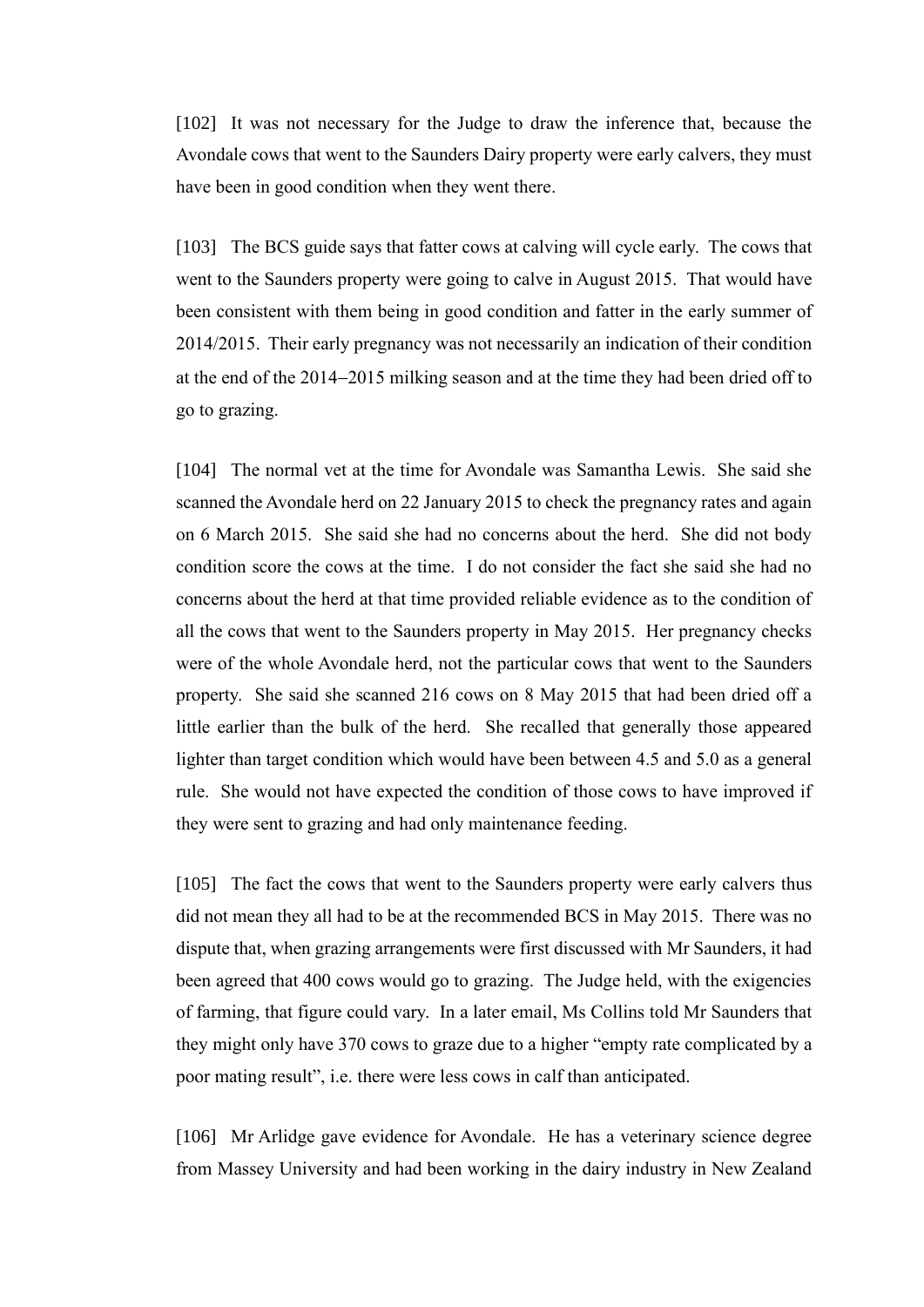and overseas since 1979. From June 2016, he began working with a company which took over the management of particular farms from MyFarm Management Ltd, including the Avondale farms. Although aligned to Avondale, he considered himself able to give evidence independently and objectively as an expert.

[107] As to the question of whether the cows sent to Saunders Dairy for winter grazing were all of lighter condition, Mr Arlidge said "the cows were sorted based on calving date and not body condition and you would not expect all of the early calving cows to be light". Consistent with that evidence, a light cow could still be an early calver.

[108] Stephen Blythe had the role of overseeing the physical and financial resources of Avondale for MyFarm Management Ltd. Mr Blythe said he visited the Avondale property on 31 March 2015. He made a note that the final pregnancy scan for the milking cows had been booked for 14 May 2015, before the cows went away to grazing. All transport for the cows had been booked for the last week of May and early June. He put the BCS of the milking cows at 4.4 to 4.6, which he said is the ideal range for that time of the season. He said he made a visual assessment of the milking herds on the property at the time by looking at the mobs of animals, picking out several cows from each of those and working out an average.

[109] Mr Blythe did not say he had looked separately at the mobs going away to the Saunders property.

[110] From the way Mr Blythe said he had arrived at those figures, I am satisfied he was assessing an average for the herds as a whole. He had not body scored individual cows as Ms Taylor subsequently did. While assessing an average is a useful tool in optimising the management of a herd, it cannot be taken to prove there were no cows in the herd which required particular management to avoid problems later on. Nor could it ensure that, after the assessment and before grazing, the cows were managed in a way which would ensure their condition would improve to a point where, if it was maintained over grazing, the cows would be at the target score on return home. As was stated in the introduction to the BCS guide: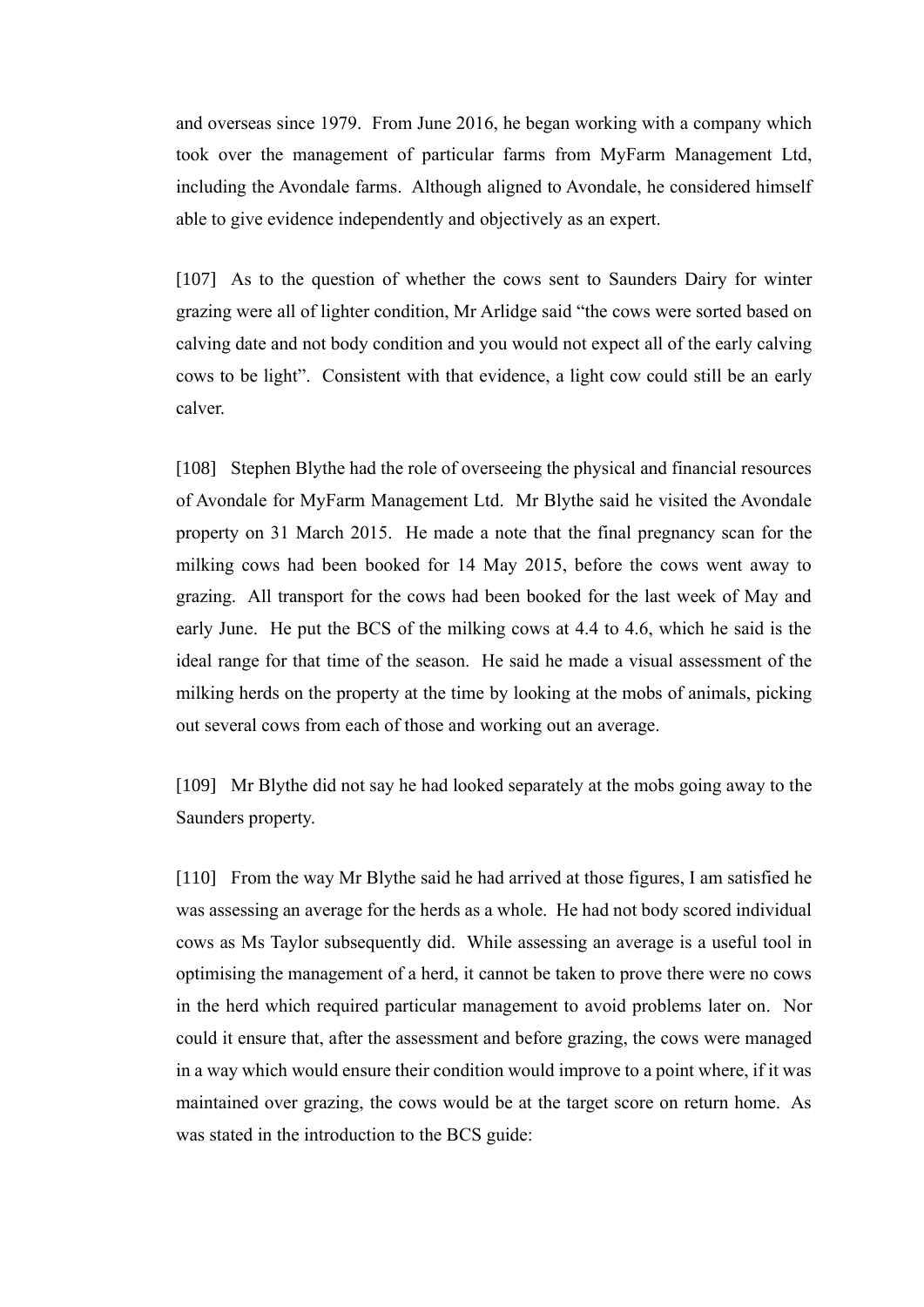Although target BCS recommendations tend to be herd-focused, the review also highlighted the need to consider individual cow BCS. Animal welfare is concerned with the state of the individual cow and not the average of the herd as a whole. Achieving the desired herd average target may still leave a significant proportion of cows that are too thin and too fat.

[111] I note also the range Mr Blythe referred to was less than the 5.0 target which was the target for the mature cows that went to the Saunders property.

[112] It was also put to Mr Saunders, and consistent with evidence given by Mr Telfer, that, at the time Mr Telfer sorted out the 359 cows that went to Saunders Dairy property, he took two of them out because they were not "well rested". I infer from that there were two cows not in good enough condition to walk the 17 km to the Saunders property.

[113] There was evidence that some of the cows were "light" when they first went to grazing. As mentioned earlier, the veterinarian Ms Lewis made that observation of 216 cows she saw on 8 May 2015. Mr Saunders' father considered the cows to be "light" when they first arrived at the Saunders property.

[114] A farmer who had observed the herd as they were walking the 17 km to the Saunders property said that, from where he was, the cows looked to be in very light condition. He thought about four cows had been left behind on the road and they were in particularly poor condition. Nevertheless, from the evidence, it seemed that all cows that started off from the Avondale farm ended up on the Saunders property. Neither Mr Saunders Snr nor the farmer were dairy farmers.

[115] There was no error in the Judge's determination that the evidence was not sufficient to establish the condition of the cows when they went to grazing. On my consideration of all the evidence, I make the same determination. That is important.

[116] Mr Arlidge accepted, if cows are not in the condition you want them in by the time they go to grazing, that is how they will come back.

[117] Avondale had the onus of proving there had been a loss in the sense of harm to the cows over the course of the grazing contract. To do that, they had to prove what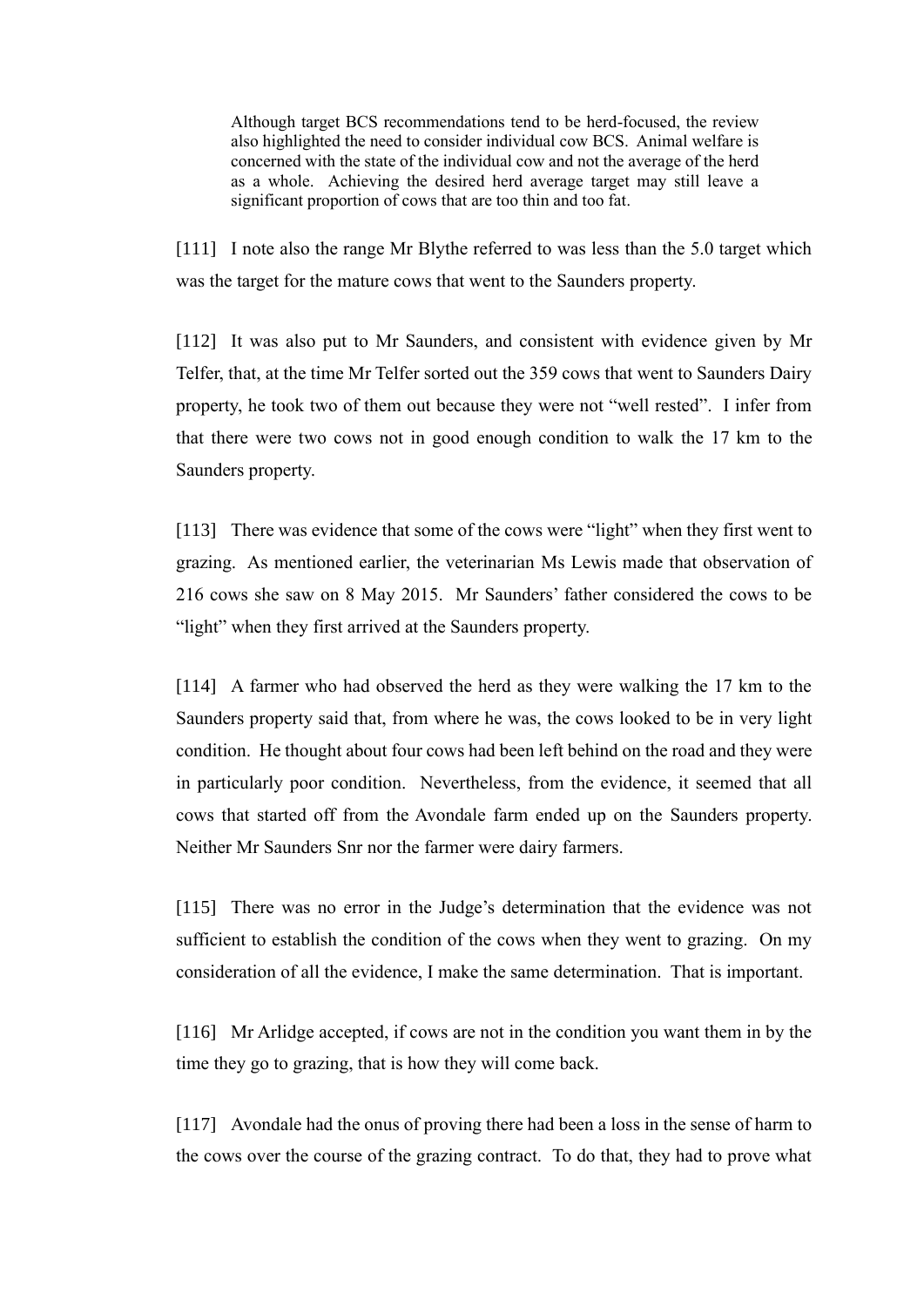the condition of the cows was at the beginning of the contract. They were not able to do that.

# *Was there other evidence sufficient to prove the cows had been harmed while being grazed on the Saunders property?*

[118] Avondale submitted the Judge had been wrong to find there was insufficient evidence to show that any loss of condition was attributable to a failure to provide sufficient feed to the cows.

## Management of the cows during grazing

[119] I first consider such direct evidence as there was as to the management of the stock and their condition while they were being grazed.

[120] Mr Telfer was at the Saunders property with Mr Saunders when the Avondale cows first arrived at the Saunders property. He was with Mr Saunders when the cows were divided into three herds of 100 and one herd of 57. There was no evidence of any attempt to divide the cows on the basis there might be a need to manage the feed for the herds differently because of variations in the condition of the cows.

[121] Mr Telfer saw the particular crops the cows were going to. He accepted one paddock was in swedes. Although Mr Telfer said Avondale's policy was not to put cows on a crop of HT swedes, he made no issue as to the cows being fed swedes either when he first saw they would be fed swedes or when he received Ms Kennedy's report as to the crops she had observed and her calculations as to the dry matter that would be available for the cows.

[122] Mr Saunders' evidence was that, while the cows were under his care, he moved the electric wire every day except for about three days. On those occasions, his father moved the wire. Mr Saunders said he moved the wire fences every day to give the cows fresh food every day and because that also gave him the opportunity to see the cows and adjust their feed supply if they needed it. Ms Kennedy gave evidence that the ideal is to move a wire twice a day, but it was not suggested in cross-examination of Mr Saunders that he should have been moving the wires more than once a day.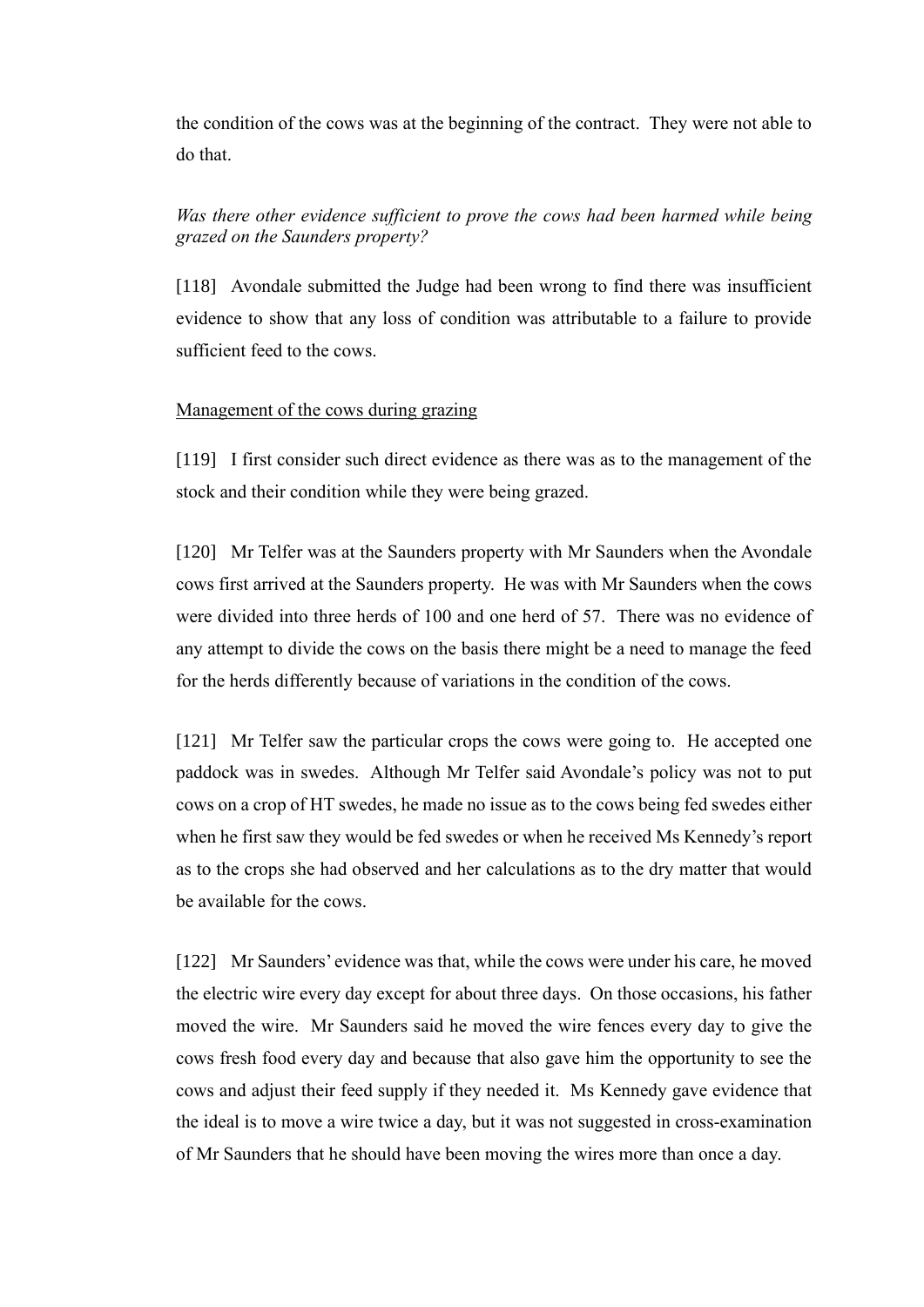[123] Mr Saunders said while the cows were in his care only one died. This cow had slipped its calf. His father walked it out of the paddock and it died in the lane. While the cows were in Mr Saunders' care, 10 of them went home early because they had either aborted their calves or calved. The dates they went home were as follows:

10 June – one went home;

13 July – two went home;

20 July – four went home; and

22 July – three went home.

[124] This must have been an indication to Mr Telfer and Ms Collins that Mr Saunders was managing the cows and keeping them under observation to the extent that could be expected with the grazing contract. There was no suggestion in Mr Telfer's evidence that the return of these cows raised an issue as to how they had been cared for while on the Saunders property.

[125] On 1 June 2015, Mr Saunders said he noticed a small number of lame cows. He removed them from the herd, put them in the cattle yards and sent a text to Ms Collins to inform her the cows needed checking. Ms Collins texted back on 3 June 2015 and asked if workers could check the cows between 9.00 and 10.00 am on 4 June 2015. Mr Telfer said Francis, the farm manager, went and checked a couple of the cows which Jock Saunders advised them appeared lame. Francis' view was that the cows were fine. No one raised a concern about the condition of the cows.

[126] On 9 June 2015, Ms Collins said another 40 cows would be arriving the next day, and 39 cows arrived. These were the cows from the other farm, Thames Dairy.

[127] Mr Telfer had seen the feed available for the cows on 26 May 2015. The dairy advisor Ms Kennedy assessed and reported on the feed available on 27 May 2015. A reasonable inference to draw from Ms Collins and Mr Telfer sending the further 39 cows from Thames Dairy to the Saunders property on 10 June 2015 is that, at that time, they had no concerns as to the feed available for the cows or the care Mr Saunders was taking of them.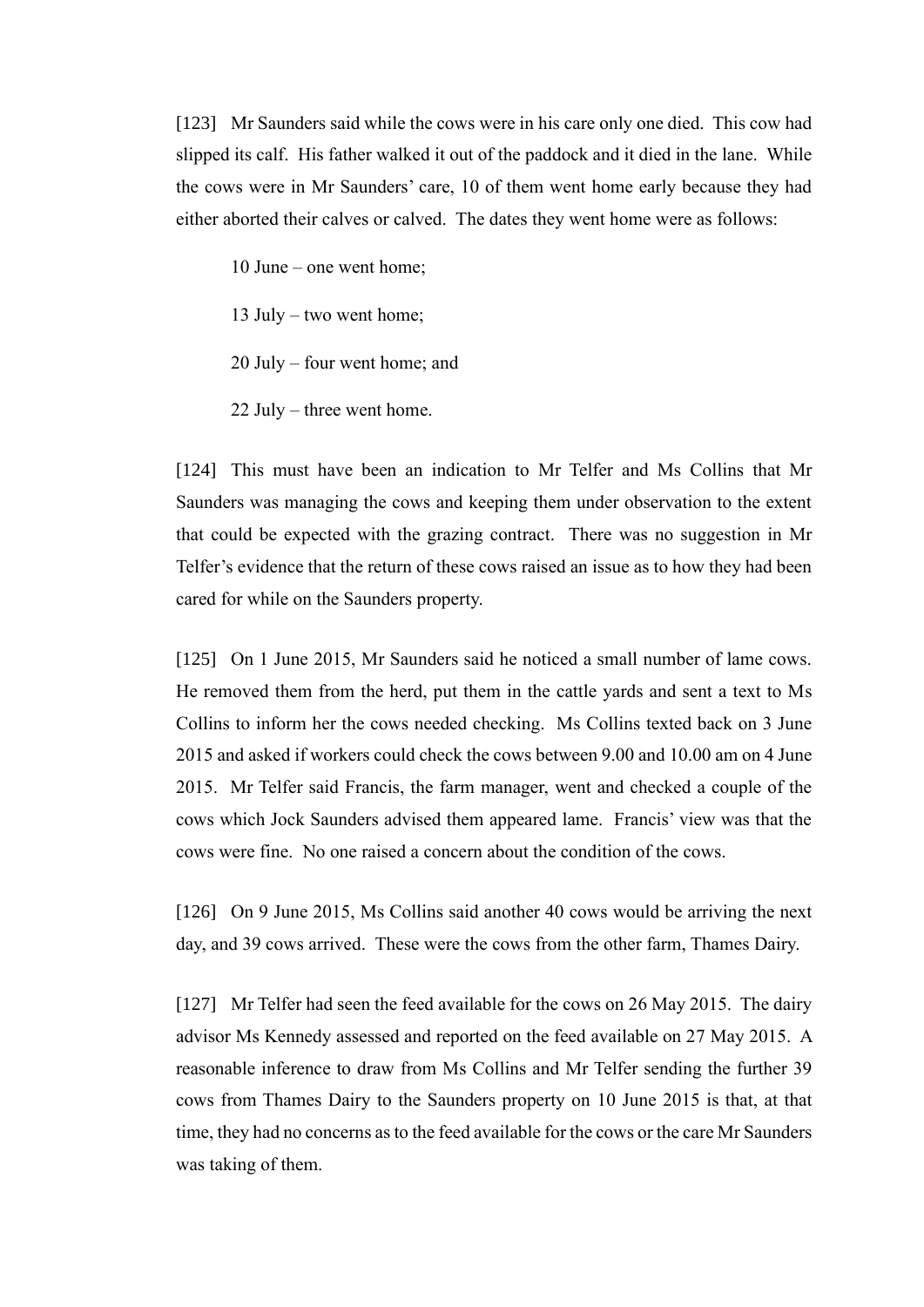[128] In June 2015, Mr Telfer went to the Saunders property to inspect the cows. Mr Saunders joined him. When Mr Saunders arrived, Mr Telfer was in a kale paddock. Mr Saunders said Mr Telfer told him that he was happy with the cows and congratulated Mr Saunders on not having any break outs. Mr Saunders gave undisputed evidence that the main reason cows break out is because they are hungry and want more food. The fact there had been no break outs suggests the cows had been able to feed to the extent they needed or wanted from what was available within the breaks as they were.

[129] Mr Saunders' evidence was that, during this inspection, Mr Saunders mentioned to Mr Telfer that some of the cows were a little light in condition. He said Mr Telfer snapped back at him saying he could take the cows away if Mr Saunders wanted that. A couple of days later, after this inspection, Mr Saunders said Mr Telfer informed him he was happy with the cows but asked if Mr Saunders could feed them more. Mr Saunders said, if he was going to increase their daily available feed allocation, Mr Telfer would have to pay more. To that, Mr Telfer replied "in that case just leave it as it is".

[130] Mr Telfer's evidence was that he rang Mr Saunders a few days after that visit. Mr Telfer said he expressed a concern that Mr Saunders was not working off Ms Kennedy's figures for crop yield and that Mr Saunders agreed the cows would be fed more.

[131] It was apparent from Mr Telfer's evidence that he raised an issue over this, not as a result of any observation as to the condition of the cows, but on calculations he made back at his home as to what feed would be available given the size of the breaks and what Ms Kennedy had calculated as being the dry matter yield that would be available for the cows from each break.

[132] What I take from the evidence of both these witnesses is that, as a result of this visit, Mr Telfer had no concerns as to the then condition of the cows. He accepted Mr Saunders' assurance that the cows would be fed 15 kg of dry matter per cow per day required under their agreement.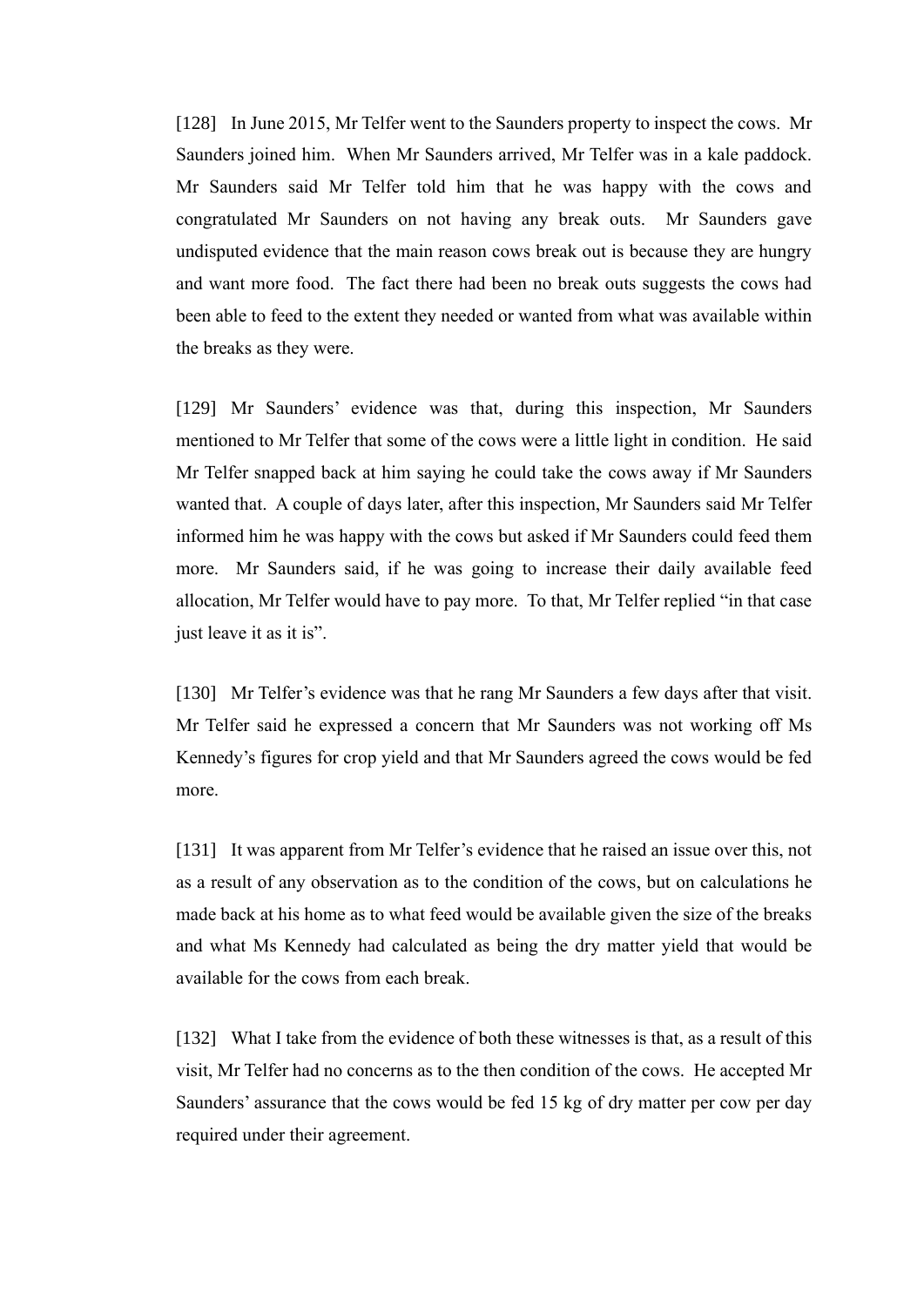[133] Mr Telfer said he worked out, from the size of the breaks, that the cows were getting between 12 and 13 kg of dry matter per cow per day. He worked out, on the basis of 80 per cent of the crop being utilised, the cows would consume 10 or just over 10 kg of dry matter per cow per day.

[134] The evidence for Saunders Dairy was that, including hay, the cows were getting 15 kg of dry matter per cow per day. Nevertheless, I note that Mr Telfer calculated, even if they were getting between 12 and 13 kg, that would have been enough to *maintain* the cows body condition.

[135] Mr Telfer said, a little while after this, he decided, when driving past the Saunders property one evening, to call in and look at the cows. He did not tell Mr Saunders what he was doing. He says he walked into the paddock where the cows were and could tell then that the cows were still "only being fed a maintenance diet". He did not raise any concern with Mr Saunders about the situation. I infer from that evidence that, from what Mr Telfer saw of the crop the cows were feeding on, they were receiving enough to maintain their condition.

[136] Mr Telfer's evidence was that some three weeks prior to calving the cows had to be given the Rotovec vaccine. The farm manager, Francis, had that responsibility. He had 5,000 cows to inject over a number of farms. On 15 July 2015, Francis was at the Saunders property to inject the cows.

[137] Mr Telfer's evidence was that Francis reported to him that the cows seemed slightly lighter than other cows he had seen on other graziers' properties. While they were aware of this, Mr Telfer said they were not overly concerned. He said no one from Avondale checked the cows again between that time and when they were returned to Avondale on 27 July 2015.

[138] The cows were then only three weeks or so from calving. Because it is difficult for cows to put on condition when they come close to calving, there could have been no expectation that their condition would improve between that time and 27 July 2015 when they returned home.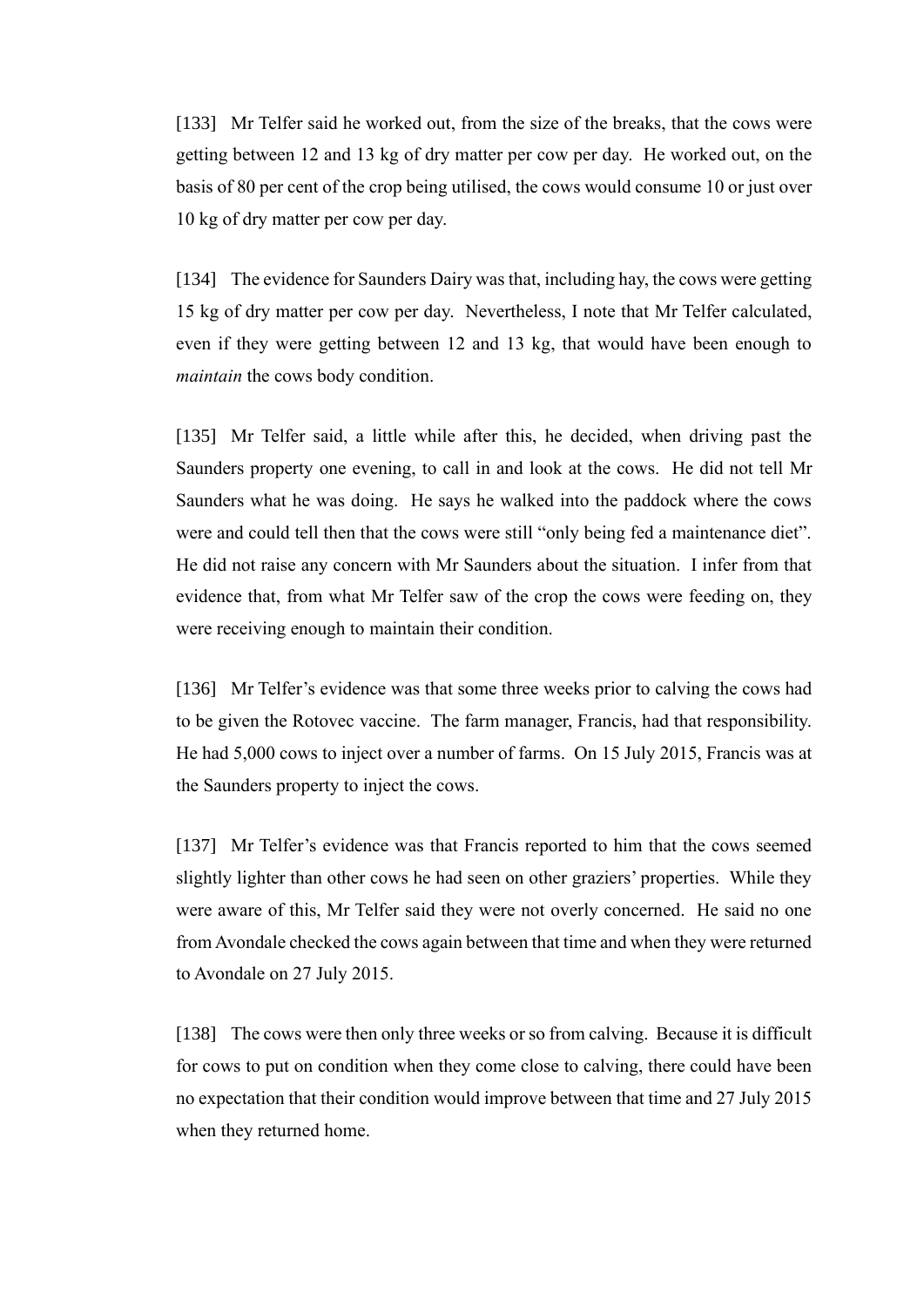[139] Mr Arlidge, the veterinarian later associated with Avondale, said Francis commented that the cows were okay. Mr Arlidge thus assumed Francis was happy with the condition of the cows after seeing them on 15 July 2015.

[140] The evidence as to what Francis observed is hearsay but the fact there were no further checks made of the cows is consistent with Mr Telfer accepting that what Francis had told him was likely true and there had been no deterioration in the condition of the cows between 26 May 2015 and 15 July 2015.

[141] Mr Arlidge was willing to assume that there had been no harm to the cows up to 15 July 2015. He expressed the opinion "if they were okay [on 15 July 2015] but they were not when they arrived home, something must have happened in between these two periods".

[142] The preponderance of evidence thus establishes that, certainly until 15 July 2015, the cows were being looked after in a manner that maintained the condition they would have been in when first delivered to the Saunders property. There was no evidence they had been harmed over that time or that Mr Saunders had failed to take reasonable care of them. The evidence was to the contrary.

[143] Consistent with that, neither Mr Telfer nor his manager, or any other Avondale staff considered it necessary to make regular checks of the cows, what they were being fed or how they were doing. That was despite the fact, as Ms Kennedy said, it would have been good practice for dairy farmers to check on their cows during grazing every week to 10 days.

[144] In his evidence as briefed, Mr Telfer said, from his experience:

… it seems to me that the feed for the cows was simply stopped, and maybe just for a couple of days prior to the cows being collected. My feeling is that the cows were simply left in the yards with no food for a couple of days prior to them being collected.

[145] He said it seemed to him that Mr Saunders may have put the cows into the yards either on Friday afternoon or Saturday morning and left them there until Monday morning when they were collected by the transport company.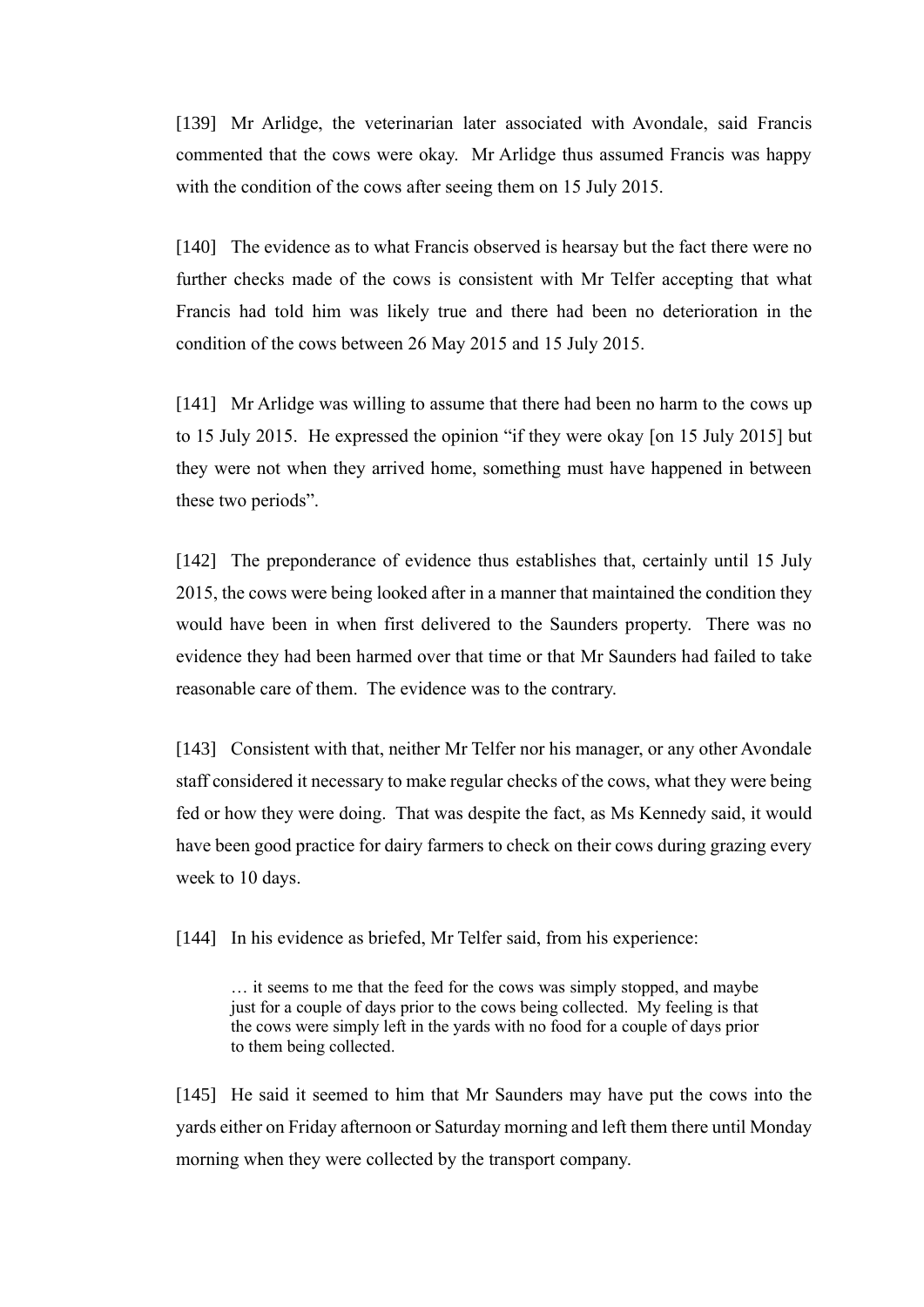#### [146] In his evidence as briefed, Mr Arlidge said:

Some of the cows that died were condition scored on 30 July by Sally Taylor. it (sic) can be seen from this result that, it is not all the low condition score cows that died. About half of the deaths were conditions (sic) score 4 or better. This confirms that something serious happened to the cows immediately before they came home from grazing at Saunders Dairy Holdings Ltd and clearly from previous observations after vaccination. This supports the discussion about the cows being severely stressed in the weeks before they came home as the most likely conclusion of the major health problems. The only real explanation based on a lack of other clinical symptoms is a severe nutritional check (starvation).

[147] Accordingly, to prove the cows had been harmed and had lost condition while on the Saunders property, Avondale had to prove the cows, over the period between 15 July 2015 and 27 July 2015, had been significantly under-fed or, as Mr Arlidge put it, starved.

[148] No evidence was provided by Avondale to establish directly that the cows had been neglected or ill-treated in this manner over the period. It was not suggested in cross-examination of Mr Saunders that he had reduced the feed available for the cows or in any other way mistreated or underfed the cows during that time, for instance by keeping the cows in yards for a long period prior to trucking on 27 July 2015.

[149] Mr Saunders was asked questions as to whether he had gone to Te Anau in connection with his birthday. He said he went to Te Anau and met up with friends there on the Friday night but did not stay there on the Saturday night. All that was established in the evidence was that Ms Collins had wanted to arrange for the cows to be picked up on 26 July 2015. Mr Saunders wanted that to happen on 27 July 2015. Independently of Ms Collins, he arranged with the trucking company for the cows to be collected on 27 July 2015.

[150] It was Ms Collins' evidence that communication between the parties deteriorated over the last few days of the grazing contract, it seems over the arrangements that were being made for the collection of the cows. Subsequent communication between the parties involved swearing and hostile interactions. I cannot properly infer from this that Mr Saunders ill-treated the cows in the extreme manner Mr Telfer and Mr Arlidge speculated might have happened.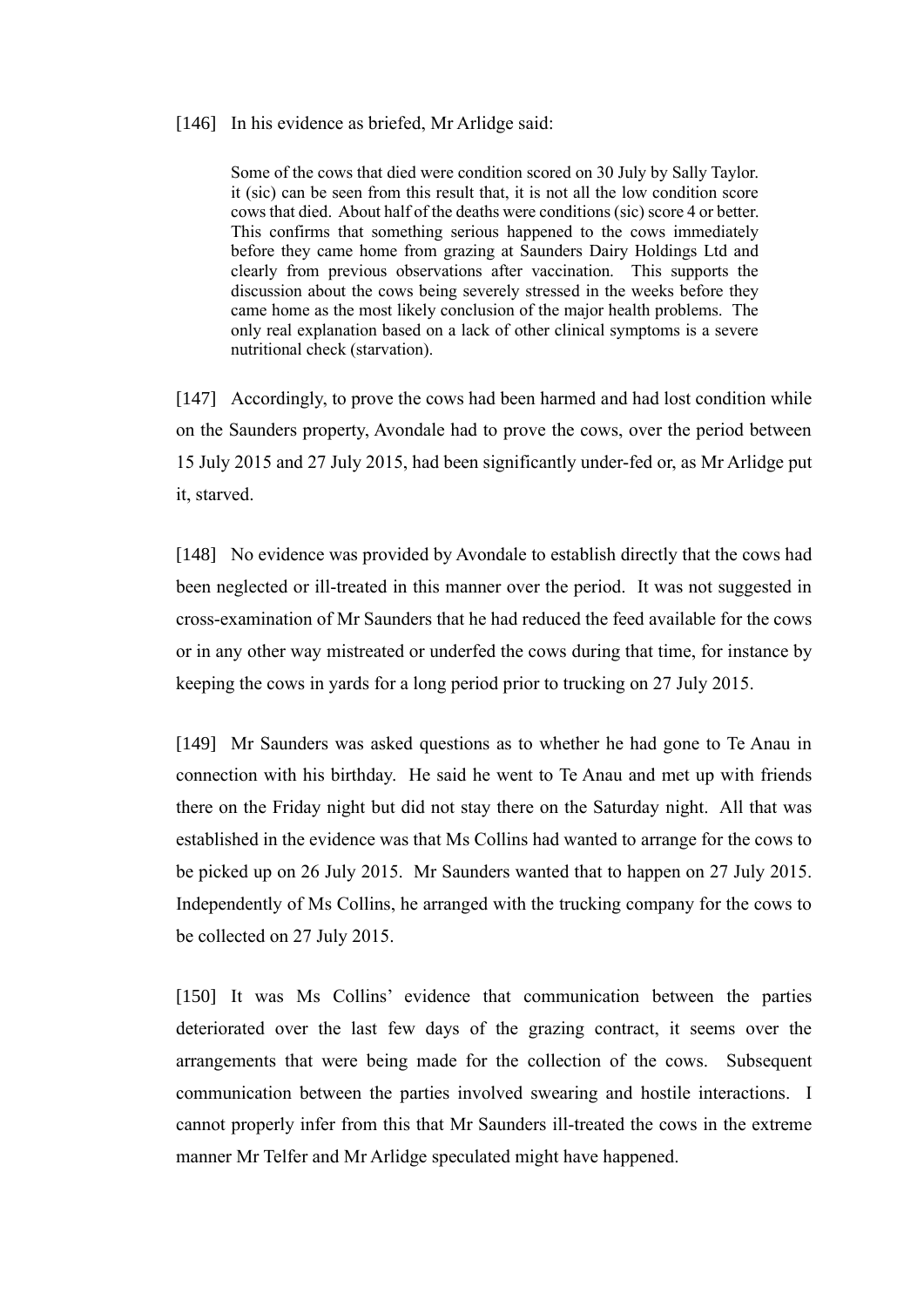[151] As already referred to earlier, while on the Saunders property, some 10 cows calved. Mr Saunders advised Ms Collins of this and arrangements were made for those cows to be taken back home. Ms Kennedy said, ideally, graziers would note from the cows' udders when calving was imminent and would advise the owners of this so the cows could be returned home before they actually calved. This had obviously not happened with the cows that had calved earlier, but there was no suggestion from either Ms Collins or Mr Telfer that they expected Mr Saunders to deal with those cows differently than he did.

[152] Fifteen calves were born effectively overnight before all the cows were trucked back to Avondale. Mr Saunders did not tell Ms Collins of the birth of those calves on the Sunday but he put the calves aside for them to be returned separately to Avondale. He knew they and their mothers were going to be collected the following day.

[153] Mr Arlidge's suggestion that the cows had been starved over the last two weeks of grazing was speculation. Crucial to that was what he said was "a lack of other clinical symptoms".

[154] As the veterinarian Ms Taylor explained, the period close to calving is stressful for cows. The energy demand of the foetus is very high and the rumen capacity of the cows is less. Mr Arlidge's speculation also assumed there were no other clinical symptoms which could have provided an explanation for the poor condition of the cows over which there was concern. As I will refer to later, only two cows that died were autopsied. Apart from the evidence as to the BCSs for cows at the end of July and early August, there was no evidence as to what had been the condition of the cows or any symptoms of illness in the period through to 11 December 2015, the period over which deaths had occurred and which Avondale claimed was a loss for which Saunders Dairy were responsible.

#### The veterinary evidence

[155] Avondale submitted the evidence of all three veterinarians, Mr Arlidge, Ms Taylor and Ms Lewis, was that the most likely cause of the Avondale cows being in a poor condition was a lack of feed.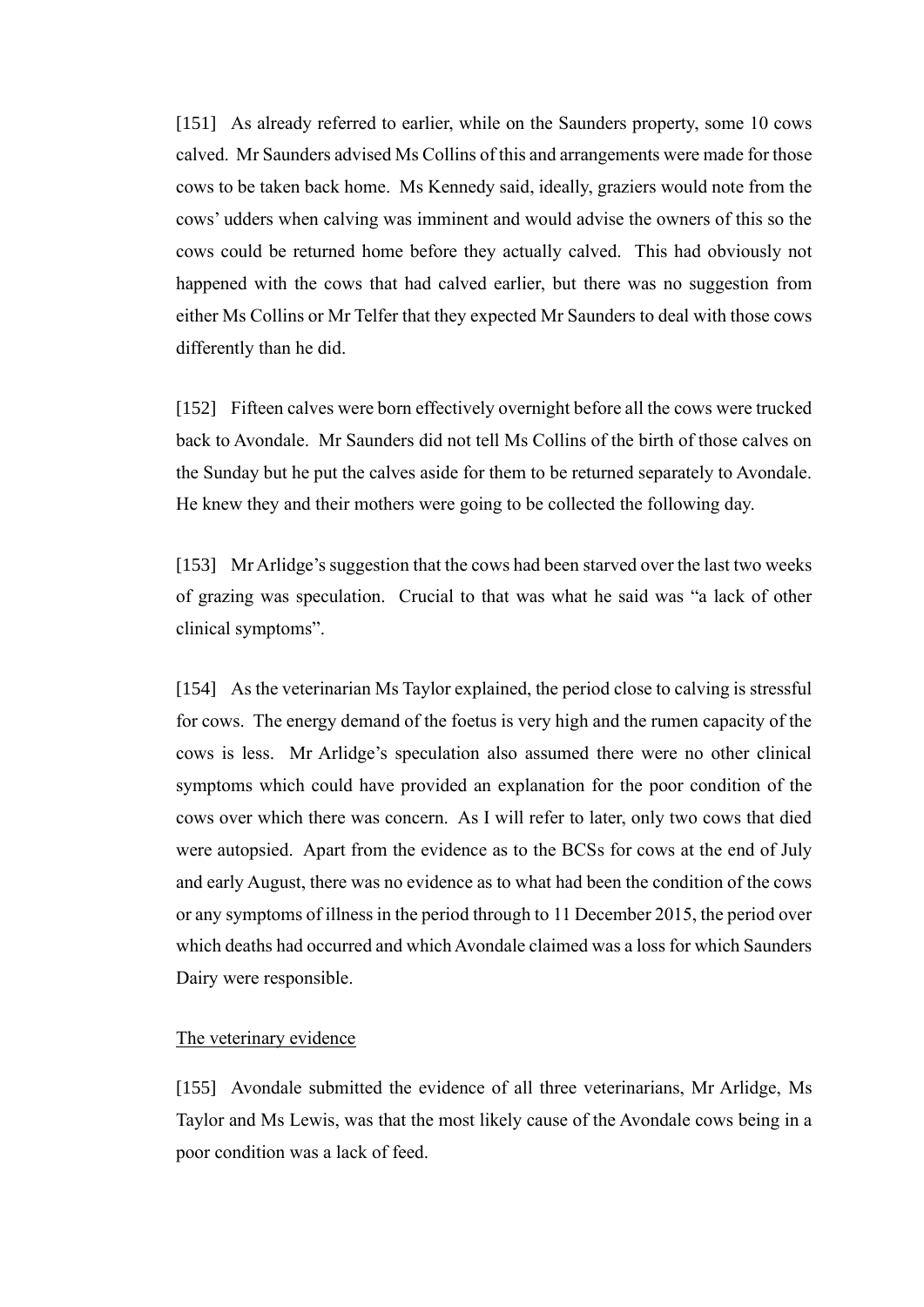[156] Ms Taylor was asked what her explanation had been for the 10 cows she examined on 27 July 2015 being in a poor condition. She said "[h]aving just come out of winter, you would question how the animals … had been fed in the weeks or months prior to [her] looking at them". She did not say under-feeding was the cause of their condition.

[157] Ms Taylor body condition scored 262 cows on 30 July 2015. She returned to the farm on 4 August 2015 and body condition scored 146 cows which she was told were a mixture of animals that had come back from different graziers and were due to calve from 12 August 2015 onwards. In her report of 4 August 2015, Ms Taylor recommended that any deaths should be autopsied to rule out underlying disease. That would include cows that had died and cows that were euthanised.

[158] In explaining why she made those recommendations, Ms Taylor said:

I included that recommendation just to ensure that we had a full picture of what was going on. Mostly … because the cows hadn't previously been monitored by the staff that I was dealing with on that farm, so the history of them I couldn't … clearly say … how long it had taken for an animal to get into the condition that I had seen it. Those sorts of factors would contribute to my diagnosis.

[159] Ms Taylor confirmed she had done only two autopsies. She accepted that, without doing autopsies on 24 of the 26 cows that died or were put down, it would be difficult to say what caused them to either die or get into a condition where they had to be put down.

[160] Contrary to Avondale's submission, Ms Lewis said that, on reading Ms Taylor's reports, she had the impression the cows were not in an acceptable condition "but to determine the full picture of that and the full picture of their unacceptable condition, I would want to run a few more tests". When asked as to what would be at the top of her mind as a diagnosis, she said "[i]t could be multiple reasons", with underfeeding being an option, but there were a number of diseases she would have wanted to rule out.

[161] It was not the evidence of all three veterinarians that lack of feed was the likely cause of the cows being in a poor condition.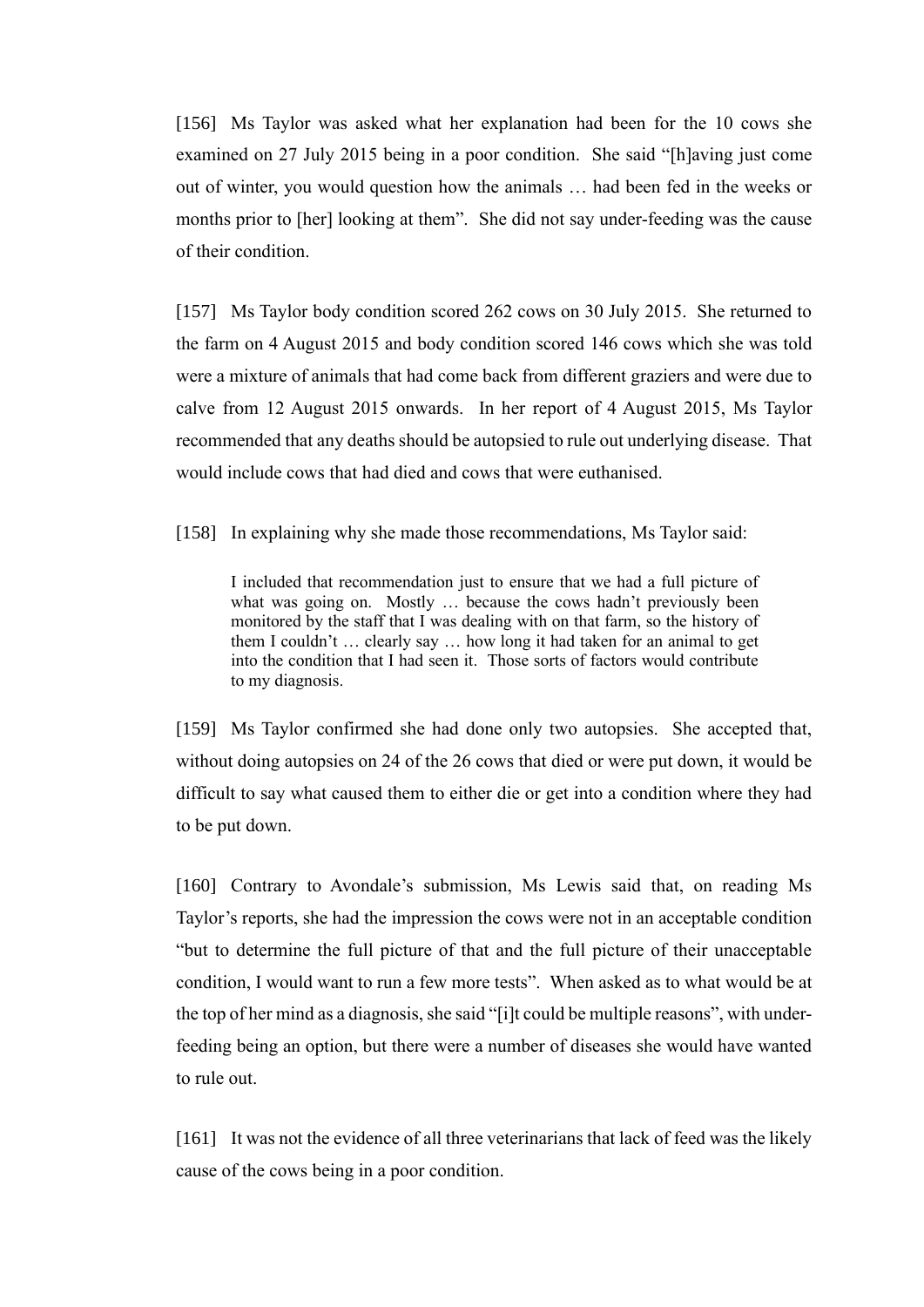#### The condition of the cows on return home

[162] I next consider whether the evidence as to the condition of the Avondale cows when they returned from the Saunders property proved they had been underfed or starved while on the Saunders property.

[163] Mr Telfer's evidence was that he was at the Thames Dairy property when a truck load of 37 cows were returned from the Saunders property. He said he noticed "that the animals were in very poor condition and looked very skinny". He then received a telephone call from Francis, the manager at Avondale, to say that Avondale's cows were being unloaded and were not in good condition. Mr Telfer said he drove immediately to the Saunders property. From the evidence of Mr Telfer, Mr Saunders and Mr Saunders' father, there was clearly an immediate abusive exchange. Mr Telfer said, while he was there, one truck had to be unloaded because a cow had collapsed inside the truck. Another cow had collapsed in the race. Mr Saunders said in his evidence that, after the loading ramp had become dirty, cows were slipping on it but that was not a problem after he fixed batons to the ramp.

[164] Mr Telfer then returned to Avondale. He said cows were coming off the truck and simply sitting down on the concrete.

[165] He arranged for Ms Collins to ring the vet and Steve Blythe from MyFarm.

[166] There was no evidence from Francis.

[167] Mr Blythe recalled visiting Avondale cows on one of the other two grazing properties. He did not view the cows on the Saunders property. After being told by Ms Collins that the cows were not in good condition on the return home, he visited the Avondale farm on 5 August 2015. He said the cows were in very poor condition and were very skinny. He had no ongoing hands-on management of the cows. His evidence was in very general terms.

[168] Ms Taylor said she went to Avondale and was asked to examine 10 cows on 27 July 2015. One of the cows had a BCS of 2.5 and was described by Ms Taylor as being in very poor condition. Three cows were given a BCS of 4.0. Another had a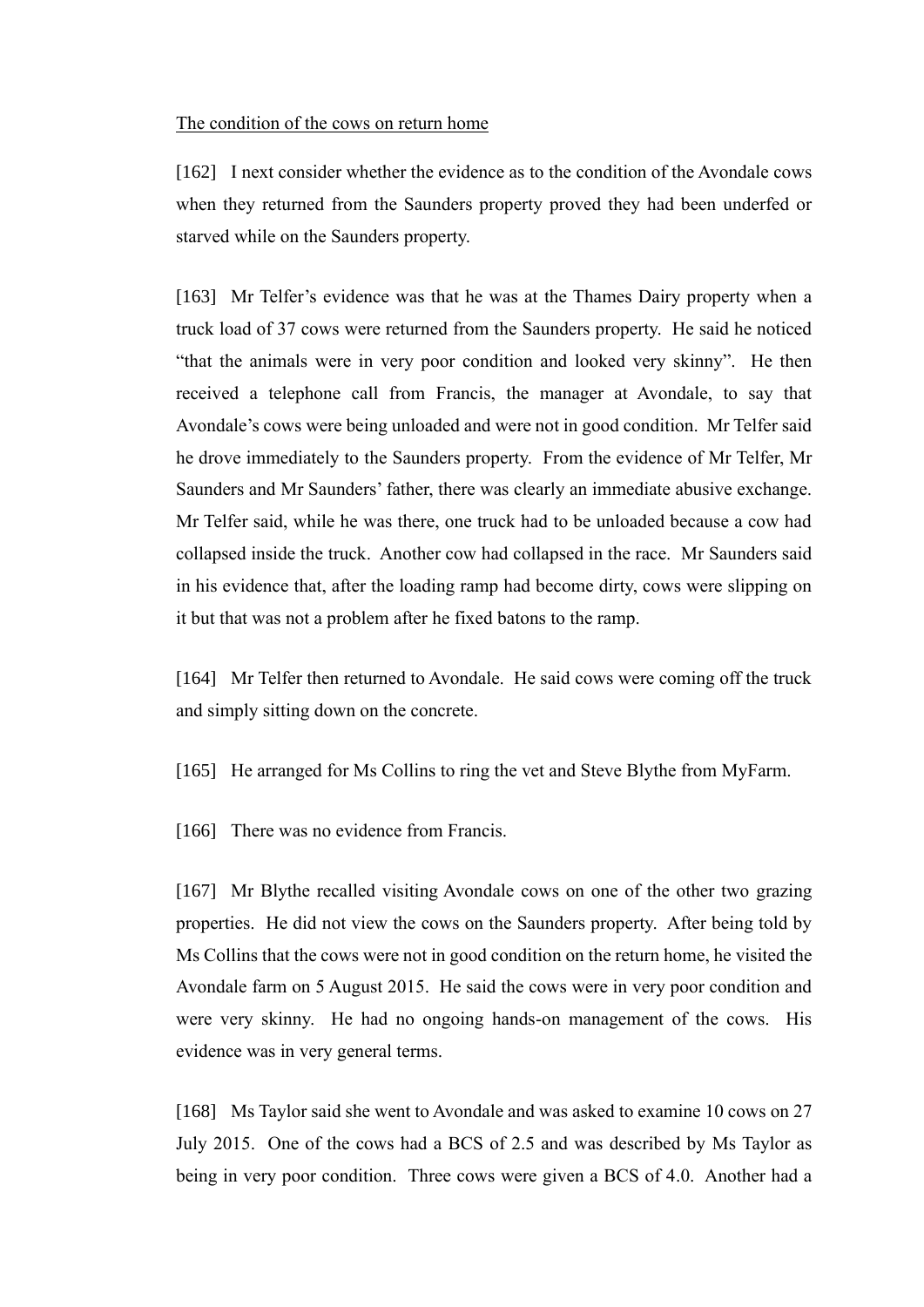BCS of 5.5 but had an abscess on its face. Two cows were scored at 3.5 and two were scored at 3.0. Ms Taylor said it would be difficult to put condition on the cows in their final month of pregnancy. She had blood tests done for seven of the cows to check for signs of liver damage. There was no indication of swede associated liver disease. She said she could not really do a test to see if cows had been "starved" but could only test their energy levels at the time of testing. Although some of the cows had concerningly low BCSs, there was nothing in Ms Taylor's reports to suggest there was a marked decline in those cows while they were on the Saunders property.

[169] Of the 262 cows Ms Taylor body condition scored on 30 July 2015, 23 per cent had a BCS of 5.0 or higher, which was within the range of ideal BCSs at calving. 49 per cent of the cows had a BCS of 4.5 or higher, which was within the range Mr Blythe noted when visiting the Avondale property on 31 March 2015. Of the 146 cows Ms Taylor scored on 4 August 2015, 84 per cent of the cows had a BCS of 4.5 or higher, and 58 per cent had a BCS of 5.0 or higher.

[170] On 6 August 2015, Ms Taylor euthanised and autopsied two cows. As she confirmed in a later email to Ms Collins of 12 May 2016, one had Johne's disease. Johne's disease is a wasting disease that causes cows to lose weight despite being well fed. It was Ms Taylor's evidence that Johne's disease would have been contracted when the cow was very young. As to the other cow, Ms Taylor said "an underlying cause of weight loss was not determined histologically". She said in her email that she had noted in her gross findings that both animals autopsied had metritis with peritoneal adhesions.

[171] As referred to earlier, in a report to Ms Collins and Mr Telfer of 4 August 2015, after Ms Taylor body condition scored the further 146 cows, she said any deaths should be autopsied by a vet to rule out underlying disease, including both cows that die and cows that are shot or euthanised. And, "[i]t is important in cases of severe condition loss to rule out underlying disease and we must do this with blood sampling and post mortem examinations".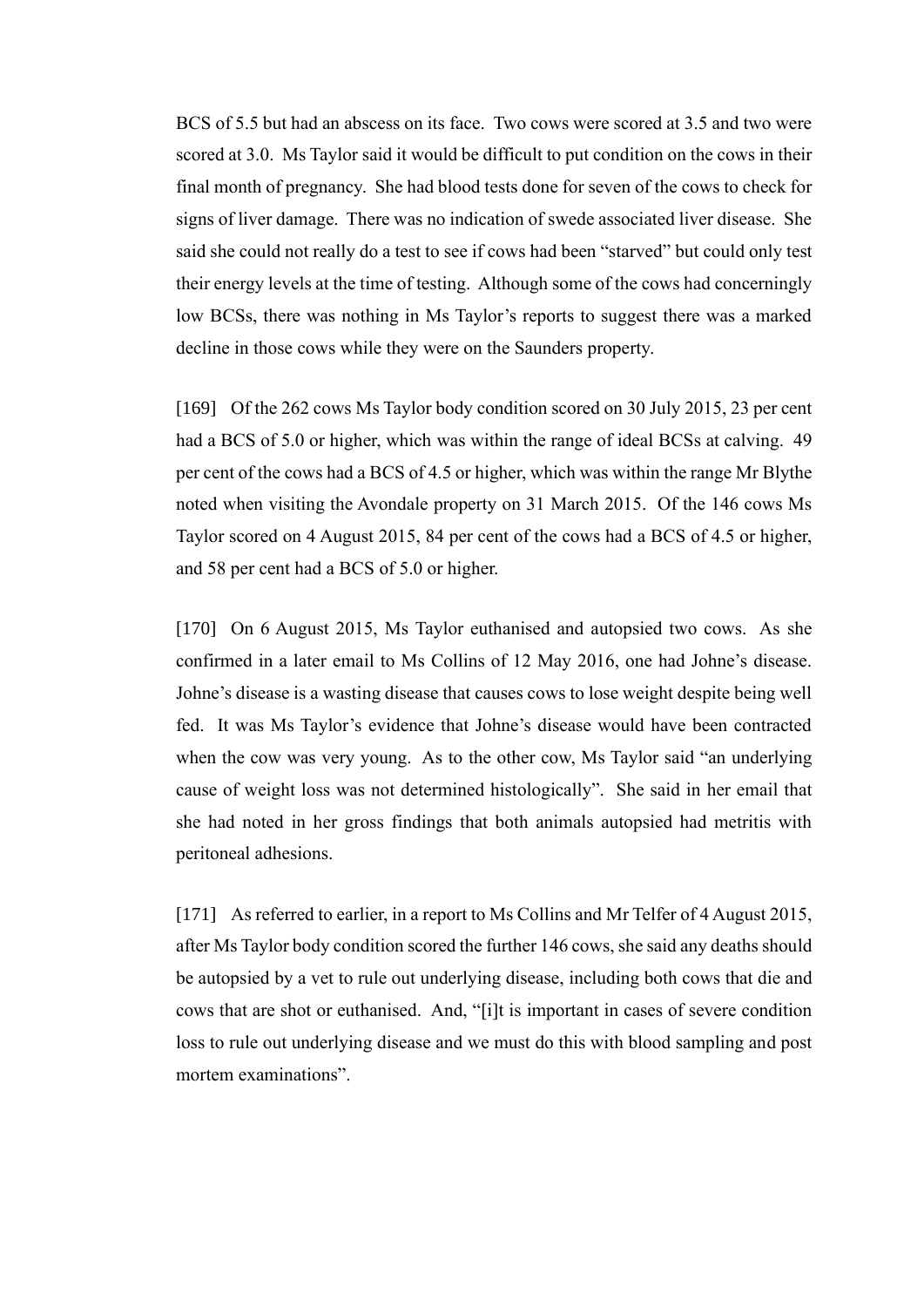[172] Mr Arlidge said 39 cows sent to the Saunders property died or were euthanised by 11 December 2015, some four months after the cows had returned from winter grazing.

[173] Ms Taylor's BCS reports mention the deaths of 11 cows. The causes of death are not all identified. Deaths amongst a herd are part of the exigencies of farming. Mr Arlidge's evidence was that the normal annual death rate of dairy cows is four per cent, and therefore 25 more cows than average died after being grazed on the Saunders property.

[174] Mr Blythe said he understood the vet euthanised some cows and, in his experience, he never had a vet recommend euthanising cows on BCS.

[175] Mr Arlidge's evidence was that Avondale does have Johne's disease on the farm as most Southland dairy farms do. He said the cows that were in poor condition and died were not diagnosed as having Johne's disease by the VetSouth staff. The evidence was that VetSouth staff (Ms Taylor) had only autopsied two cows that were euthanised. One of them was diagnosed with Johne's disease. Mr Arlidge referred to records as to how further deaths of cows through to December 2015 had been recorded by Avondale staff, but both the records and the information on which these records were based was hearsay.

[176] 408 cows were body condition scored by Ms Taylor on 30 July and 4 August 2015. The 146 cows body condition scored on 4 August included cows that had not been on the Saunders property. Only 25 of those cows then had a BCS of 3.0 or lower.

[177] On the recommendation of Mr Blythe, Avondale arranged for someone from the Ministry of Primary Industries (MPI) to go to the Avondale property to see what was happening with the cows soon after their return home.

[178] The report from MPI referred to their visit being a proactive one, "after being advised by your veterinarian of issues with low body condition cows returning from grazing". The report referred to "[w]hile it is apparent that there were issues with a small number of cows with Body Condition Score (BCS) of 3 or below", MPI was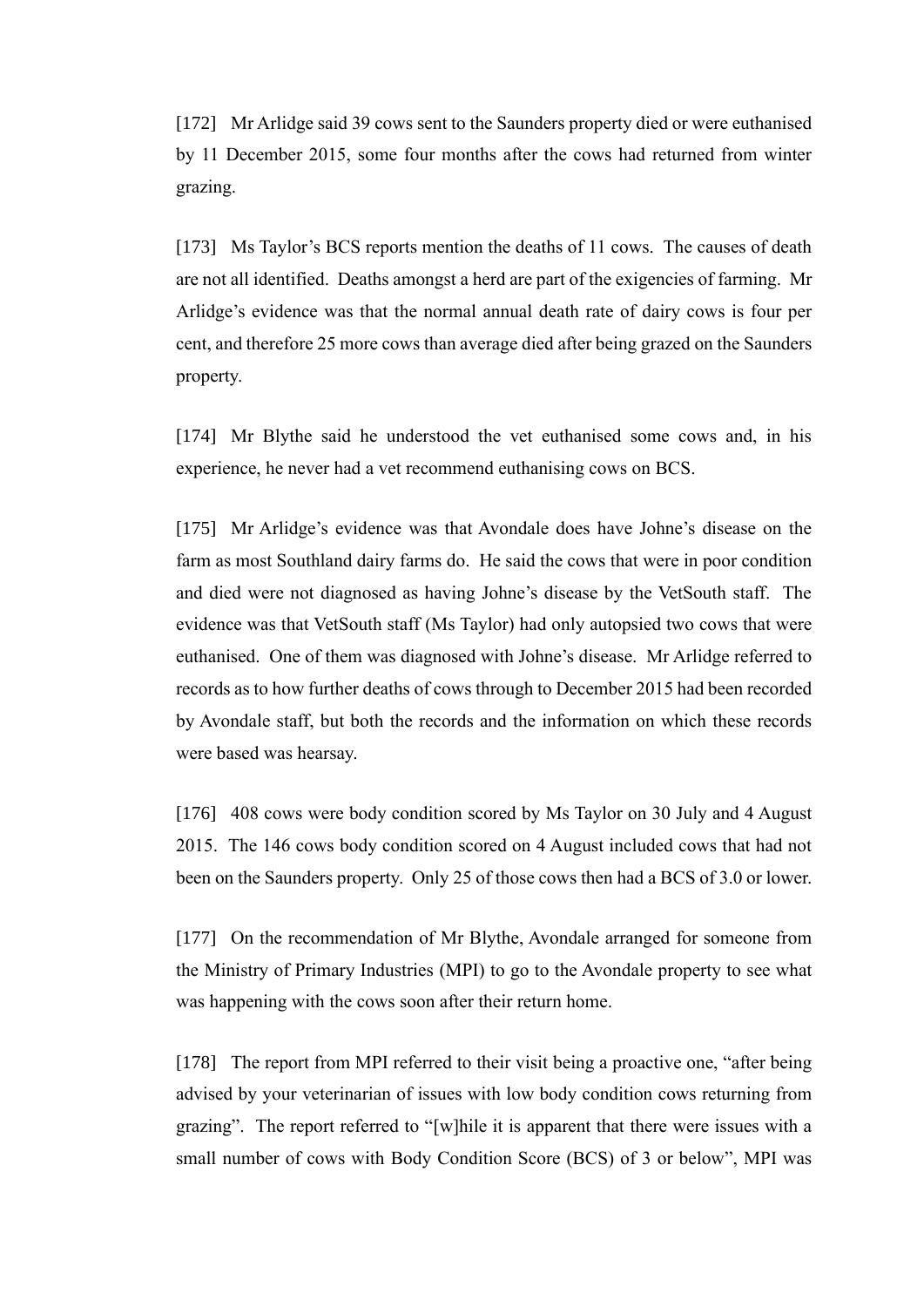satisfied that appropriate action was being taken to immediately deal with these animals as required by the code of welfare.

[179] It could not be inferred simply from the evidence as to the condition of the few cows that had BCSs of 3.0 or lower that those cows lost condition while grazing on the Saunders property or because of the way they had been grazed while on the Saunders property.

### The feed available for the cows

[180] Avondale argued the Judge should have been satisfied that the cows were underfed. They argued Saunders Dairy were required to provide the cows with 15 kg of dry matter per cow per day. Had they done that, the condition of the cows would at least have been maintained over winter grazing, if not improved. They argued that Saunders Dairy could not have fed the cows 15 kg of dry matter, firstly, because the condition of the cows deteriorated while they were on the Saunders property and, secondly, because Saunders Dairy did not have the feed available to feed them 15 kg of dry matter per cow per day.

[181] Avondale submitted, on the evidence, the Judge could not have reasonably concluded that Saunders Dairy offered the cows the dry matter required. They submitted the Judge's finding that Saunders Dairy did offer the requisite amount of dry food "resulted in incorrect determinations of both the claim and counterclaim as it demolished Avondale's fundamental concern, namely that the cows were not fed and cared for over the winter grazing period".

[182] As far as assessing the feed available to the cows was concerned, Avondale submitted the Judge's finding was not open to him because of various aspects of the evidence:

(a) Although Ms Kennedy had undertaken a crop analysis the day after the cows arrived on the Saunders property, the figures she arrived at were only an estimate and were not supported by a scientific dry matter analysis of the sort that is usually undertaken of a crop that is to be fed to cows. Such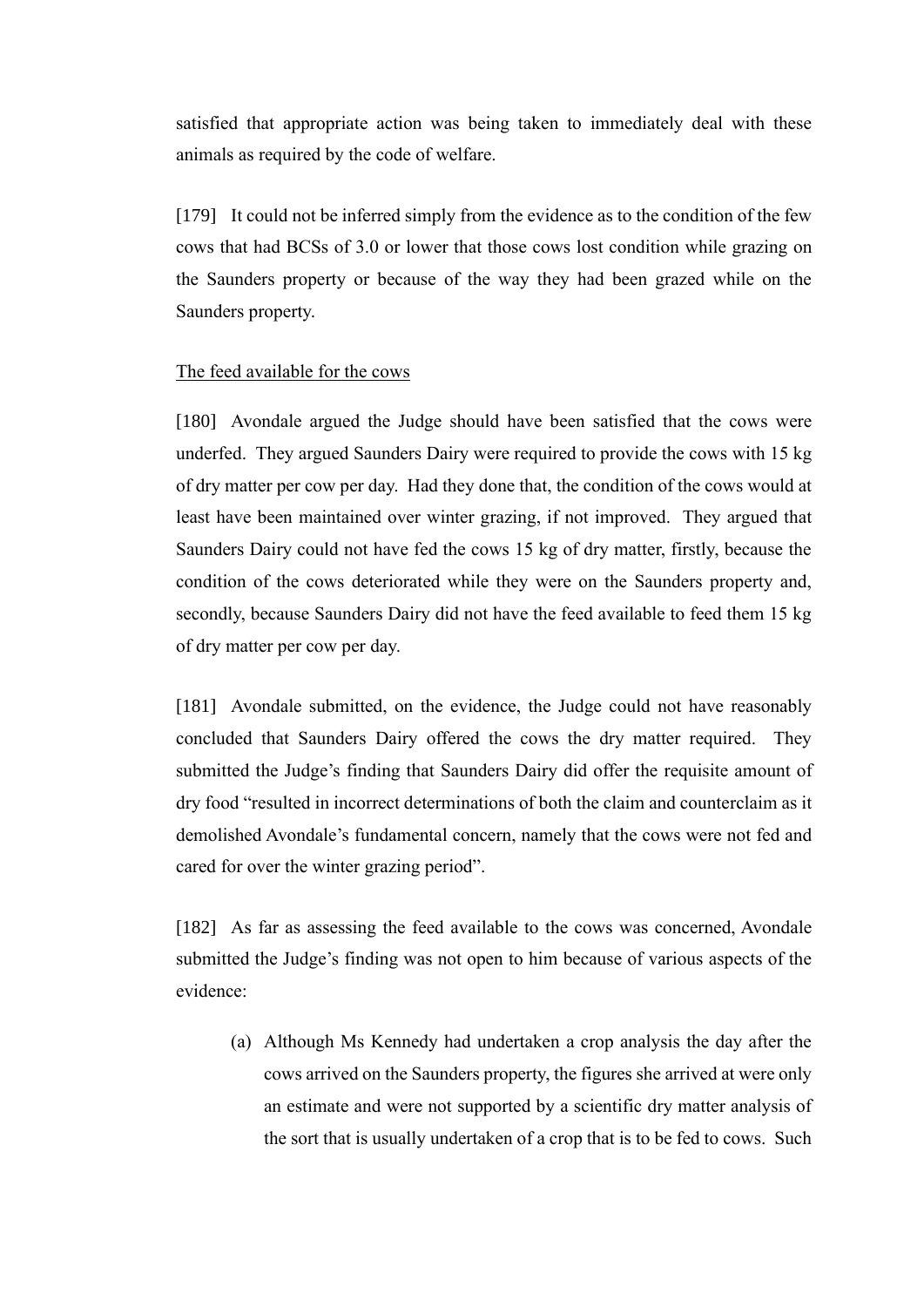an analysis was not undertaken because Mr Saunders said he would undertake to have that analysis done. He did not do so.

- (b) Ms Kennedy's estimates were generous because they were based on the area of crop as being the area of the paddocks as shown in a map drawn up by Mr Saunders' father, but did not show the actual area in crop.
- (c) The best way to maximise feed utilisation of the crops available was to offer narrower strips of crop and move the fence twice a day so as to minimise cows walking over and defaecating on uneaten crop and trampling available feed into the mud. Mr Saunders only moved feeding breaks once a day.
- (d) The Judge determined that the required amount of dry matter was offered to the cows on the basis that, in addition to the various crops being available, they had also been fed hay. Mr Telfer said he had not seen any hay fed to the cows on any of his visits to the farm. Hay had not been shown or mentioned to Ms Kennedy. Avondale submitted that Mr Saunders put forward no evidence to prove the cows were fed hay.
- (e) The day after the cows were returned to Avondale, Ms Collins had arranged for a helicopter to fly over the Saunders property. They took photos showing there was bailage left on the property at the end of the grazing agreement and there was crop left uneaten at the end of grazing.
- (f) Under cross-examination, Mr Saunders acknowledged he had not prepared a feed budget or undertaken any calculations as to the quantity of feed the cows were actually getting.
- (g) The expert evidence from Avondale was that the most likely cause of the condition of the cows when they returned to Avondale was because they had not been fed enough, indicating the cows had not been fed 15 kg of dry matter per cow per day.

[183] I consider the Judge's determination was reasonably open to him on the evidence.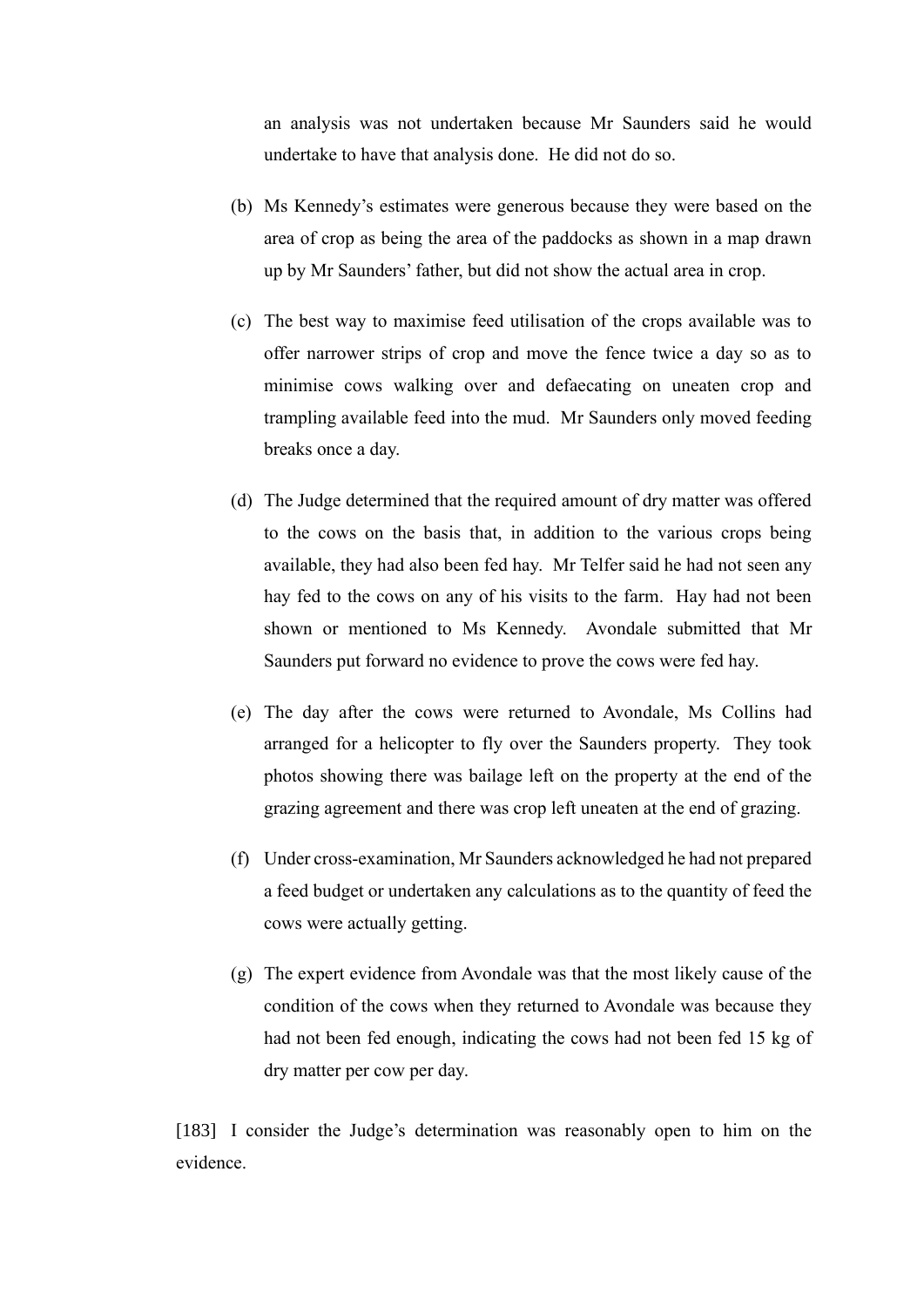[184] The Judge could not find that they had been underfed because the condition of the cows had deteriorated while they were being grazed. There were other potential explanations and the evidence did not establish that all the cows were in a significantly better condition on 26 May 2015 when they went to grazing.

[185] In bringing the hay into account, he clearly accepted Mr Saunders' evidence that hay had at times been fed to the cows. Ms Kennedy had been engaged to assess the dry matter available through the crops so there was no reason for her to be shown or told about the hay. Ms Kennedy acknowledged, when examining the crops, she had not looked to see if there was hay on the property and did not look at sheds where hay was stored. It was dark when she finished her assessment.

[186] Mr Telfer went to the Saunders property on very few occasions during the course of the grazing contract. One of those occasions was in the evening. It was not surprising that he did not see hay being fed to the cows. In contrast to crop, hay would be fed on a daily basis and would be eaten by the cows when provided to them.

[187] Ms Kennedy's estimates had been made available to Mr Telfer, Ms Collins and Mr Saunders. Mr Telfer did not require Mr Saunders to increase the amount of crop or feed for the cows.

[188] Mr Saunders said that Ms Kennedy did a good job in estimating the dry matter available for the cows. Mr Telfer's estimate in June 2015 of the dry matter available was based on his measurement of particular breaks in two paddocks, not from all the paddocks. Mr Saunders said he moved the wire in the break depending on the type of crop and food allocation. Even on Mr Telfer's estimate, using Ms Kennedy's calculations, he considered the dry matter available from the crops would be sufficient to maintain the condition of the cows.

[189] Ms Kennedy would have been aware of whatever gap existed between the edges of the various crops and the boundaries of the paddocks. She did not consider it necessary to make an adjustment to her estimates taking into account that gap. In those gaps, there was likely some grass for the cows. There would also have been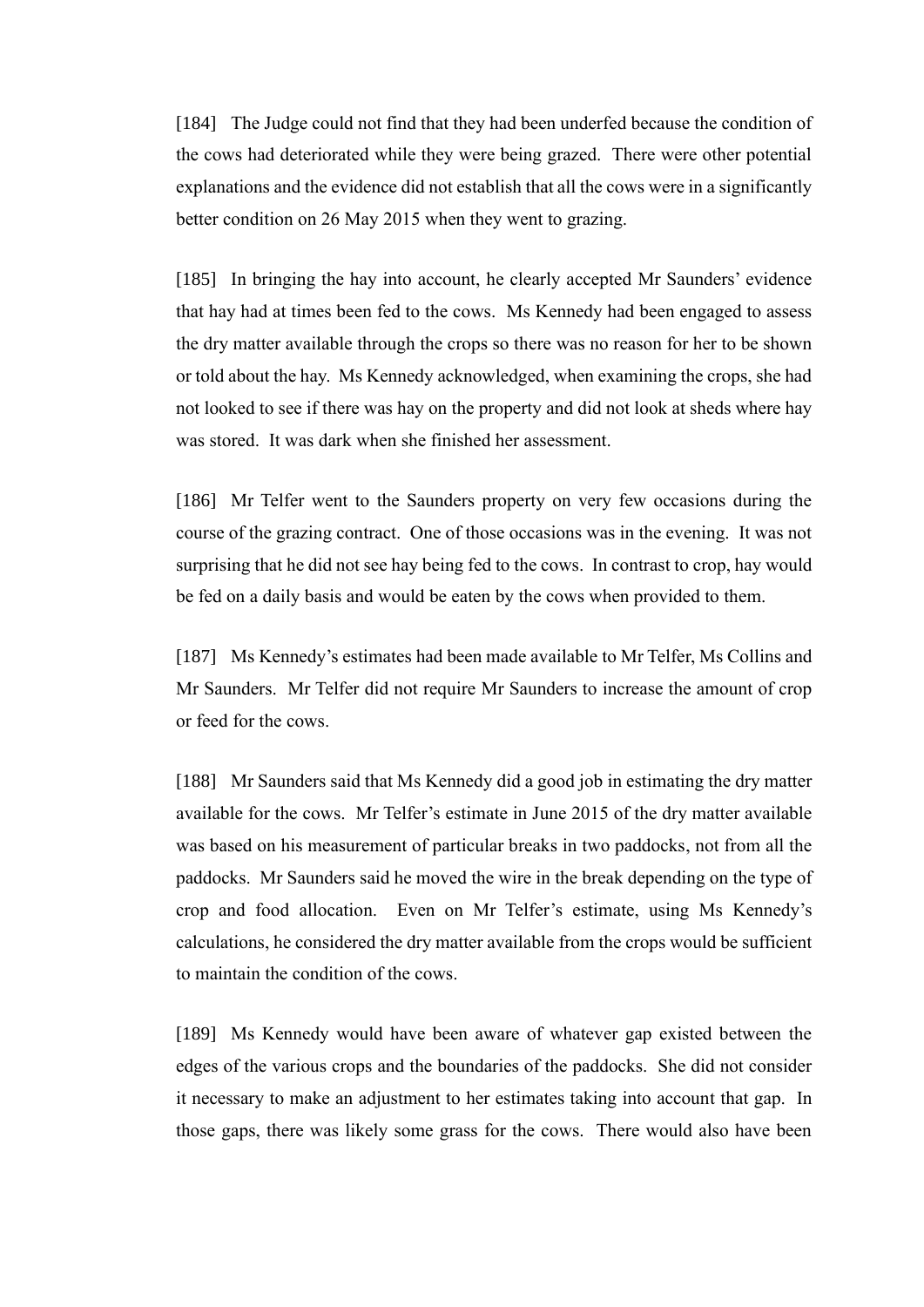some growth of the crops over the winter period which, although limited, would not have been allowed for in Ms Kennedy's estimates.

[190] There was evidence that areas of bailage and chou were still available at the end of the grazing contract. Mr Saunders said that was because the stock had been collected earlier than anticipated. The inference to be drawn from this is that not all crop and bailage had been used while the cows were on the Saunders property. There was no basis on which to infer that the cows had been grossly underfed or starved in the last few days before collection because feed for them had run out.

[191] Mr Saunders' evidence was that he knew and agreed with Ms Kennedy's estimate of the dry matter available from the crops. He was experienced in the management of dairy cows. He made it clear to Mr Telfer that he would ensure the cows received the required dry matter of 15 kg per cow per day.

[192] Mr Saunders' evidence as to how he moved the wire also indicated he was managing the amount of crop available to ensure the cows received the allocation required. I would infer from that evidence that he was managing the grazing mindful of the requirement for the cows to have 15 kg of dry matter per cow per day and that he did so knowing and accepting Ms Kennedy's assessment as to the dry matter that would be available from each crop.

[193] Mr Saunders' evidence was that he fed the cows 180 bales of hay and 558 bales of baleage. He said, when putting the baleage out into the kale crop, the crop had grown to be on average up to the top of the bales. Mr Saunders said he put the hay in because there was not enough crop available to make up the 15 kg.

[194] All of that indicates to me that Mr Saunders assessed how much crop and hay the cows needed to ensure they each received 15 kg per day.

[195] I have carefully considered the notes of evidence and documents in the bundle that Avondale referred to in support of their submission that Mr Saunders acknowledged he had not prepared a feed budget or undertaken any calculations as to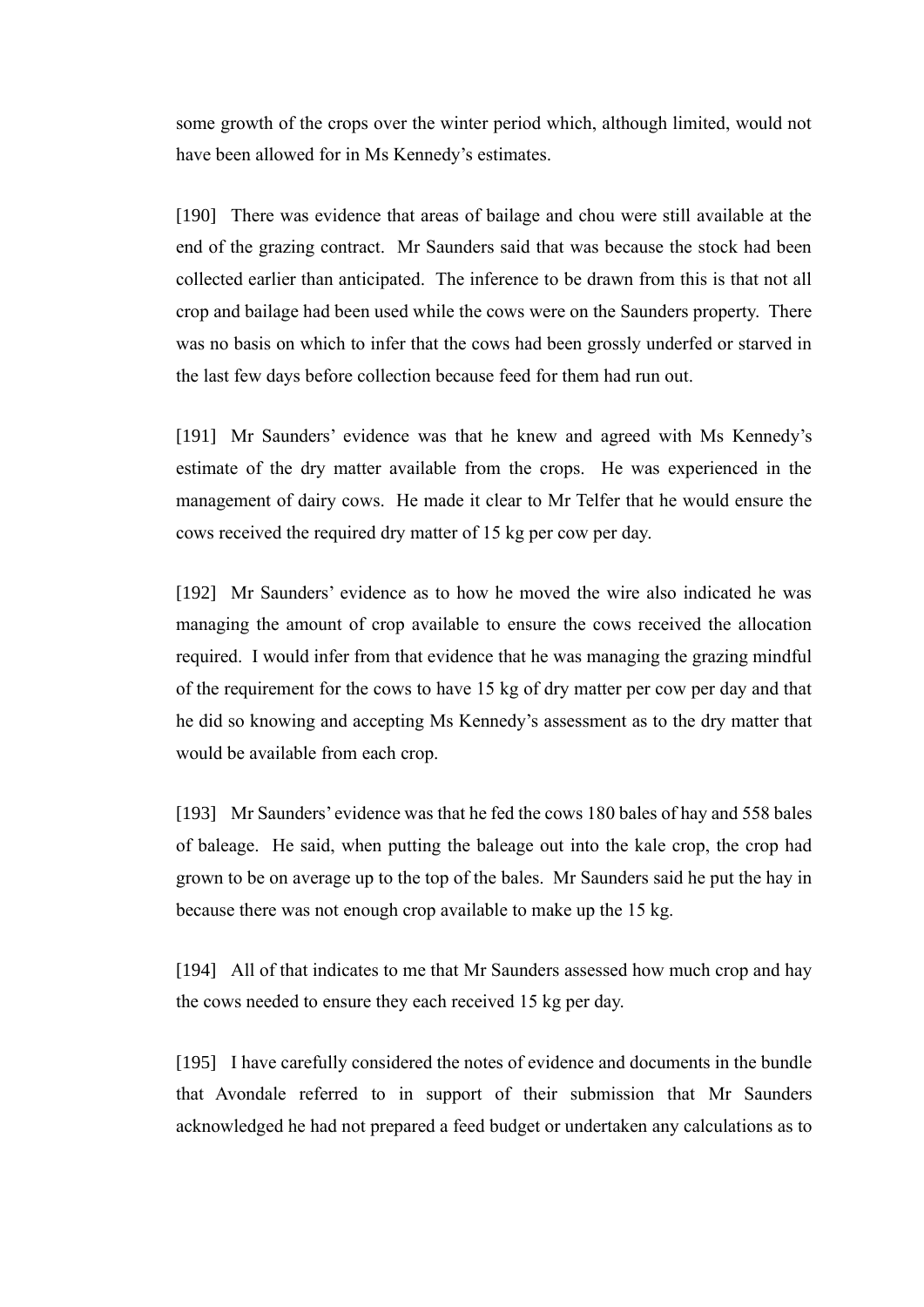the quantity of feed the cows were actually getting. The evidence I was referred to does not support that submission.

[196] Neither Ms Kennedy nor Mr Arlidge themselves calculated the dry matter that would have been available to the cows after taking into account the hay Mr Saunders said had been made available to them. A consultant, Alistair Gibson, made calculations for Mr Saunders but did not give evidence at the trial. Mr Arlidge commented on Mr Gibson's analysis of the feed available and said in his evidence this would have equated to 15.2 kg of dry matter per cow per day. Mr Arlidge rejected that analysis on the basis that, if the cows had that amount of feed supplied through the winter grazing period, they would have gained condition, even allowing for some wastage. He said they lost condition so clearly the numbers did not match the result achieved.

[197] I have considered all the evidence as to how cows might gain condition over a period of winter grazing, particularly the difficulties they would face in gaining condition at the beginning of winter grazing when having to transition from grass to crop feeding, and at the end as they approached calving.

[198] I consider, in this instance, there could not have been a reasonable expectation that the condition of the cows would improve over the course of the grazing contract.

[199] Mr Arlidge's first rationale for rejecting Mr Gibson's analysis of the feed available was thus not soundly based. His second rationale for rejecting Mr Gibson's analysis was that the cows lost condition. Because of the inadequate evidence as to the condition of all the cows at the beginning of the grazing period, that premise for his opinion had also not been established.

[200] In her evidence, Ms Kennedy referred to a brief of evidence that had been prepared for Mr Gibson. She said she did not disagree with his calculations, assuming the information he had used was correct. The main issue she raised over his calculations related to his allowance for hay. As to that, she emphasised she had not seen or been shown any hay. Under cross-examination, she accepted she had not had the opportunity to see it and she was not in a position to see it.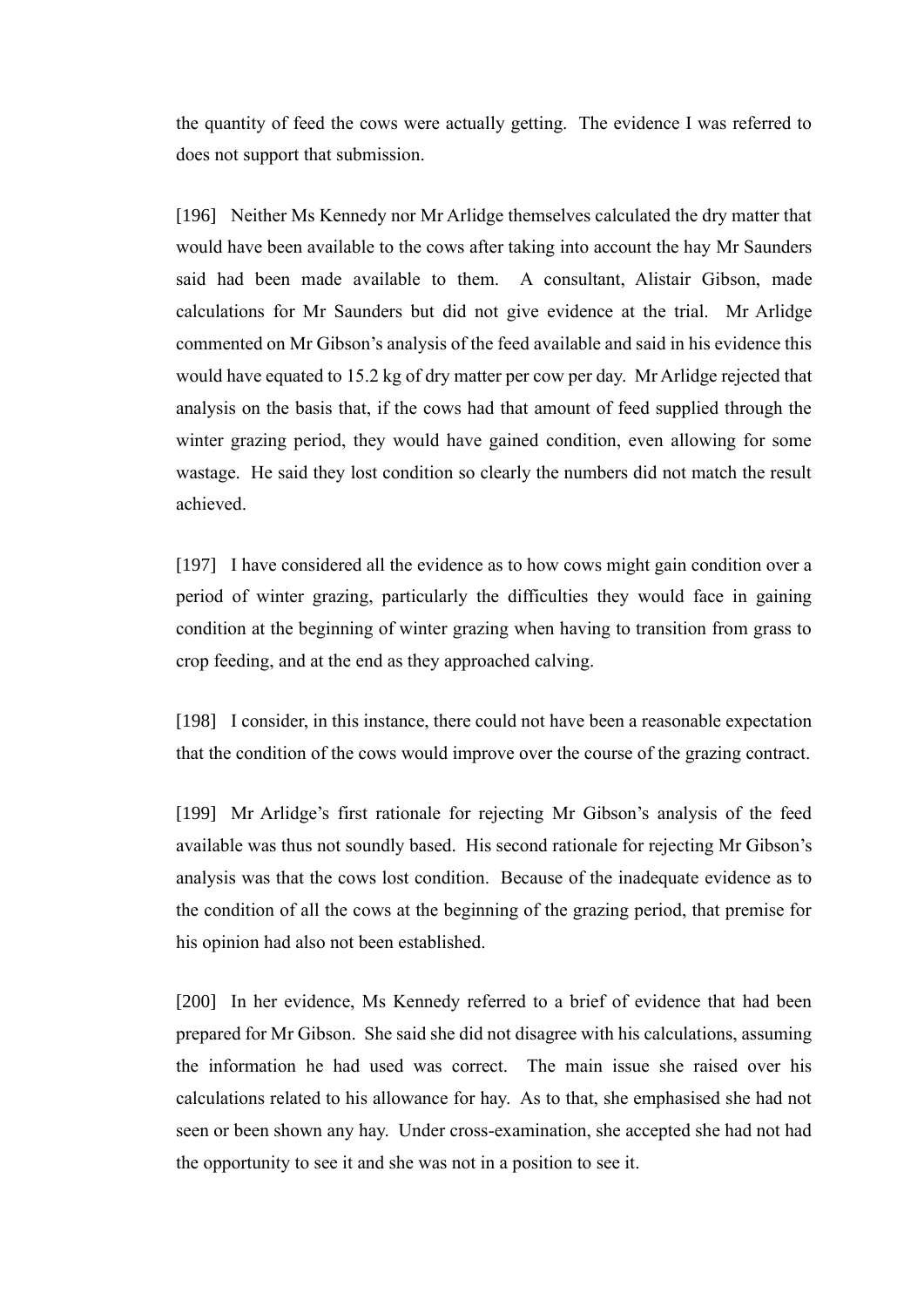[201] With the way Mr Saunders talked about feeding hay to the cows in the manner and times he did it, and with his reference to the particular number of bales that had been fed to the cows, there was evidence on which the Judge could properly conclude that hay had been fed to the cows. The Judge did adequately deal with any issue over Mr Saunders' credibility as to that when he found the cows had been given hay.

[202] There was sufficient evidence for the Judge to conclude that the cows had been fed 15 kg of dry matter per cow per day while they were on the Saunders property. The evidence did not establish that, by reason of some shortfall in the feed available, the cows had lost condition while being grazed on the Saunders property.

## **Overall assessment of the evidence**

[203] A number of the cows that came back from the Saunders property at the end of grazing were not in the optimum condition for calving. The condition of some of the cows was distressing. The evidence as to the poor condition of such cows was not sufficient however to prove that their condition at that time resulted from their neglect or inadequate feeding while on the Saunders property.

[204] Because Avondale could not prove the condition of the cows prior to grazing, Avondale had not proved that any loss of condition in cows or subsequent deaths resulted from the way the cows had been grazed.

## [205] In the District Court, the Judge said:<sup>46</sup>

From the evidence of veterinarians I am unable to exclude the possibility that the condition of the cows when they returned to Avondale Pastoral was either attributable to their condition at the start of the grazing contract or underlying disease or environmental factors that are due to no fault on the part of Saunders Dairy.

[206] In saying this, the Judge did not wrongly reverse the onus of proof. He was referring specifically to the veterinary evidence in explaining why that evidence alone did not help to prove the Avondale case.

<sup>46</sup> *Saunders Dairy Holdings Ltd v Avondale Pastoral Ltd Partnership*, above n 1, at [42].